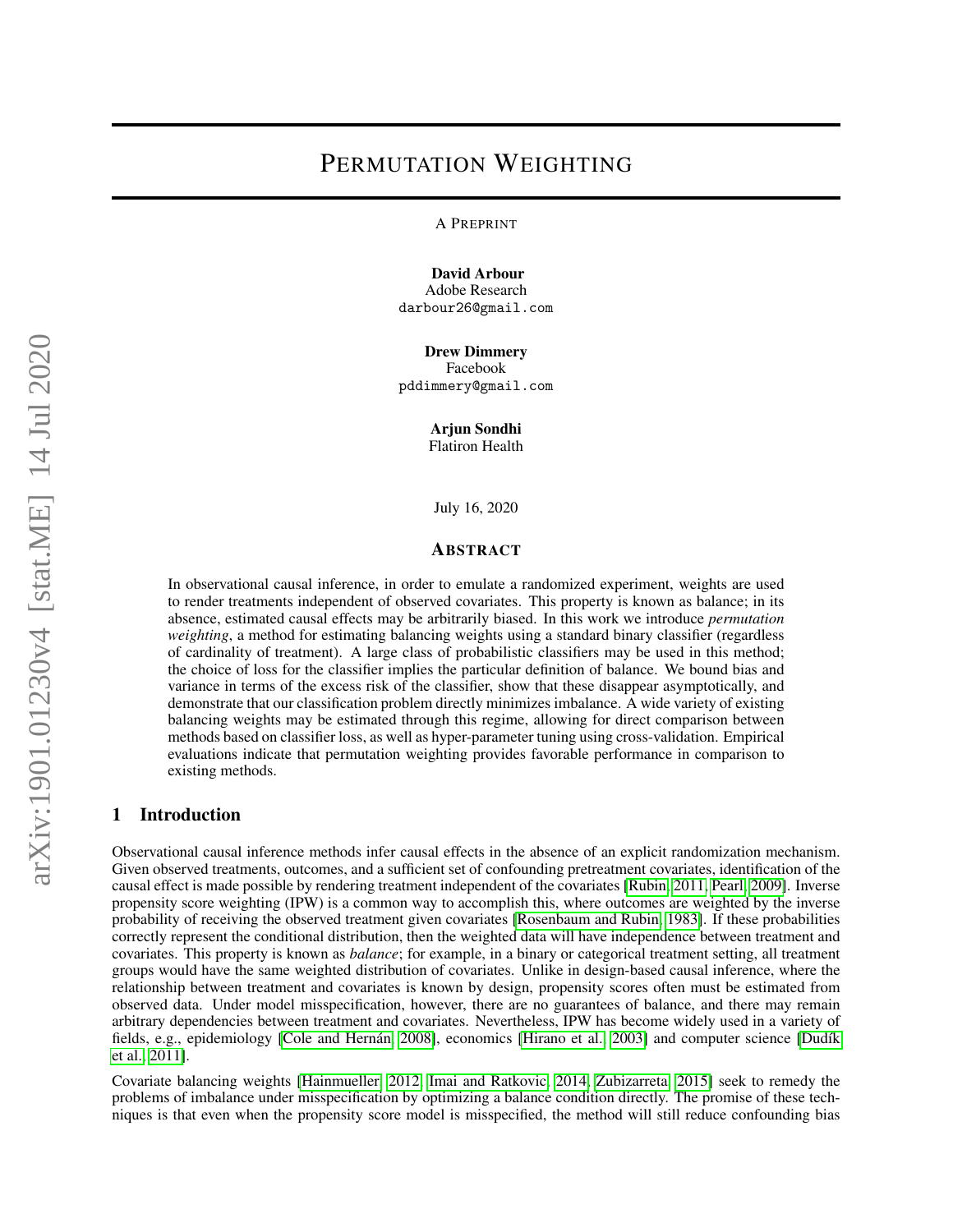by optimizing for its respective balance condition. As the balancing weight literature grows, proposed methodologies are differentiated largely by two aspects: (1) the choice of the distance employed as a measure of balance, and (2) the optimization procedure. This presents a challenge for practitioners, since the appropriate measure of balance is application-specific and many of the proposed optimization procedures (e.g. [Zubizarreta](#page-13-8) [\[2015\]](#page-13-8), [Hainmueller](#page-13-6) [\[2012\]](#page-13-6)), have hyperparameters which must be manually specified and can significantly affect performance. In addition, the aforementioned work focuses on the binary treatment regime, but many applied problems are not simple dichotomous treatments. While [Fong et al.](#page-13-9) [\[2018\]](#page-13-9) provides a linear-balancing method for general treatments, this task still requires hard choices for practitioners about how to specify balance and how to parameterize the conditional distribution of treatment. Thus, providing a unified framework for comparing balancing weight estimators is critical for effective application. [Zhao](#page-13-10) [\[2019\]](#page-13-10) provides one step in this direction by unifying many existing balancing weights for binary treatments by considering proper scoring rules, but does not provide guidance for model selection.

In this paper, we present permutation weighting (PW), a method for estimating balancing weights for general treatment types by solving a binary classification problem. In contrast to prior work, where the target distribution is implicitly defined via the balance objective, PW explicitly represents the balanced dataset by permuting observed treatments, emulating the target randomized control trial (RCT) [Hernán and Taubman, 2008]. As a result, the problem of inferring balancing weights reduces to estimating importance sampling weights between the observed and permuted data. We estimate these importance sampling weights using classifier-based density ratio estimation [\[Qin, 1998,](#page-13-12) [Cheng](#page-13-13) [et al., 2004,](#page-13-13) [Bickel et al., 2007\]](#page-13-14). This procedure is amenable to general treatment types—binary, multi-valued or continuous—and reduces them all to the same simple binary classification problem which can be solved with off-theshelf methods. The choice of classifier and specification of the classification problem implies the balance condition. Existing methods [\[Imai and Ratkovic, 2014,](#page-13-7) [Hazlett, 2016,](#page-13-15) [Fong et al., 2018,](#page-13-9) [Zhao, 2019\]](#page-13-10) with balance constraints correspond to particular choices of loss and feature representations for this classifier. We show that minimizing error in our classification problem directly minimizes the bias and variance of the causal estimator, and imbalance. This property also implies that cross-validation can be used to tune classifier hyperparameters (section [4.1\)](#page-5-0) and choose between balancing weight specifications using standard software (section [4.3\)](#page-6-0).

To summarize, this paper makes three contributions to the literature on balancing weights:

- 1. We show how to use off-the-shelf classifiers for weight estimation.
- 2. We tie causal estimation to classification error (defined through proper scoring rules), providing justification for using cross-validation for hyperparameter tuning and the selection of balance criteria.
- 3. The capability to model arbitrary treatment types within the same theoretical and practical framework.

The rest of the paper is structured as follows. Section [2](#page-1-0) introduces necessary background and the problem setting of causal inference, balance and weighting methods. Section [3](#page-3-0) introduces permutation weighting and in Section [4](#page-4-0) we discuss properties of the method. Section [5](#page-7-0) shows the connections to prior work on balancing weights. Finally, we evaluate the efficacy of our method for causal inference on binary and continuous treatments in Section [6.](#page-7-1)

## <span id="page-1-0"></span>2 Problem Statement and Related Work

We first fix notation used throughout. We denote random variables using upper case, constant values and observations drawn from random variables in lower case, and denote a set with boldface. We will refer to estimates of quantities using hats, e.g.,  $\hat{w}$  is an estimate of w. Let D be a dataset consisting of treatments A defined over a domain A, real valued outcomes  $Y \in \mathbb{R}$ , and a set of covariates **X** defined over a domain X. Note that in our setup, we make no assumption on the cardinality of treatment. Finally, we denote a *potential outcome* as Y (a), which represents an outcome that would have been observed if treatment a had been assigned.

We assume the following properties of the observed data throughout this work:

- <span id="page-1-2"></span>A1. *Ignorability, i.e.,*  $Y(a) \perp A \mid X \quad \forall a \in A$
- <span id="page-1-1"></span>A2. Positivity over treatment status, i.e.,  $p(A = a | X = x) > 0 \quad \forall x \in \mathcal{X}, a \in \mathcal{A}$

The causal estimand we focus our attention on is the *dose-response function*,  $\mathbb{E}[Y(\mathbf{a})]$ , i.e., the expected value of the outcome after intervening and assigning treatment to value a. This is a general construct that does not presuppose a specific type, e.g. binary, for treatment. Further, the identification of the dose-response function implies identification of many common treatment contrasts of interest. For example, the average treatment effect under binary treatments  $A = \{0, 1\}$ , is given as  $\mathbb{E}[Y(1)] - \mathbb{E}[Y(0)]$ .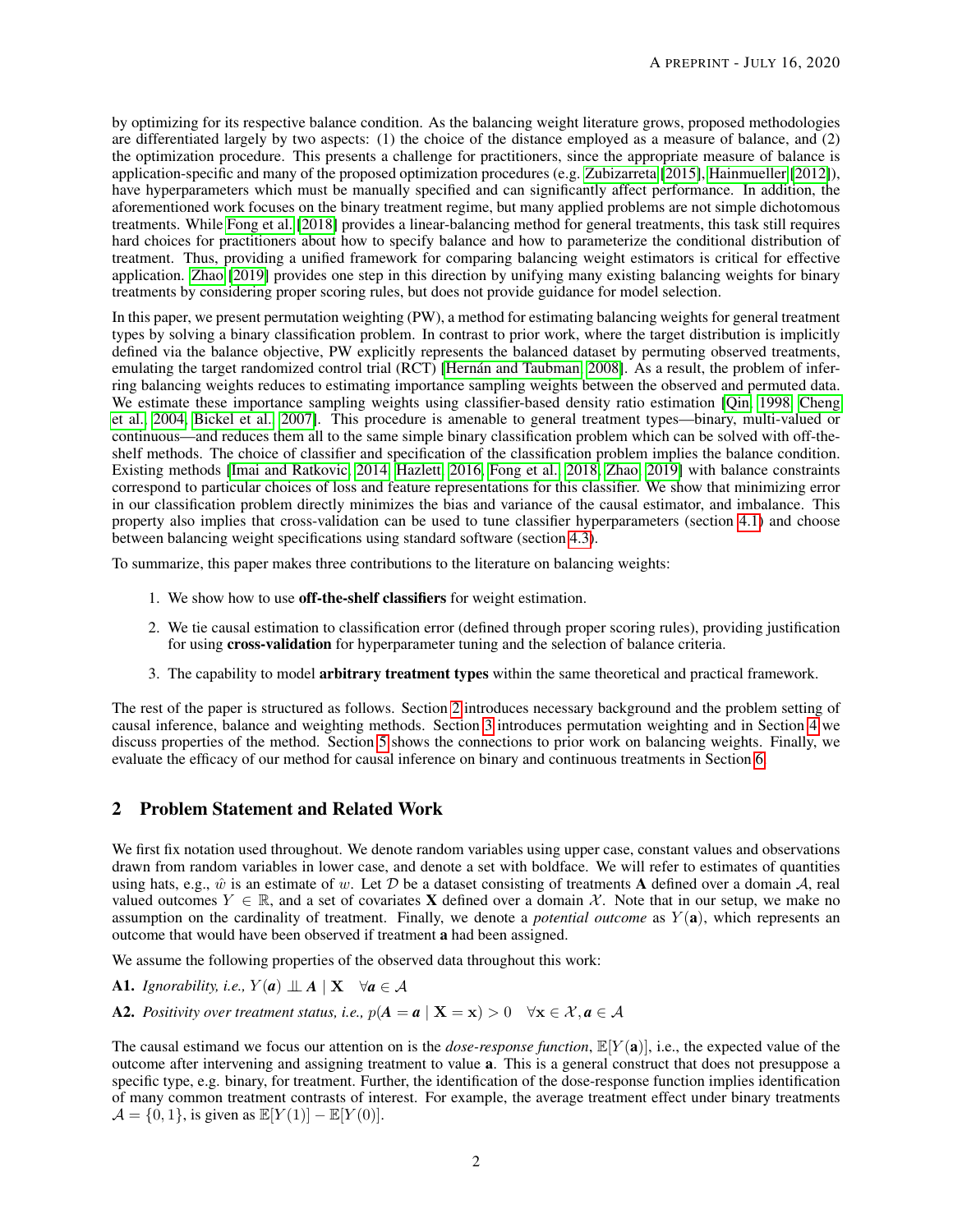#### 2.1 Balance

A common approach to obtain an unbiased estimate of the dose-response function is to render treatments independent from the confounding variables, X [\[Pearl, 2009,](#page-13-1) [Rubin, 2011\]](#page-13-0). Within the causal inference literature, this independence is often referred to as the *balance* condition. We define a general notion of imbalance as some divergence between the observed joint distribution,  $p(\mathbf{A}, \mathbf{X})$ , and the product distribution,  $p(\mathbf{A})p(\mathbf{X})$ .

In the binary treatment setting, where balance is most commonly considered, this reduces to performing a two sample test between covariates under treatment and control, i.e.  $D(\phi(\mathbf{X}_C), \phi(\mathbf{X}_T)) = 0$ , where D denotes some divergence,  $\phi(\cdot)$  is some function, and  $\mathbf{X}_C$  and  $\mathbf{X}_T$  refer to instances of X associated with control and treatment, respectively. Common balancing weights can be derived with different choices of D and  $\phi$ . Section [5](#page-7-0) walks through these choices for some of these weights.

When treatment is not binary, e.g., continuous or multi-valued, the balance condition must be described explicitly in terms of independence between  $A$  and  $X$ , rather than indirectly via the two sample condition. While there are a number of definitions, we will focus on divergences which can be described with an  $L_p$  norm of the form

<span id="page-2-0"></span>
$$
\|\mathbb{E}\left[\phi(\mathbf{X})\otimes\psi(\mathbf{A})\right]-\mathbb{E}\left[\phi(\mathbf{X})\right]\otimes\mathbb{E}\left[\psi(\mathbf{A})\right]\|_{p},\tag{1}
$$

where  $\otimes$  is the Kronecker product,  $\phi$  and  $\psi$  are arbitrary functions, and p is the order of the  $L_p$  norm. It may help build intuition to note that when  $\phi$  and  $\psi$  are the identity function and **X** is univariate, this value is some norm of the covariance between X and A. In a more general setting when the functions are contained in some reproducing kernel Hilbert space, equation [1](#page-2-0) with an  $L_2$  norm is the Hilbert-Schmidt independence criterion [\[Gretton et al., 2005\]](#page-13-16).

#### 2.2 Importance Weighting

A common method for estimating the dose-response function is weighting by the inverse of the conditional probability of receiving treatment given observed covariates, i.e., inverse propensity score weighting (IPW) [\[Rosenbaum and](#page-13-2) [Rubin, 1983,](#page-13-2) [Imai and Van Dyk, 2004\]](#page-13-17). Weighting by the inverse of this score provides the standard Horvitz-Thompson estimator, which reweights data such that there is no relationship between  $A$  and  $X$ , providing identification of causal effects. This is based on the insight that:

$$
\mathbb{E}[Y(\mathbf{a})] = \mathbb{E}\left[\frac{y_i}{p(\mathbf{a} \mid \mathbf{x}_i)}\right] \quad \forall i : \mathbf{a}_i = \mathbf{a},
$$

i.e. reweighting individual units provides unbiased estimates of the dose-response surface. In the binary or categorical treatment case, this allows direct aggregation of effects through a weighted average that is consistent for the doseresponse. In the continuous case, consistency requires approaches such as [Kennedy et al.](#page-13-18) [\[2016\]](#page-13-18), which uses local regression to aggregate units together with similar observed dosage. To improve efficiency, many practitioners use the [Hajek](#page-13-19) [\[1964\]](#page-13-19) estimator which renormalizes weighted averages based on the sum of the weights rather than the ´ number of units; this improves variance in exchange for a small bias which disappears quickly with increasing sample size. When the marginal distribution of treatment is far from uniform, both inverse propensity score weighting and the Hajek estimator can have high variance. To remedy this, [Robins](#page-13-20) [\[1997\]](#page-13-20) proposed inverse-propensity stabilized ´ weighting (IPSW) which modifies IPW by placing the marginal density of treatment in the numerator, i.e.,

<span id="page-2-1"></span>
$$
\mathbb{E}[Y(\mathbf{a})] = \mathbb{E}\left[\frac{y_i p(\mathbf{a})}{p(\mathbf{a} \mid \mathbf{x}_i)}\right] \quad \forall i : \mathbf{a}_i = \mathbf{a}.
$$

When the conditional distribution has been correctly specified in the propensity score estimation procedure, IPW results in the balance condition [\[Rosenbaum and Rubin, 1983\]](#page-13-2), i.e. the weighted distribution of X is the same for all values of A. However, when the conditional distribution is *not* well specified, either in terms of the functional form or the assumed sufficient set of pretreatment covariates, inverse propensity score weighting may fail to produce balance on the observed covariates, and the resulting causal estimate may be badly biased [\[Harder et al., 2010,](#page-13-21) [Kang and](#page-13-22) [Schafer, 2007\]](#page-13-22).

In this work we revisit the the definition of IPSW, providing a previously undocumented identity:

$$
\mathbb{E}\left[y_i \frac{p(\mathbf{a}_i)}{p(\mathbf{a}_i \mid \mathbf{x}_i)}\right] = \mathbb{E}\left[y_i \frac{p(\mathbf{a}_i)}{\frac{p(\mathbf{a}_i, \mathbf{x}_i)}{p(\mathbf{x}_i)}}\right] = \mathbb{E}\left[y_i \frac{p(\mathbf{a}_i)p(\mathbf{x}_i)}{p(\mathbf{a}_i, \mathbf{x}_i)}\right].
$$
\n(2)

This makes plain that the weights given by IPSW define importance sampling weights where the target distribution is the distribution under balance. To be explicit, the goal of IPSW is to transform expectations over the observed joint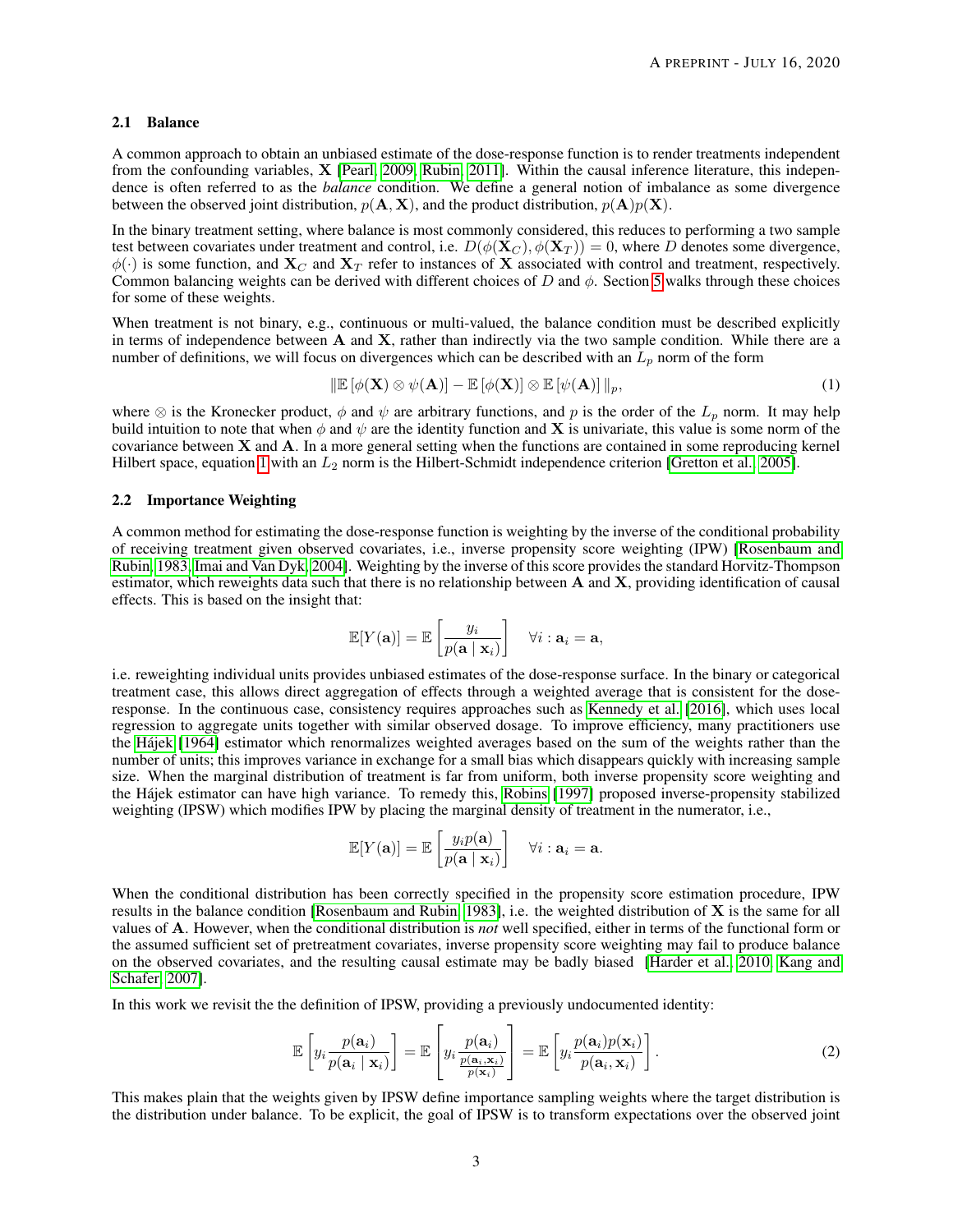distribution of A and X to expectations over A and X in which they appear as if generated from an RCT (the "target trial"). However, the importance sampling weights under IPSW are constructed indirectly by separately estimating the conditional and marginal treatment densities. The contribution of this work is a method, permutation weighting, which estimates this quantity directly via a probabilistic classification problem which we describe in the next section. Direct estimation provides more than just intuitive appeal. Unlike IPSW, direct estimation of the importance sampling ratio explicitly seeks to minimize imbalance, which we show in section [4.](#page-4-0) We also show that this approach leads to bounds on bias and variance of the dose-response estimates based on classifier error. The result is that bias is reduced under direct estimation of the density ratio, even in the case of misspecification.

## <span id="page-3-0"></span>3 Permutation Weighting

We now introduce permutation weighting, which allows for the direct estimation of the importance sampler defined by equation [2.](#page-2-1) Permutation weighting consists of two steps:

- 1. The original dataset is stacked with a dataset in which  $\bf{A}$  has been permuted. The permuted dataset is equivalent to fixed-margin randomization of treatment, so represents a distribution where  $A$  and  $X$  are independent. That is, it obeys the balance condition *by design*. In what follows, we denote the distribution that the observed data is drawn from as  $P$ , and the product distribution resulting from permutation as  $Q$ .
- 2. The importance sampling weights,  $\hat{w}(\mathbf{a}_i, \mathbf{x}_i)$ , are constructed by estimating the density ratio between P and Q.

In order to estimate the density ratios (step 2), we employ classifier-based density ratio estimation [\[Qin, 1998,](#page-13-12) [Cheng](#page-13-13) [et al., 2004,](#page-13-13) [Bickel et al., 2007\]](#page-13-14), which transforms the problem of density ratio estimation into binary classification by building a training set from the concatenation of the observed and permuted datasets. A and X are used as features, and a label,  $C \in \{0, 1\}$ , is given to denote the membership of the instance to the observed or the permuted dataset, respectively. A probabilistic classifier learns to recover  $p(C = 1 | A, X)$ . We denote the true conditional probability as  $\eta$  and the estimated conditional probabilities from the classifier as  $\hat{\eta}$ . To aid discussion, with some abuse of notation, we will also refer to the classifier which produced the conditional probabilities as  $\hat{\eta}$ . After training the classifier, assuming equally sized observed and permuted datasets, the importance weights are recovered by taking the density of the distribution of **A** and **X** in the permuted dataset  $(dQ)$  over the density of the observed joint distribution  $(dP)$  [\[Bickel et al., 2007\]](#page-13-14):

$$
w(\mathbf{a}_i, \mathbf{x}_i) = \frac{\eta(\mathbf{a}_i, \mathbf{x}_i)}{1 - \eta(\mathbf{a}_i, \mathbf{x}_i)} = \frac{p(C = 1 | \mathbf{a}_i, \mathbf{x}_i)}{p(C = 0 | \mathbf{a}_i, \mathbf{x}_i)}
$$
  
= 
$$
\frac{p(C = 1, \mathbf{a}_i, \mathbf{x}_i)}{p(C = 0, \mathbf{a}_i, \mathbf{x}_i)} \frac{(p(C = 1)dQ + p(C = 0)dP)}{(p(C = 1)dQ + p(C = 0)dP)} = \frac{p(C = 1, \mathbf{a}_i, \mathbf{x}_i)}{p(C = 0, \mathbf{a}_i, \mathbf{x}_i)}
$$
  
= 
$$
\frac{p(\mathbf{a}_i, \mathbf{x}_i|C = 1)p(C = 1)}{p(\mathbf{a}_i, \mathbf{x}_i|C = 0)p(C = 0)} = \frac{dQ}{dP}
$$
(3)

When  $dQ$  breaks dependence between A and X (e.g. permuting by treatment assignment or specifying the full crossproduct), the resulting importance sampler is  $\frac{p(a_i)p(x_i)}{p(a_i,x_i)}$ . The use of a probabilistic classifier for density ratio estimation has a growing literature [\[Sugiyama et al., 2012,](#page-14-0) [Menon and Ong, 2016,](#page-14-1) [Mohamed and Lakshminarayanan, 2016\]](#page-14-2) but it has yet to be employed in the context of observational causal inference.

We define the classifier loss as some function  $\lambda : \{0,1\} \times [0,1] \mapsto \mathbb{R}_+$ . Using D to denote the distribution of the stacked dataset over which the classifier is trained on (an equal mixture of P and Q), the risk for the classifier  $\hat{\eta}$  under loss  $\lambda$  is then defined as

 $\mathbb{L}(\hat{\eta}; \mathcal{D}, \lambda) = \mathbb{E}_P [\lambda_1(\hat{\eta}(a, \mathbf{x}))] + \mathbb{E}_Q [\lambda_0(\hat{\eta}(a, \mathbf{x}))]$ 

The Bayes risk is given as [\[Reid and Williamson, 2011,](#page-14-3) [Menon and Ong, 2016\]](#page-14-1)

$$
\mathbb{L}^*(\mathcal{D},\lambda)=\min_{\hat{\eta}}\mathbb{L}(\hat{\eta};\mathcal{D},\lambda)
$$

The regret is defined as the difference between risk of a classifier,  $\hat{\eta}$  and the Bayes-risk,

$$
reg(\hat{\eta}; \mathcal{D}, \lambda) = \mathbb{L}(\hat{\eta}; \mathcal{D}, \lambda) - \mathbb{L}^*(\mathcal{D}, \lambda)
$$

<span id="page-3-1"></span>In order to ensure that the probabilities produced by the classifier are well calibrated, we introduce the following assumption: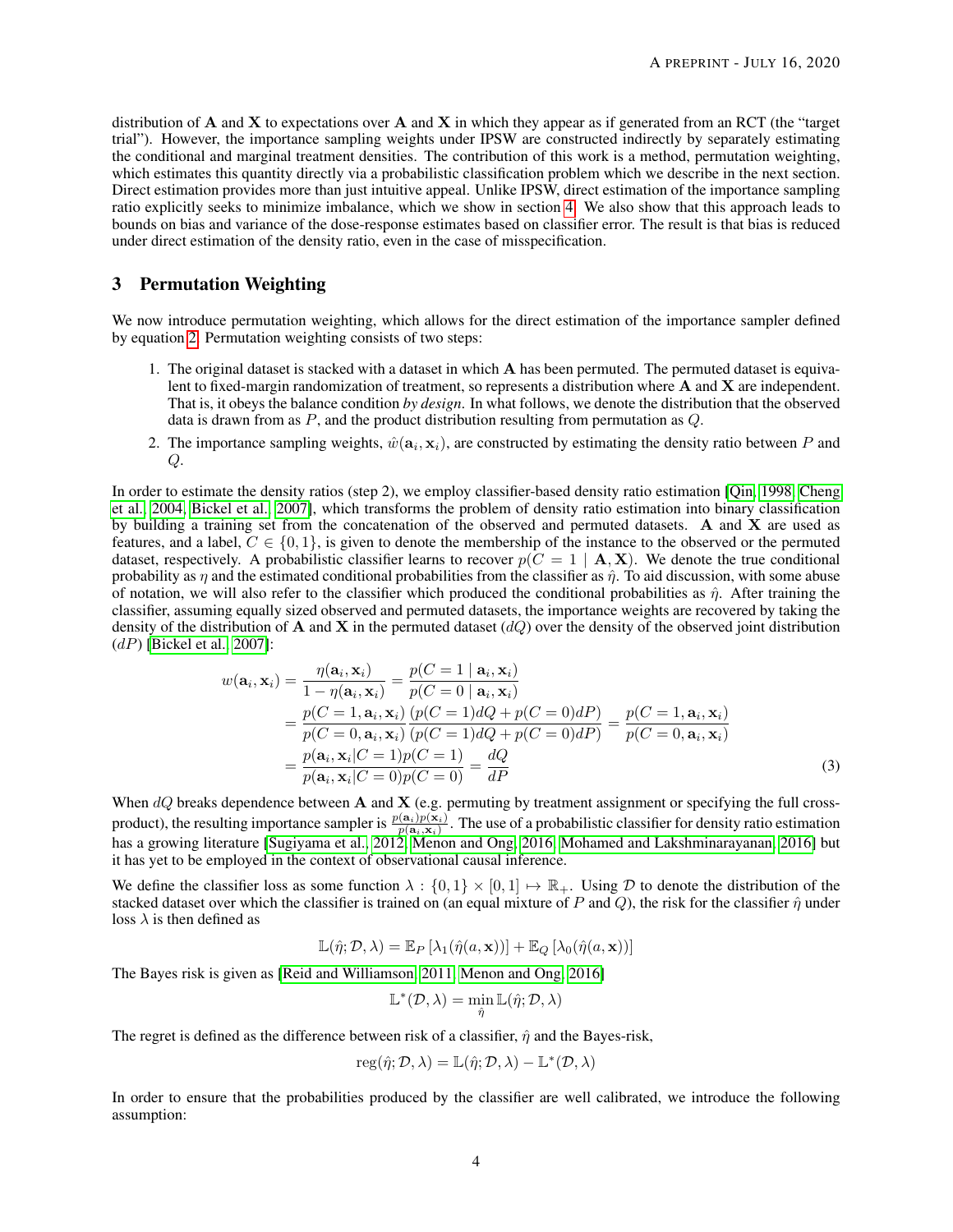**A3.** The classifier,  $\hat{\eta}$ , is trained using a twice differentiable strictly proper scoring rule, i.e.,  $\hat{\eta} \neq \eta \implies \mathbb{L}(\hat{\eta}; \mathcal{D}, \lambda) >$  $\mathbb{L}(n; \mathcal{D}, \lambda)$  *[\[Buja et al., 2005,](#page-14-4) [Gneiting and Raftery, 2007\]](#page-14-5).* 

More intuitively, strictly proper scoring rules define functions which, when minimized, provide calibrated forecasts. The most common examples of strictly proper scoring rules are logistic, exponential, and quadratic losses [\[Gneiting](#page-14-5) [and Raftery, 2007\]](#page-14-5). Strictly proper scoring rules also provide a natural connection to statistical divergences: every proper scoring rule is associated with a divergence between the estimated and true forecasting distribution [\[Reid and](#page-14-3) [Williamson, 2011,](#page-14-3) [Huszar, 2013\]](#page-14-6). Finally, we also assume consistency of the classifier under the data-generating process.

<span id="page-4-1"></span>**A4.** *The error of the classifier,*  $\hat{\eta} - \eta$ *, scales as*  $O(n^{-\epsilon})$ *,*  $\epsilon \in (0,1)$ *.* 

If the permuted dataset obeys the balance condition, then the weights will target balance. In finite samples, this dataset may not have perfect balance, so we perform multiple permutations where the classification procedure is carried out to obtain weights, which are averaged to provide the final estimate of the weight. Justification for this procedure is provided in the proof of Corollary [4.2](#page-6-1) in section [4,](#page-4-0) which relies on the fact that each permutation is a random sample from the ideal balanced distribution. For low cardinality treatments, the permuted dataset can be constructed as the cross product of the unique values of treatment with  $X$ , and no iteration is necessary.

Inferring weights using a classifier confers three important advantages:

- 1. Regardless of the type of the treatment (binary, continuous, multinomial, etc.), the problem reduces to the same binary classification task. In contrast to many existing methods, this means that it is not necessary to explicitly assume a parametric form for the treatment conditional on covariates (for instance, generalized propensity scores often assume that dosage is conditionally normal). As such, the use of binary classification to directly estimate weights requires weaker assumptions in environments with complicated treatments.
- 2. As we discuss in section [4,](#page-4-0) minimizing the error of the binary classifier directly results in minimizing both imbalance (proposition [4.4\)](#page-5-1) and the error of the causal estimate itself (propositions [4.1](#page-5-2) and [4.2\)](#page-5-3). As a result, both the hyperparameters and the measure of balance itself (via the choice of feature representation and loss) can be optimized directly by considering the cross-validated error of the binary classifier. In addition to theory, we demonstrate the empirical efficacy of hyperparameter tuning and model selection for estimating causal effects in section [6.3.](#page-10-0)
- 3. There is a deep connection between binary classification and two sample testing [\[Friedman, 2004,](#page-14-7) [Reid and](#page-14-3) [Williamson, 2011\]](#page-14-3). Through this lens, the choice of feature representation and classification loss is equivalent to choosing a balance condition. We provide an examination of the relationship between permutation weighting and a number of existing weighting estimators [\[Hainmueller, 2012,](#page-13-6) [Imai and Ratkovic, 2014,](#page-13-7) [Hazlett, 2016,](#page-13-15) [Zhao,](#page-13-10) [2019\]](#page-13-10). We are explicit about this in Section [5,](#page-7-0) showing that many of these existing approaches are expressable under the framework of permutation weighting.

# <span id="page-4-0"></span>4 Properties

We now examine the finite sample and asymptotic behavior of permutation weighting. To do so, we will first consider a slightly more general setting than the procedure outlined in the previous section. Specifically, propositions [4.1,](#page-5-2) [4.2,](#page-5-3) [4.3](#page-5-4) and [4.4](#page-5-1) examine the behavior of importance sampling from the observed distribution  $P$  to an arbitrary distribution Q (under positivity, assumption [A2\)](#page-1-1), using a classifier trained with a strictly proper scoring rule (assumption [A3\)](#page-3-1). These may be of independent interest as they admit reasoning over a broad class of estimands [e.g. [Bickel et al., 2007,](#page-13-14) [Sugiyama et al., 2012,](#page-14-0) [Menon and Ong, 2016\]](#page-14-1), including common causal estimands like the average treatment effect on the treated. Indeed, any distribution of  $A$  and  $X$  which conforms to the overlap assumption can be used as a target distribution under this framework. Before presenting our results, we first introduce Bregman divergences, a class of statistical distances.

**Definition 1** (Bregman divergence [\[Bregman, 1967\]](#page-14-8)). *Define the Bregman generator,*  $g : S \to \mathbb{R}$ , to be a convex, *differentiable function. The difference between the value of* g *at point* s *and the value of the first-order Taylor expansion of* g around point s<sub>0</sub> evaluated at point s is given by  $B_q(s, s_0) \equiv g(s) - g(s_0) - \langle s - s_0, \nabla g(s_0) \rangle$ .

Minimizing many commonly used classification losses correspond to minimizing a Bregman divergence, e.g., accuracy  $(0-1)$  loss corresponds to total variation distance, squared loss corresponds to triangular discrimination distance, log loss corresponds to the Jensen-Shannon divergence, and exponential loss corresponds to the Hellinger distance [\[Reid](#page-14-3) [and Williamson, 2011\]](#page-14-3). The latter three losses are proper scoring rules and conform to our assumption [A3.](#page-3-1) All strictly proper scoring rules have a corresponding Bregman divergence [\[Dawid, 2007\]](#page-14-9). We use this correspondence in the proofs of our theoretical results, which are generally deferred to the supplement.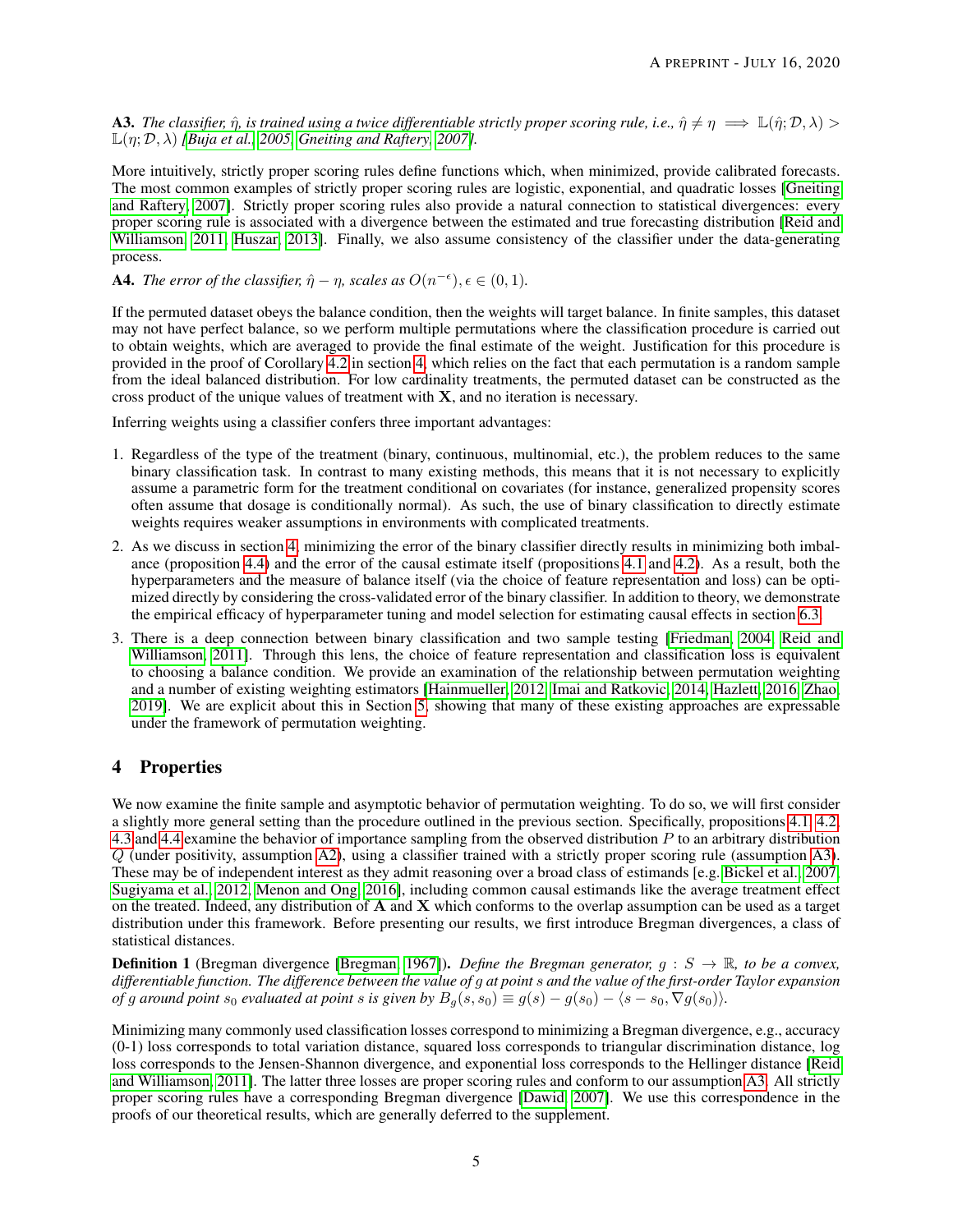#### <span id="page-5-0"></span>4.1 Estimation

Throughout this section we will denote the target weights for the permutation weighting importance sampler as w and the estimated weights  $\hat{w}$ . We now begin by deriving bounds on the bias for weighting estimators.

<span id="page-5-2"></span>**Proposition 4.1** (Bias of PW). Let  $\mathbb{E}_P$  and  $\mathbb{E}_Q$  denote the expectation under the distributions P and Q, respec*tively. The bias of the dose response function*  $E_P[y\hat{w}]$  *with respect to*  $E_Q[y]$  *is bounded by*  $|E_Q[y] - E_P[y\hat{w}]| \le$  $\mathbb{E}_P\left[\frac{2|y|}{\sqrt{y}}\right]$  $\frac{2|y|}{g''(1)}\sqrt{\text{reg}(\hat{\eta};\mathcal{D},\lambda)}\bigg]$ , where  $g(\cdot)$  is a Bregman generator.

Minimizing this bound corresponds to minimizing the regret of the classsifier. We next bound the variance of the permutation weighting dose-response estimator.

<span id="page-5-3"></span>**Proposition 4.2** (Variance). Let  $\mathbb{V}_Q[y]$  denote the variance of Y under the distribution q.  $\mathbb{V}_Q[y]$  is bounded by

$$
\mathbb{V}_Q[y] \leq \frac{1}{n} \mathbb{E}_Q[y^2] + \frac{4}{n\sqrt{g''(1)}} \sqrt{\text{reg}(\hat{\eta}; \mathcal{D}, \lambda)} \mathbb{E}_P\left[ y^2 w + \frac{y^2}{\sqrt{g''(1)}} \sqrt{\text{reg}(\hat{\eta}; \mathcal{D}, \lambda)} \right]
$$

The bounds given by propositions [4.1](#page-5-2) and [4.2](#page-5-3) demonstrate that the quality of importance sampling weights is governed by the regret of the classifier used. For KL divergence, the bound given by proposition [4.1](#page-5-2) is essentially Pinsker's inequality [\[Reid and Williamson, 2010\]](#page-14-10).

Finally, consistency of the importance sampler used by permutation weighting is given by the following proposition, which follows as a consequence of propositions [4.1](#page-5-2) and [4.2:](#page-5-3)

<span id="page-5-4"></span>Proposition 4.3 (Consistency). *Under Assumptions [A1](#page-1-2)[-A4,](#page-4-1) and bounded outcomes* y*, the permutation weighting dose-response estimator is consistent, i.e., as*  $n \longrightarrow \infty$ ,  $\mathbb{E}_P[y\hat{w}] \longrightarrow \mathbb{E}_Q[y]$ *.* 

#### 4.2 Balance

*.*

We next show how the importance sampler provided by permutation weighting provides balance. We preface this with a general definition of balance:

**Definition 2** (Functional discrepancy). *The*  $L_p$  *functional discrepancy for functions*  $\phi$  *and*  $\psi$ *, under a weighting estimator*  $\hat{w}$  *is* 

$$
\left\|\mathbb{E}_{P}\left[\phi(\mathbf{a}_i)\otimes\psi(\mathbf{x}_i)\hat{w}(\mathbf{a}_i,\mathbf{x}_i)\right]-\mathbb{E}_{Q}\left[\phi(\mathbf{a}_i)\otimes\psi(\mathbf{x}_i)\right]\right\|_p.
$$

When the target distribution can be factored as  $p(\mathbf{A})p(\mathbf{X})$ , this is a measure of imbalance:

$$
\left\|\mathbb{E}_{P}\left[\phi(\mathbf{a}_i)\otimes\psi(\mathbf{x}_i)\hat{w}(\mathbf{a}_i,\mathbf{x}_i)\right]-\mathbb{E}_{P}\left[\phi(\mathbf{a}_i)\right]\otimes\mathbb{E}_{P}\left[\psi(\mathbf{x}_i)\right]\right\|_p.
$$

This quantity is the extent to which the reweighted expectation differs from the expectation under the product distribution. A functional discrepancy of zero *for all*  $\phi$  and  $\psi$  implies independence between **A** and **X**. When both  $\phi$  and  $\psi$ are the identity function, then a discrepancy of zero is synonymous with linear balance. With this definition in hand, we can provide an explicit expression for the functional imbalance attained by permutation weighting:

<span id="page-5-1"></span>Proposition 4.4 (Minimizing Imbalance). *The L<sub>p</sub> functional discrepancy between the observed data drawn from*  $p(\mathbf{a}, \mathbf{x})$  *and the proposed distribution*  $q(\mathbf{a}, \mathbf{x})$  *under permutation weighting is* 

$$
\left\|\mathbb{E}_{p(\mathbf{a},\mathbf{x})}\left[\phi(\mathbf{a}_i)\otimes\psi(\mathbf{x}_i)(\hat{w}(\mathbf{a}_i,\mathbf{x}_i)-w(\mathbf{a}_i,\mathbf{x}_i))\right]\right\|_p \leq \frac{2}{\sqrt{g''(1)}}\sqrt{\text{reg}(\hat{\eta};\mathcal{D},\lambda)}\left\|\mathbb{E}_{p(\mathbf{a},\mathbf{x})}\left[\phi(\mathbf{a}_i)\otimes\psi(\mathbf{x}_i)\right]\right\|_p
$$

*where*  $p \geq 0$ *.* 

Proposition [4.4](#page-5-1) demonstrates the balancing behavior of the importance sampler employed by permutation weighting. The importance sampler defined by permutation weighting has a *linear* dependence on the error of the density ratio estimate which is minimized as classifier regret is minimized.

The above demonstrates properties for estimating importance weights to any pre-specified joint distribution, Q, of A and X. We now focus our attention on the distribution  $p(A)p(X)$  – that of marginal-preserving independence between treatment and covariates. With a low cardinality treatment (such as binary), it's possible to directly construct a balanced dataset to satisfy  $p(A)p(X)$ . This is done by taking the cross-product of the unique values of A and of X. Rows can then be weighted to match the marginals from the original data. Each row in the pseudo-dataset, i, would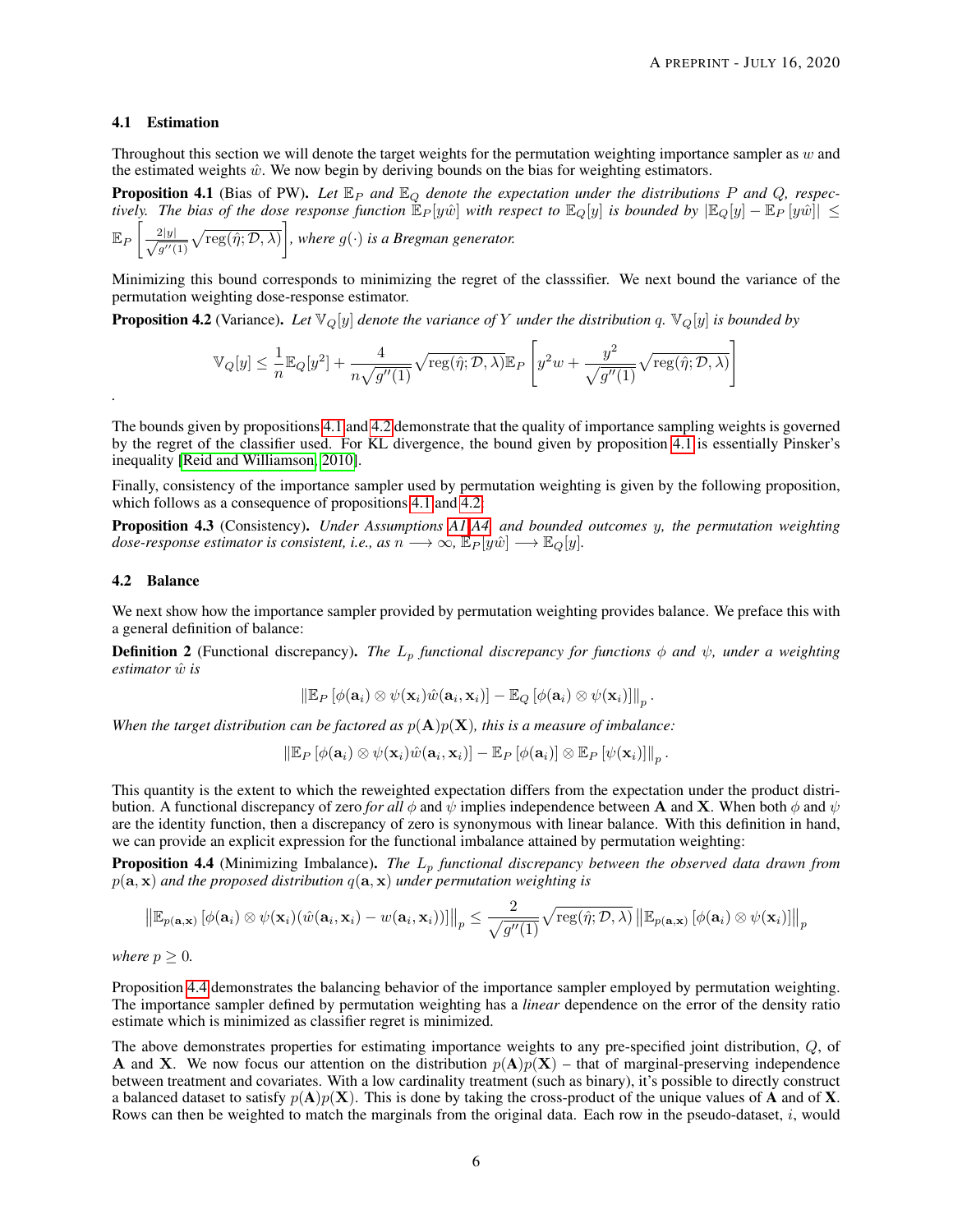receive a weight of  $\frac{1}{n^2}n(\mathbf{a}_i)n(\mathbf{x}_i)$ , where  $n(\mathbf{a}_i)$  denotes the number of rows in the original dataset with treatment level  $a_i$ , and likewise for  $n(\mathbf{x}_i)$ . However, if A has larger cardinality, it may be computationally difficult or (in the case of continuous treatments) impossible to construct such a dataset. Instead, the easiest way to target this distribution is through a simple permutation, in which the treatment vector is reshuffled. By design, this permuted dataset will have no systematic relationship between  $A$  and  $X$  except for that which occurs by chance. This is true for the same reason that fixed-margins randomization in RCTs attains balance at expectation. This easy permutation construction allows the application of all the properties of density ratio estimation discussed above. Asymptotically in  $n$ , a single permutation will (like data observed from an RCT) converge to the appropriate balanced target distribution. In finite samples, there may remain minor imbalances from a single permutation. For this reason, we propose averaging across multiple permutations to attain an effective balancing weight.

**Corrollary 4.1.** With a single permutation as described above, as  $n \to \infty$ , and assuming the classifier is consistent, *the functional imbalance is minimized.*

*Proof.* The weight vector that minimizes

 $\left\| \mathbb{E}_P \left[ \phi(\mathbf{a}) \otimes \psi(\mathbf{x})w \right] - \mathbb{E}_P \left[ \phi(\mathbf{a}) \right] \otimes \mathbb{E}_P \left[ \psi(\mathbf{x}) \right] \right\|_p,$ 

is the density ratio w. By definition, a single permutation  $(a_{\pi}, x)$  is drawn from the product distribution  $Q(a, x)$  =  $P(a)P(x)$ . Therefore, the trained classifier  $\hat{\eta}(a, x)$  is estimating the probability of  $(a, x) \sim Q$  instead of  $(a, x) \sim P$ . As  $n \to \infty$  we have that the error of the classifier probability  $\hat{\eta}$  tends to zero by assumption. Then, by proposition 6, we have that  $\hat{w}(\mathbf{a}_{\pi}, \mathbf{x}) \rightarrow w$ .  $\Box$ 

<span id="page-6-1"></span>Corrollary 4.2. *For fixed* n*, as the number of permutations increases, the functional imbalance is minimized.*

*Proof.* For each  $j = 1, \ldots, B$ , where B is the number of permutations, consider the empirical imbalance minimization problem:

$$
\min_{\hat{w}_j} \left\| \sum_{i=1}^n \phi(\mathbf{a}_i) \otimes \psi(\mathbf{x}_i) \hat{w}_j(\mathbf{a}_i, \mathbf{x}_i) - \phi(\mathbf{a}_{\boldsymbol{\pi}_j(i)}) \otimes \psi(\mathbf{x}_i) \right\|_p.
$$

From proposition [4.4,](#page-5-1) we know that each imbalance is minimized by minimizing the error of the classifier trained in permutation weighting. Since each permutation  $\pi_i$  is drawn from the n–sample product distribution  $Q_n(\mathbf{a}, \mathbf{x}) =$  $P_n(\mathbf{a})P_n(\mathbf{x})$ , as  $B \to \infty$ , the empirical distribution of  $\hat{w}_i$  tends to the distribution of weights computed under this distribution. Therefore, the empirical average of weight vectors tends to the weight vector that minimizes

$$
\min_{\hat{w}} \int_{(\mathbf{a}', \mathbf{x}') \sim Q_n} \left\| \sum_{i=1}^n \phi(\mathbf{a}_i) \otimes \psi(\mathbf{x}_i) \hat{w}(\mathbf{a}_i, \mathbf{x}_i) - \phi(\mathbf{a}') \otimes \psi(\mathbf{x}') \right\|_p.
$$

#### <span id="page-6-0"></span>4.3 Choosing among scoring rules

In contrast to existing work which requires a priori specification of the balance condition, the choice of the balance condition can be performed by considering the out of sample performance of the classifier with respect to the receiver operator characteristic (ROC) curve, a common measure of classifier performance. From the bounds given in propositions [4.1](#page-5-2) and [4.2,](#page-5-3) we can select the condition which minimizes the error of the causal estimate. By noting the connection between the choice of classifier loss and two sample discrepancies provided by [Reid and Williamson](#page-14-3) [\[2011\]](#page-14-3), this procedure also corresponds to choosing a balance condition. This brings us to the following result from [Menon and Williamson](#page-14-11) [\[2016\]](#page-14-11):

<span id="page-6-2"></span>Proposition 4.5. *[ROC dominance: Proposition 13 of [\[Menon and Williamson, 2016\]](#page-14-11)] Stochastic dominance of the ROC curve for one classifier over another implies dominance with respect to any strictly proper scoring rule.*

That is, when two ROC curves do not cross, the one with higher true positive rates across all false negative rates will also be superior according to *all* proper scoring rules. This property shows how the AUC is an effective diagnostic to choose between classifiers. When the ROC curves for two classifiers cross one another, it may be the case that different choices of loss would suggest different "optimal" classifiers. Within the context of this paper, these results imply that the choice of a balance criterion can be made by examining the ROC curves produced by different modeling choices. These modeling choices correspond to the estimation of different balancing weights.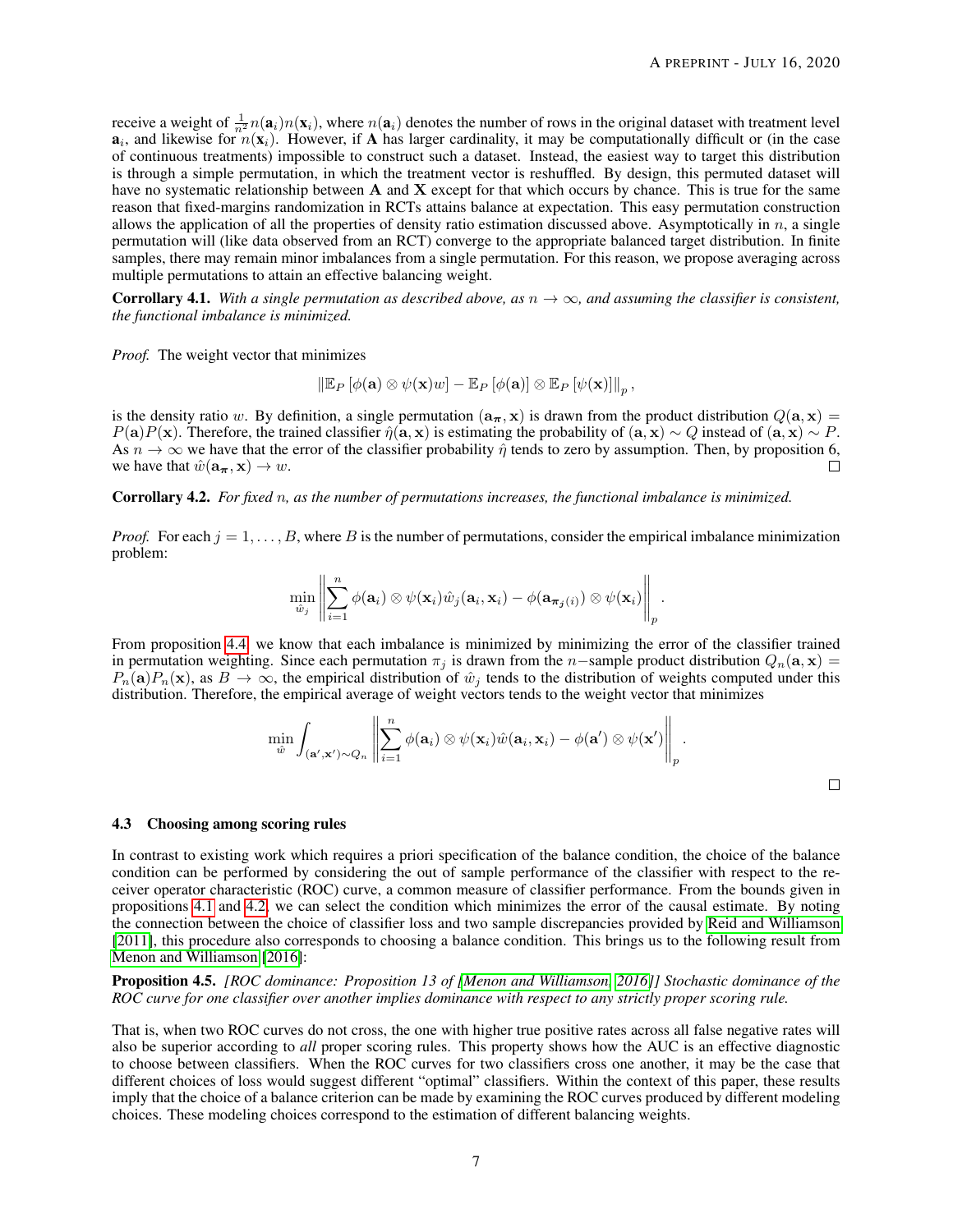## <span id="page-7-0"></span>5 Connections to Prior Work

An additional benefit of viewing balancing weight estimation as classification between samples from the observed joint and independent distributions is that it provides the ability to compare a number of existing weighting estimators through the corresponding loss and feature representation choices for the entailed classifier.

For example, in the setting of binary treatments:

- The just-identified condition for the covariate balancing propensity score [\[Imai and Ratkovic, 2014\]](#page-13-7) is recovered within the permutation weighting setup by considering a polynomial feature expansion and log-loss (derived in Appendix [D.2\)](#page-20-0).
- Entropy balancing is reproduced by placing a entropy penalty on a logistic regression [\[Hainmueller, 2012,](#page-13-6) [Josey et al., 2020\]](#page-14-12).
- Kernel balancing weights [\[Hazlett, 2016\]](#page-13-15) can be recovered by considering a Rocchio approximation to a support vector machine using a reproducing kernel Hilbert space as the feature representation.
- As first pointed to by [Zhao](#page-13-10) [\[2019\]](#page-13-10), stable balancing weights are approximated by considering a LASSO style penalty with a polynomial feature expansion.

The quality of the approximation is determined by the extent to which the permuted sample obeys independence between treatment and outcome. Full proofs are provided in the appendix, but intuitively the reductions work as follows: the independence criterion imposed by permutation weighting reduces to minimizing a two sample test, or equivalently, the discrepancy between treatment and control covariates [\[Reid and Williamson, 2011\]](#page-14-3). Thus, the specific balance condition being targeted reduces to choices of feature representation and classifier loss. Note that this reduction is similar to those found in [Zhao](#page-13-10) [\[2019\]](#page-13-10), where the authors also consider a framework using proper scoring rules. We note that there are two central difference in our work. First, under the proposed framework both the hyperparameters and model selection can be chosen using metrics obtained via cross-validation (see propositions [4.1](#page-5-2) and [4.5\)](#page-6-2). In addition to this being appealing theoretically, we see empirically in section [6.3](#page-10-0) that it allows practitioners the ability to plainly reason over what are often complex and difficult decisions. Second, the exact same framework applies to arbitrary treatment types, e.g. continuous and multi-valued. For example, targeting linear balance in the continuous treatment setting is achieved using the same logistic regression problem that is entailed by just-identified covariate balancing propensity score.

In addition to being able to reproduce existing balancing weights using permutation weighting, the converse—mapping other weights into our classification setup—is also possible. To do this, simply note that a weight,  $w$ , implies the conditional class probability  $p(C=1 | \mathbf{X}, \mathbf{A}) = \frac{w}{w+1}$  [\[Menon and Ong, 2016\]](#page-14-1). This allows practitioners to use model diagnostics under the permutation regime to compare weights estimated under different frameworks (e.g. comparing a random forest permutation weight to stable balancing weights or vanilla IPSW). By examining the ROC curves associated with these weights, they may be compared through a unified framework, wherein ROC dominance implies dominance with respect to any proper scoring rule (proposition [4.5\)](#page-6-2).

# <span id="page-7-1"></span>6 Experiments

For the following simulation studies, we will examine only performance of simple weighting estimators for scalarvalued treatments,  $E[Y(a)] \approx \sum_{i=1}^{n} y \hat{w}(a_i, \mathbf{x}_i) K(a_i, a)$ . For binary treatments,  $K(\cdot, \cdot)$  is an indicator for treatment status, while for continuous treatments, it is a kernel weighting term as analyzed in the context of doubly-robust estimators by [Kennedy et al.](#page-13-18) [\[2016\]](#page-13-18). This simple estimator is used in our evaluation to provide the most direct test of the efficacy of the various estimators of the weights. Appendix [G](#page-25-0) provides results for the doubly-robust estimators of [Kennedy et al.](#page-13-18) [\[2016\]](#page-13-18) as well as the estimation of weighted outcome regressions. These more complex evaluations do not differ in their substantive conclusions (i.e. rank-order and relative performance). Error is measured via integrated root mean squared error (IRMSE) as in [Kennedy et al.](#page-13-18) [\[2016\]](#page-13-18), with s indexing S simulations and  $\theta_s(a)$  being the unconditional expectation of a given potential outcome in a single simulation,  $\mathbb{E}_s[Y(a)]$ , i.e.,

$$
\widehat{\text{IRMSE}} = \int_{\mathcal{A}^*} \left[ \frac{1}{S} \sum_{s=1}^S \{ \hat{\theta}_s(a) - \theta_s(a) \}^2 \right]^{\frac{1}{2}} p(a) da
$$

That is, we take an average of RMSE weighted over the marginal probability of treatment. Following [Kennedy et al.](#page-13-18) [\[2016\]](#page-13-18), we perform this evaluation over  $A^*$ , the central 90% of the distribution of A (in the case of binary treatments, we evaluate over the entire support of A). We also evaluate the Integrated Mean Absolute Bias, which replaces the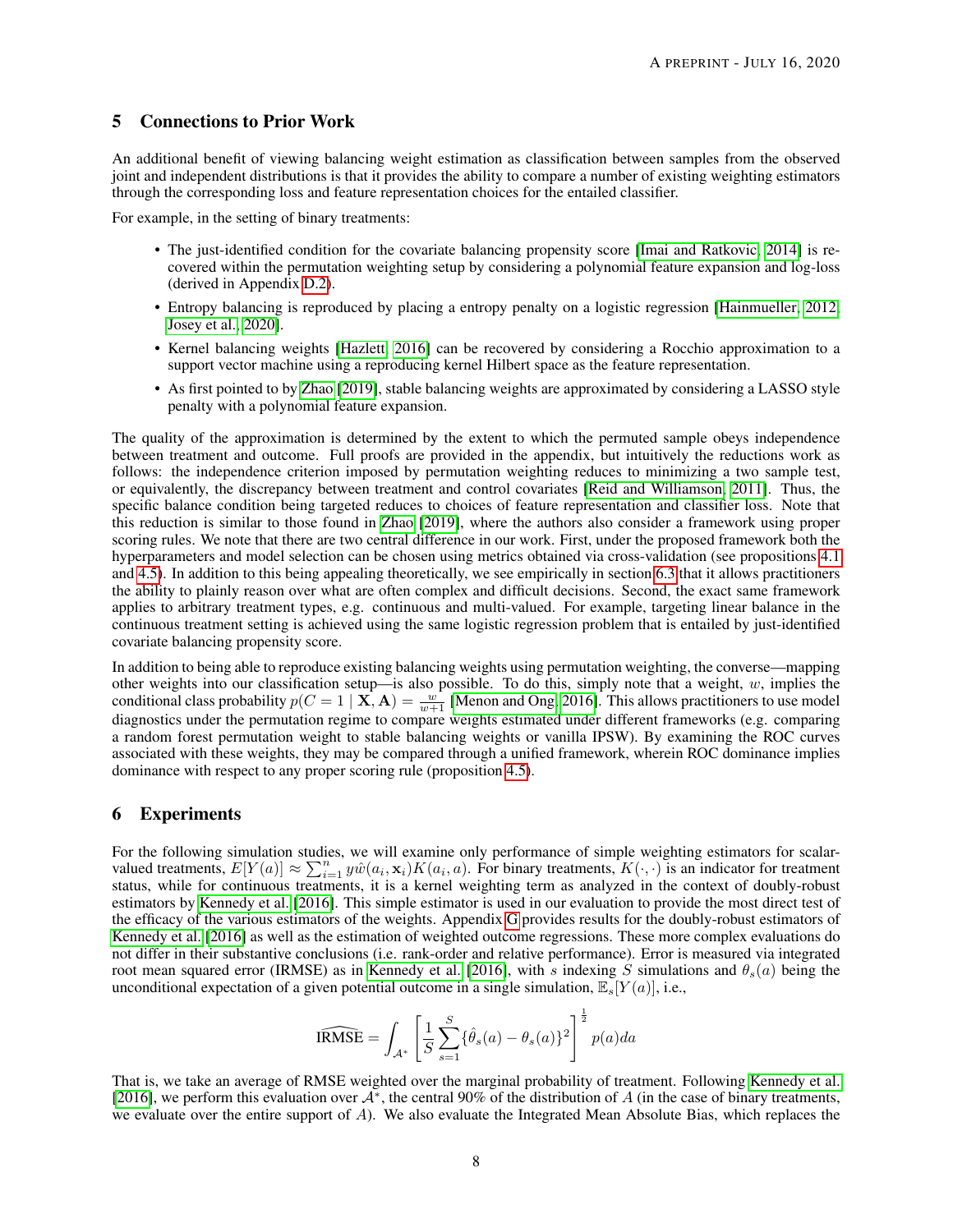<span id="page-8-0"></span>

 $\frac{1}{\Phi}$  Unweighted  $\frac{1}{\Phi}$  IPSW (GLM)  $\frac{1}{\Phi}$  IPSW (GBM)  $\frac{1}{\Phi}$  CBPS  $\frac{1}{\Phi}$  SBW  $\frac{1}{\Phi}$  PW (GLM)  $\frac{1}{\Phi}$  PW (GBM)

Figure 1: Kang-Schafer simulation under correct specification of confounding variables. Unweighted uses no weighting. IPSW (GLM) is a logistic-regression-based propensity score model. IPSW (GBM) is a propensity score model trained with a gradient boosted decision tree. CBPS is covariate balancing propensity scores [\[Imai and Ratkovic,](#page-13-7) [2014\]](#page-13-7). SBW is stable balancing weights [\[Zubizarreta, 2015\]](#page-13-8). PW (GLM) is a permutation weighting model using a logistic regression. PW (GBM) is a permutation weighting model using a gradient boosted decision tree.

inner average with  $\left|\frac{1}{S}\sum_{s=1}^{S} \{\hat{\theta}_s(a) - \theta_s(a)\}\right|$ . When permutation weighting is used, we perform 100 independent iterations of the permutation procedure to generate weights. Our evaluations center around two main classifiers: logistic regression and gradient boosted decision trees. The former focuses on minimizing a log-loss and therefore the balance condition corresponds to minimization of the Jensen-Shannon divergence. The boosting model corresponds to an exponential loss [\[Lebanon and Lafferty, 2002\]](#page-14-13) which implies the minimization of the Hellinger divergence. Achieving equivalence to linear balancing methods using the permutation weighting framework entails the addition of an interaction term between  $A$  and  $X$  due to the different setup of the classification problem; otherwise, the linear classifier would only be able to account for differing marginal distributions of  $A$  and  $X$  (asymptotically, there are no such differences). We include this interaction in all of the models we evaluate.

#### <span id="page-8-1"></span>6.1 Binary treatment simulation

Our first simulation study follows the design of [Kang and Schafer](#page-13-22) [\[2007\]](#page-13-22). In this simulation, four independent, standard normal covariates are drawn. A linear combination of them is taken to form the outcome and treatment process (the latter passed through an inverse-logistic function). Two versions of this standard simulation are analyzed. One in which the four covariates are observed directly, and one in which only four non-linear and interactive functions of them are observed. The data is simulated according to the following:

$$
X_k = \mathcal{N}(0, 1) \quad \forall k \in \{1, 2, 3, 4\}
$$
  
\n
$$
p(A = 1 | X) = \text{logit}^{-1}\{X_1 - 0.5X_2 + 0.25X_3 + 0.1X_4\}
$$
  
\n
$$
\mathbb{E}[Y | A, X] = 210 + A + 27.4X_1 + 13.7X_2 + 13.7X_3 + 13.7X_4
$$
  
\n
$$
Y | A, X = \mathcal{N}(\mathbb{E}[Y | A, X], 1)
$$

Under the non-linear "misspecification", the covariates are not observed directly, but instead only the following transformations:

$$
X_1 = \exp\left\{\frac{X_1}{2}\right\}
$$
  $X_2 = \frac{X_2}{1 + \exp\{X_1\}} + 10$   $X_3 = \left(\frac{X_1 X_3}{25} + .6\right)^3$   $X_4 = (X_2 + X_4 + 20)^2$ 

Results from simulations based on the correctly specified data generating process are shown in figure [1.](#page-8-0) The correct treatment and outcome models are linear in this simulation. As such, the propensity score model is specified correctly and therefore performs well. Stable balancing weights also perform very strongly in this case (particularly in low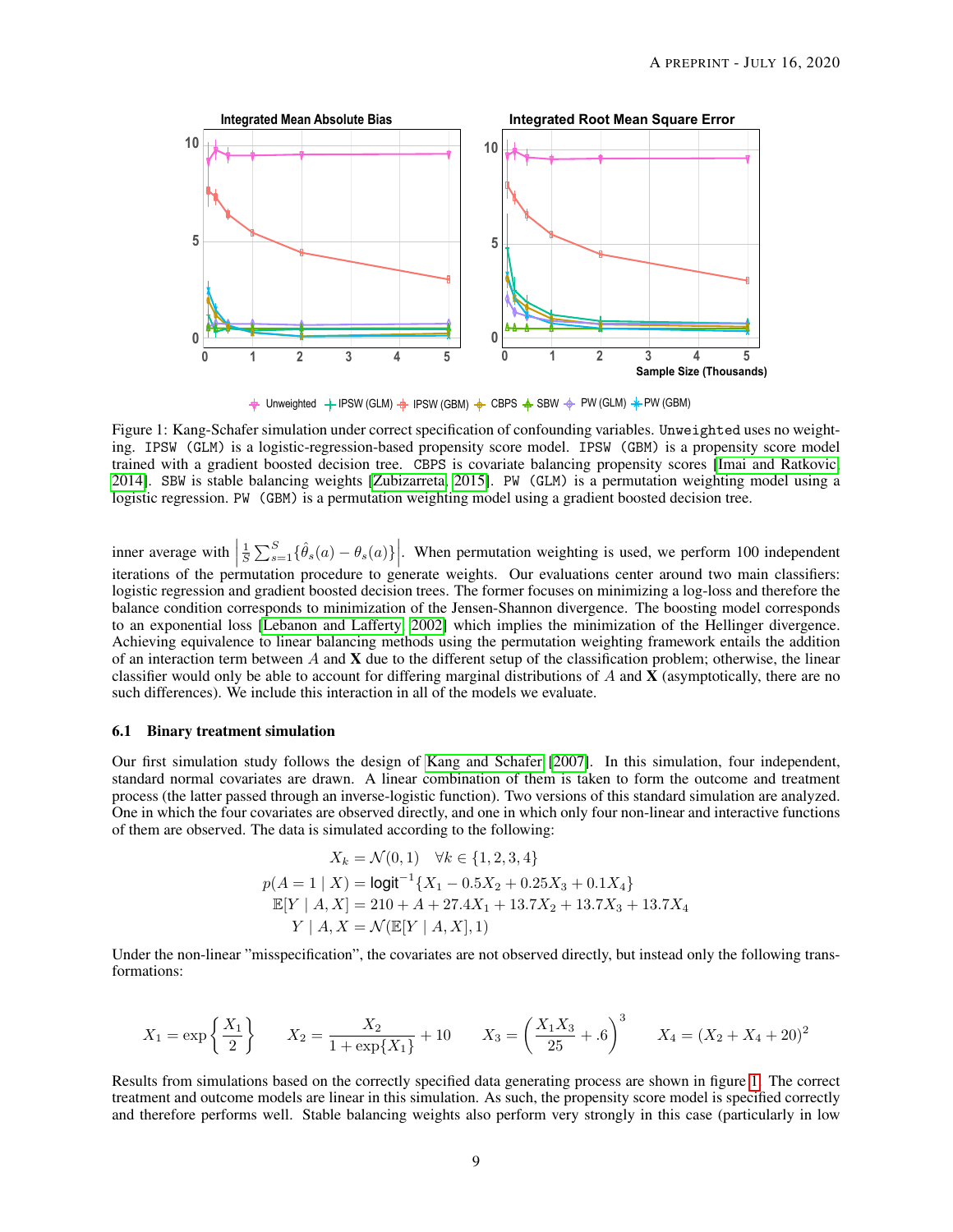<span id="page-9-0"></span>

 $\frac{1}{\P}$  Unweighted  $\frac{1}{\P}$  IPSW (GLM)  $\frac{1}{\P}$  IPSW (GBM)  $\frac{1}{\P}$  CBPS  $\frac{1}{\P}$  SBW  $\frac{1}{\P}$  PW (GLM)  $\frac{1}{\P}$  PW (GBM)

Figure 2: On the [Kang and Schafer](#page-13-22) [\[2007\]](#page-13-22) simulation under misspecification of confounding variables, PW attains state-of-the-art performance in both bias and RMSE by  $n = 500$  and reduces RMSE by 30% at  $n = 2000$ . Unweighted uses no weighting. IPSW (GLM) is a logistic-regression-based propensity score model. IPSW (GBM) is a propensity score model trained with a gradient boosted decision tree. CBPS is covariate balancing propensity scores [\[Imai and Ratkovic, 2014\]](#page-13-7). SBW is stable balancing weights [\[Zubizarreta, 2015\]](#page-13-8). PW (GLM) is a permutation weighting model using a logistic regression. PW (GBM) is a permutation weighting model using a gradient boosted decision tree.

sample sizes), as they both explicitly reduce the variance of the weights and correctly specify the form of the confounding relationship. These results show that, given sufficient sample size, PW with a logistic regression classifier (or boosting) replicates and eventually outperforms stable balancing weights, even when the true relationships are linear. Note, however, that bias under the boosted model is driven to the minimum very quickly, even though the more complicated model increases the variance (hurting the overall IRMSE). PW with logistic regression typically outperforms CBPS in this simulation, particularly at low sample sizes, despite the fact that both seek to balance the correct specification of confounding. This difference in performance comes from the minor data-dependent regularization in the score condition estimated by permutation weighting (details in appendix [D.2\)](#page-20-0). Machine learning the propensity score performs consistently poorly relative to all other methods examined here, as it imposes no structure on the data. This demonstrates the importance of seeking balance rather than seeking correct specification. The latter is very hard; while the former is achievable.

Figure [2](#page-9-0) shows results for the more realistic case in which the researcher does not know the correct specifications of the confounding relationships of the covariate set with treatment. In these results, PW with boosting drastically improves on the existing weighting estimators, reducing by around 30% the IRMSE relative to balancing propensity scores at  $n = 2000$ . At smaller sample sizes, the improvements are less substantial, but even by  $n = 500$ , PW with boosting provides superior performance. This is unsurprising, given that boosting is able to learn a more expressive balancing model (and, therefore, reduce bias) more effectively than other balancing methods. A standard propensity score estimated by gradient boosted decision trees does not solve the issues faced by propensity scores, leading to large biases in estimation and subsequently large IRMSE across all sample sizes. Detailed results in tabular format are available in Appendix [G.](#page-25-0) A similar simulation study on a continuous treatment is detailed in Appendix [E.](#page-23-0)

#### 6.2 Lalonde evaluation with continuous treatment

To explore the behavior of permutation weighting under continuous treatment regimes with irregularly distributed data, we turn to the data of [LaLonde](#page-14-14) [\[1986\]](#page-14-14), and in particular, the Panel Study of Income Dynamics observational sample of 2915 units (discarding all treated units from the sample and retaining only the experimental control units). Our evaluation is based around the differences between the experimental control group and the observational control group, which are known to differ greatly based on observed covariates [\[Smith and Todd, 2005\]](#page-14-15). The covariates in this data are highly non-ellipsoidal, consisting of point-masses and otherwise irregular distributions. Following the simulation study in [Diamond and Sekhon](#page-14-16) [\[2013\]](#page-14-16), we simulate a nonlinear process determining assignment of units to dosage level and, then, to outcome based on observed covariates. The treatment process is made to behave similarly to real-world data by estimating a random forest to predict presence in the experimental / observational sample as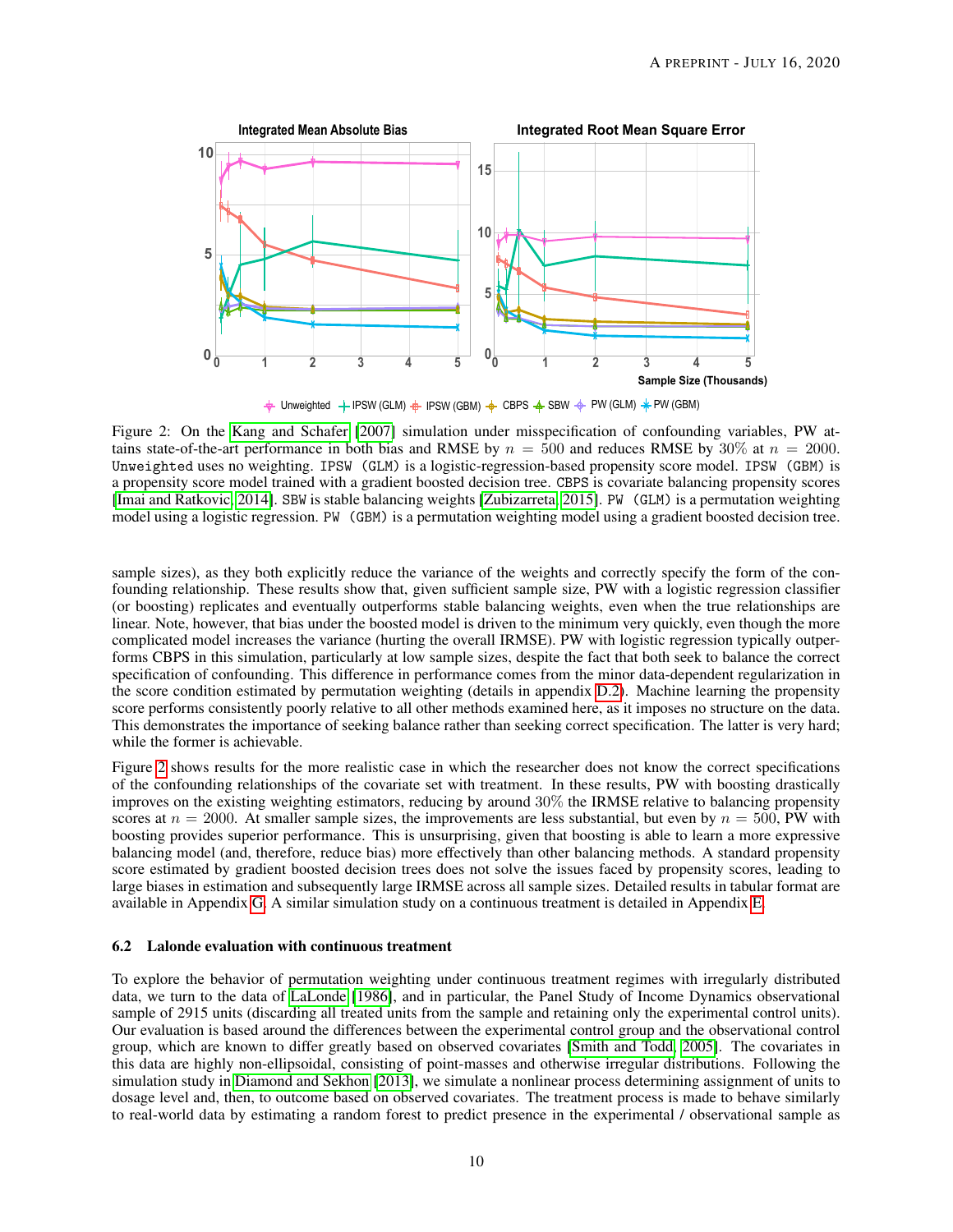<span id="page-10-1"></span>

Figure 3: On the continuous-treatment simulation based on the LaLonde data, PW greatly reduces both bias and variance relative to existing methods. Unweighted uses no weighting. PW (GLM) is a permutation weighting model using a logistic regression. PW (GBM) is a permutation weighting model using a gradient boosted decision tree. NPCBPS is non-parametric covariate balancing propensity scores [\[Fong et al., 2018\]](#page-13-9). IPSW (GLM) is a normal-linear regression based propensity score model. IPSW (GBM) is a gradient boosted regression generalized propensity score model with homoskedastic normal conditional densities.

a function of observed covariates. Predicted values from this model are denoted as  $\hat{q}(X)$ . Dosage is then a quartic function of that predicted score as well as the nonlinear function determining treatment assignment in [Diamond and](#page-14-16) [Sekhon](#page-14-16) [\[2013\]](#page-14-16). The shape of the true dose-response function is similarly a quartic function of dose.

$$
\tilde{P} = \text{Natural spline basis expansion of } \hat{g}(X)
$$
\n
$$
\beta \approx [-0.502 \ 0.132 \ -0.079 \ 0.887]
$$
\n
$$
\mathbb{E}[A \mid X] = 1 + \tilde{P}\beta + 0.01 * age^2 - .3 \text{eduction}^2 - 0.01 \log(\text{income74} + .01)^2 + 0.01 \log(\text{income75} + 0.01)^2
$$
\n
$$
\mathbb{V}[A \mid X] = 10^2
$$
\n
$$
\tilde{A} = \text{Natural spline basis expansion of } A
$$
\n
$$
\gamma \approx [0.117 \ 0.319 \ -0.582 \ 0.715]
$$
\n
$$
\mathbb{E}[Y \mid A, X] = \text{income76} + \tilde{A}\gamma + .1 \exp \{ .7 \log(\text{income74} + 0.01) + .7 \log(\text{income75} + 0.01) \}
$$
\n
$$
\mathbb{V}[Y \mid A, X] = 10^2
$$

Figure [3](#page-10-1) shows the IRMSE of a variety of weighting estimators on this simulated benchmark. Only weights generated by permutation weighting out-perform the raw, unweighted data in terms of IRMSE. All models reduce bias relative to the raw, unweighted dose-response, but induce unacceptably large variance as they do so. When a logistic regression is used as the classifier, PW performs better than no weighting by just half a percent in terms of IRMSE (as it does not greatly reduce bias). When a boosted model is used, however, this gap grows substantially, with PW outperforming the raw estimates by around 25% – the only substantial improvement in accuracy among these estimators. As the earlier simulations have shown, using a boosting model to estimate a standard propensity score does not perform well, increasing IRMSE relative to the unweighted estimate. It's also worth noting the much reduced variability around the estimates of IRMSE from the permutation weighting models relative to other methods which often have very unstable performance characteristics. Rank ordering among methods remains largely unchanged when an outcome model is incorporated (see appendix [H\)](#page-27-0).

#### <span id="page-10-0"></span>6.3 Cross-validation

In this section, we demonstrate how cross-validation may be used to effectively tune the permutation weight model. For this experiment, we took one instance of the Kang-Schafer simulation (with a correctly specified linear model) described in section [6.1](#page-8-1) with a sample size of 2000 and performed 10-fold cross-validation on this data, measuring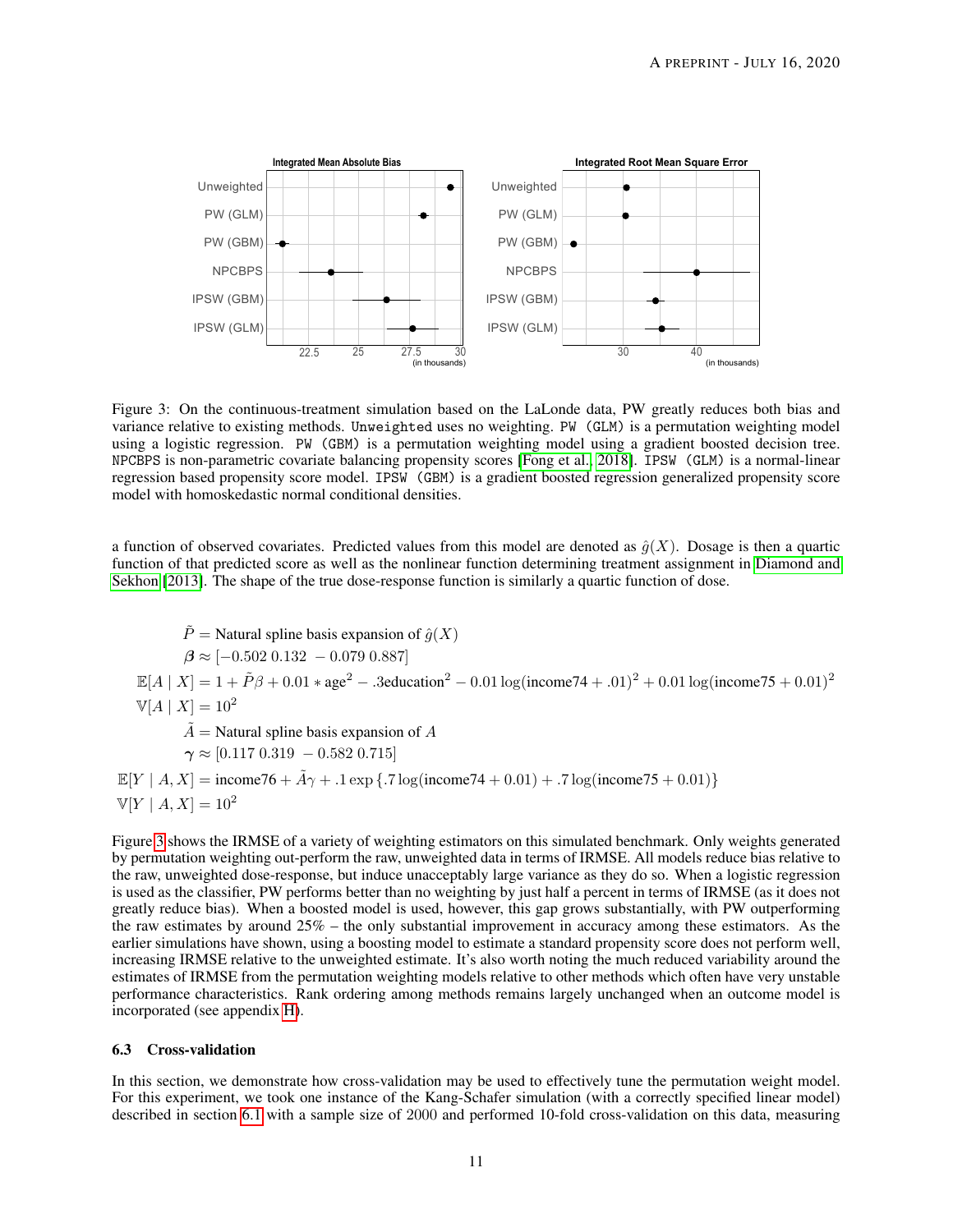<span id="page-11-0"></span>

Figure 4: The estimated GBDT classifier error out-of-sample correlates strongly with the error of the causal estimate over a grid of hyperparameter values. The y-axis represents in-sample causal error, while the x-axis is the out-ofsample PW loss (i.e. out-of-sample imbalance). Hyperparameters tuned were the tree-depth of each decision tree (color), the learning rate,  $\nu$  (columns) and the number of trees (not annotated, from 100 to 5000).

both in and out-of-sample errors. Presented in figures [4](#page-11-0) and [5](#page-12-0) are the results of this exercise for out-of-sample PW error and in-sample PW error, respectively. Figure [6](#page-12-1) shows the ROC curve for three models: a well-tuned GBDT, a poorly tuned GBDT and a logistic regression. For this linear data generating process, a poorly tuned GBDT is inadmissable no matter which proper scoring rule is used. On the other hand, either the linear model or the well-tuned GBDT would be an acceptable choice depending on the choice of scoring rule. Practitioners in this case would likely prefer to use the more parsimonious and interpretable linear model.

In the traditional causal inference environment, practitioners care about the in-sample causal error, rather than generalization error to other potential samples. Minimizing classifier error, through proposition [4.4,](#page-5-1) minimizes imbalance. Minimization of in-sample imbalance may seem desirable since any residual imbalance can lead to bias in a purely weighting estimator. Our results are shown in the first column of figures [4](#page-11-0) and [5.](#page-12-0) The primary takeaway from these results is that generalization performance of weights *does* matter. Simply minimizing in-sample imbalance is not necessarily the way to best optimize estimation accuracy. More important than in-sample imbalance is *out-of-sample* imbalance, which can be consistently measured through the PW error. We can see clearly that while improving the PW loss out-of-sample brings with it corresponding improvements in in-sample causal error, this is not true for in-sample PW loss. This represents classic over-fitting to the sample. Importantly, looking at the error of permutation-weighting out-of-sample gives a reliable way to assess the quality of fit: choosing a permutation weighting model which generalizes well will, in turn, ensure that in-sample causal error is minimized. In short, permutation weighting provides a reliable framework through which to use cross-validation for model selection and hyperparameter tuning for weighting.

# 7 Conclusion

Weighting is one of the most commonly applied estimators for causal inference. This work provides a new lens on weighting by framing the problem in terms of importance sampling towards the distribution of treatment and covariates that would be observed under an RCT. Through this lens we introduced permutation weighting, which casts the balancing weights problem into generic binary classification and allows the standard machine learning toolkit to be applied to the problem. We show that regret in this classification problem bounds the bias and variance of the causal estimation problem. Thus, methods for regularization and model selection from the supervised learning literature can be used directly to manage the bias-variance tradeoff of this causal effect estimation problem. Permutation weighting generalizes existing balancing schemes, admits selection via cross-validation, and provides a framework to sensibly integrate generic treatment types within the same weighting estimator. Simulations show that permutation weighting outperforms existing estimation methods even in conditions unfavorable to the assumptions underlying the model.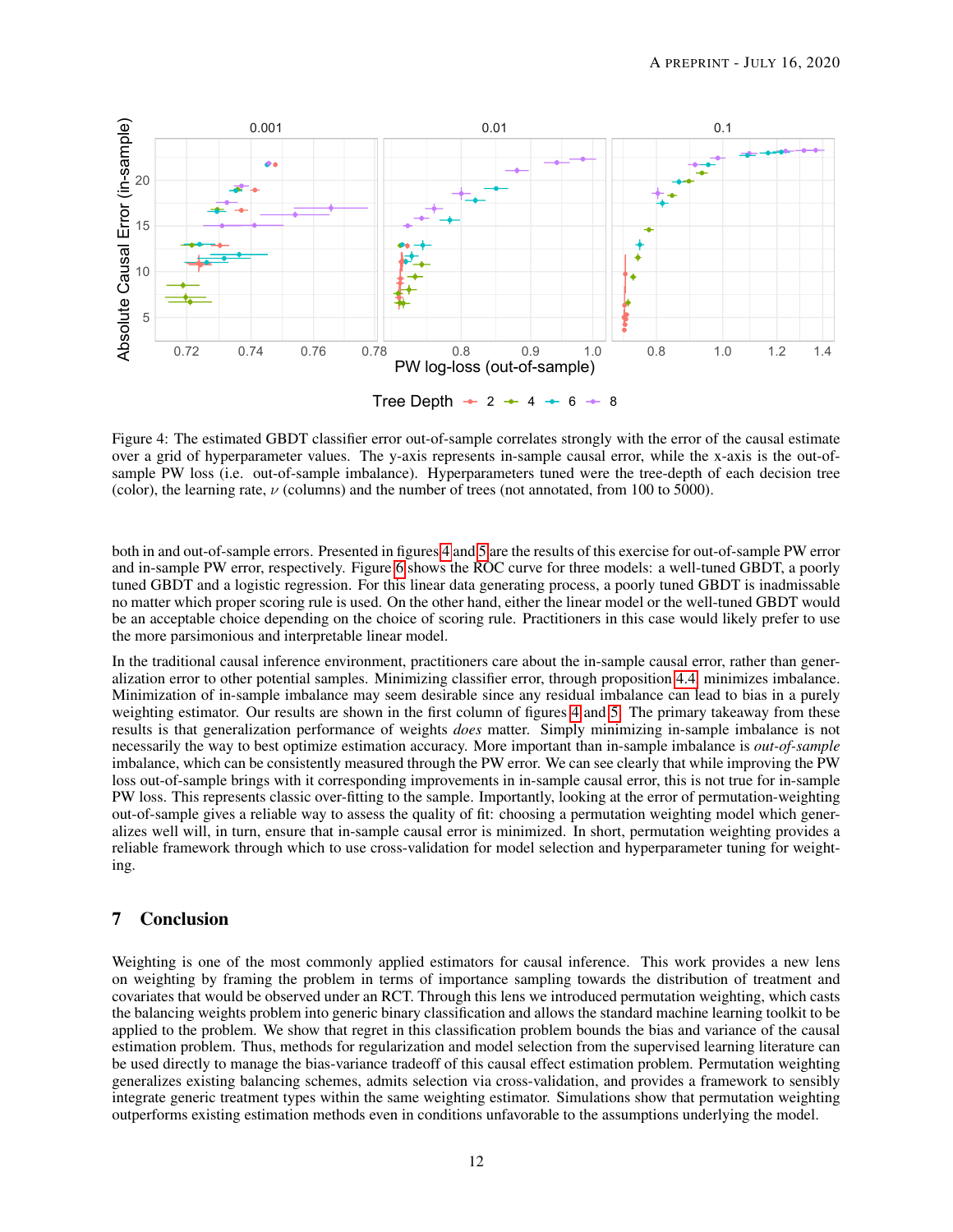<span id="page-12-0"></span>

Figure 5: The estimated GBDT classifier error in-sample does not correlate with the error of the causal estimate over a grid of hyperparameter values. The y-axis represents in-sample causal error, while the x-axis is the in-sample PW loss (i.e. in-sample imbalance). Hyperparameters tuned were the tree-depth of each decision tree (color), the learning rate,  $\nu$  (columns) and the number of trees (not annotated, from 100 to 5000).

<span id="page-12-1"></span>

Figure 6: A ROC curve demonstrating that the linear model slightly out-performs the well-tuned GBDT across all false-positive rates. These two models have generally very similar performance, while the poorly tuned GBDT is substantially worse. The solid lines are the average over 10-fold cross-validation (the light lines in the background are each of the constituent folds).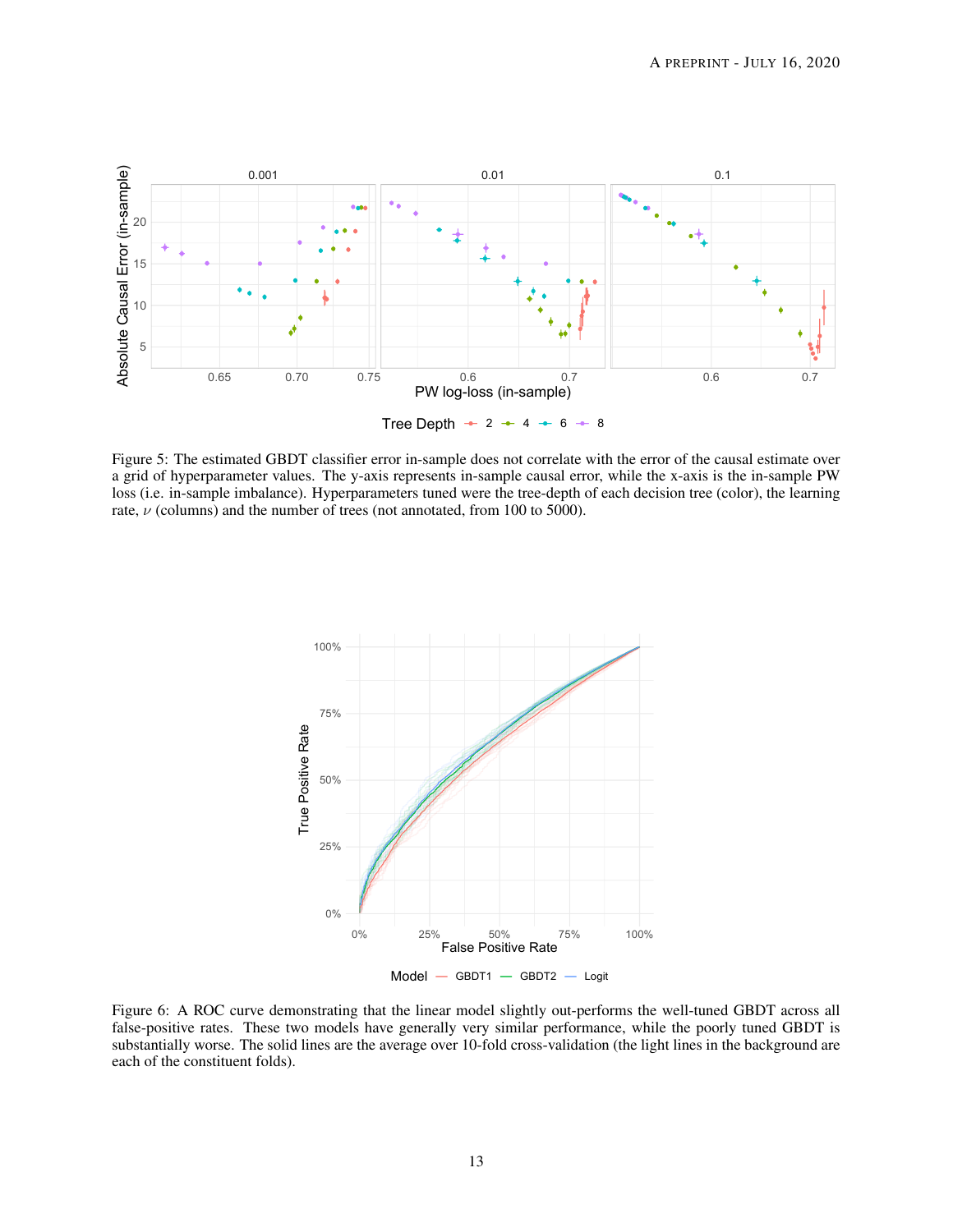## References

<span id="page-13-0"></span>Donald B Rubin. Causal inference using potential outcomes. *Journal of the American Statistical Association*, 2011.

<span id="page-13-1"></span>Judea Pearl. *Causality*. Cambridge university press, 2009.

- <span id="page-13-2"></span>Paul R Rosenbaum and Donald B Rubin. The central role of the propensity score in observational studies for causal effects. *Biometrika*, 70(1):41–55, 1983.
- <span id="page-13-3"></span>Stephen R. Cole and Miguel A. Hernán. Constructing inverse probability weights for marginal structural models. *American Journal of Epidemiology*, 168(6):656–664, 2008. doi: 10.1093/aje/kwn164. URL [http://dx.doi.](http://dx.doi.org/10.1093/aje/kwn164) [org/10.1093/aje/kwn164](http://dx.doi.org/10.1093/aje/kwn164).
- <span id="page-13-4"></span>Keisuke Hirano, Guido W Imbens, and Geert Ridder. Efficient estimation of average treatment effects using the estimated propensity score. *Econometrica*, 71(4):1161–1189, 2003.
- <span id="page-13-5"></span>Miroslav Dud´ık, John Langford, and Lihong Li. Doubly robust policy evaluation and learning. In *Proceedings of the 28th International Conference on International Conference on Machine Learning*, pages 1097–1104. Omnipress, 2011.
- <span id="page-13-6"></span>Jens Hainmueller. Entropy balancing for causal effects: A multivariate reweighting method to produce balanced samples in observational studies. *Political Analysis*, 20(1):25–46, 2012.
- <span id="page-13-7"></span>Kosuke Imai and Marc Ratkovic. Covariate balancing propensity score. *Journal of the Royal Statistical Society: Series B (Statistical Methodology)*, 76(1):243–263, 2014.
- <span id="page-13-8"></span>Jose R Zubizarreta. Stable weights that balance covariates for estimation with incomplete outcome data. ´ *Journal of the American Statistical Association*, 110(511):910–922, 2015.
- <span id="page-13-9"></span>Christian Fong, Chad Hazlett, Kosuke Imai, et al. Covariate balancing propensity score for a continuous treatment: Application to the efficacy of political advertisements. *The Annals of Applied Statistics*, 12(1):156–177, 2018.
- <span id="page-13-10"></span>Qingyuan Zhao. Covariate balancing propensity score by tailored loss functions. *The Annals of Statistics*, 47(2): 965–993, 2019.
- <span id="page-13-11"></span>Miguel A Hernán and Sarah L Taubman. Does obesity shorten life? the importance of well-defined interventions to answer causal questions. *International journal of obesity*, 32(S3):S8, 2008.
- <span id="page-13-12"></span>Jing Qin. Inferences for case-control and semiparametric two-sample density ratio models. *Biometrika*, 85(3):619– 630, 1998.
- <span id="page-13-13"></span>Kuang Fu Cheng, Chih-Kang Chu, et al. Semiparametric density estimation under a two-sample density ratio model. *Bernoulli*, 10(4):583–604, 2004.
- <span id="page-13-14"></span>Steffen Bickel, Michael Brückner, and Tobias Scheffer. Discriminative learning for differing training and test distributions. In *Proceedings of the 24th international conference on Machine learning*, pages 81–88. ACM, 2007.
- <span id="page-13-15"></span>Chad Hazlett. Kernel balancing: A flexible non-parametric weighting procedure for estimating causal effects. *arXiv preprint arXiv:1605.00155*, 2016.
- <span id="page-13-16"></span>A. Gretton, R. Herbrich, A. Smola, O. Bousquet, and B. Schoelkopf. Kernel methods for measuring independence. *Journal of Machine Learning Research*, 6:2075–2129, 2005.
- <span id="page-13-17"></span>Kosuke Imai and David A Van Dyk. Causal inference with general treatment regimes: Generalizing the propensity score. *Journal of the American Statistical Association*, 99(467):854–866, 2004.
- <span id="page-13-18"></span>Edward H. Kennedy, Zongming Ma, Matthew D. McHugh, and Dylan S. Small. Non-parametric methods for doubly robust estimation of continuous treatment effects. *Journal of the Royal Statistical Society: Series B (Statistical Methodology)*, 79(4):1229–1245, 2016. doi: 10.1111/rssb.12212. URL [https://rss.onlinelibrary.wiley.](https://rss.onlinelibrary.wiley.com/doi/abs/10.1111/rssb.12212) [com/doi/abs/10.1111/rssb.12212](https://rss.onlinelibrary.wiley.com/doi/abs/10.1111/rssb.12212).
- <span id="page-13-19"></span>Jaroslav Hájek. Asymptotic theory of rejective sampling with varying probabilities from a finite population. Ann. *Math. Statist.*, 35(4):1491–1523, 12 1964. doi: 10.1214/aoms/1177700375. URL [https://doi.org/10.1214/](https://doi.org/10.1214/aoms/1177700375) [aoms/1177700375](https://doi.org/10.1214/aoms/1177700375).
- <span id="page-13-20"></span>James M Robins. Causal inference from complex longitudinal data. In *Latent variable modeling and applications to causality*, pages 69–117. Springer, 1997.
- <span id="page-13-21"></span>Valerie S Harder, Elizabeth A Stuart, and James C Anthony. Propensity score techniques and the assessment of measured covariate balance to test causal associations in psychological research. *Psychological methods*, 15(3): 234, 2010.
- <span id="page-13-22"></span>Joseph DY Kang and Joseph L Schafer. Demystifying double robustness: A comparison of alternative strategies for estimating a population mean from incomplete data. *Statistical science*, 22(4):523–539, 2007.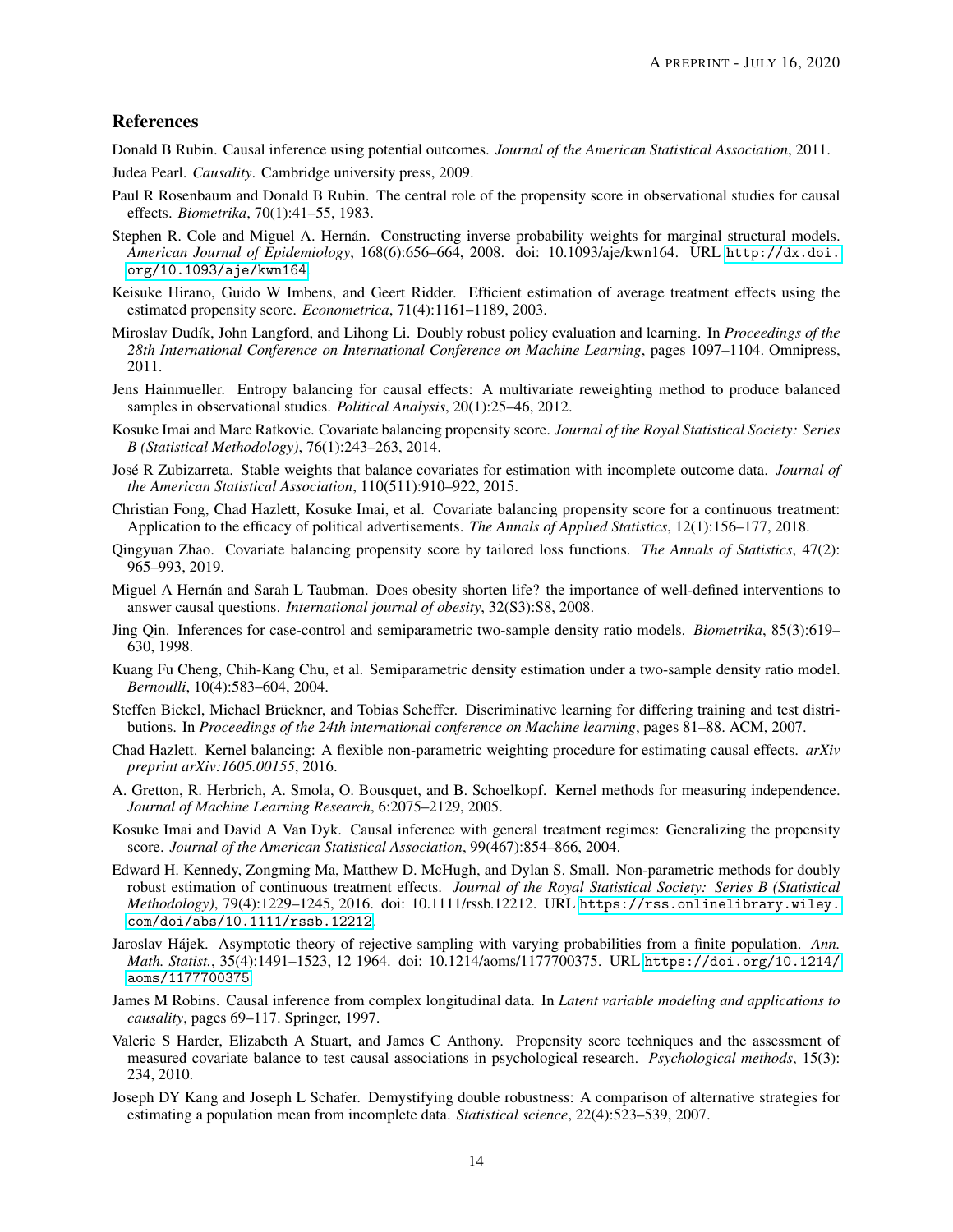- <span id="page-14-0"></span>Masashi Sugiyama, Taiji Suzuki, and Takafumi Kanamori. Density-ratio matching under the bregman divergence: a unified framework of density-ratio estimation. *Annals of the Institute of Statistical Mathematics*, 64(5):1009–1044, 2012.
- <span id="page-14-1"></span>Aditya Menon and Cheng Soon Ong. Linking losses for density ratio and class-probability estimation. In *International Conference on Machine Learning*, pages 304–313, 2016.
- <span id="page-14-2"></span>Shakir Mohamed and Balaji Lakshminarayanan. Learning in implicit generative models. *arXiv preprint arXiv:1610.03483*, 2016.
- <span id="page-14-3"></span>Mark D Reid and Robert C Williamson. Information, divergence and risk for binary experiments. *Journal of Machine Learning Research*, 12(Mar):731–817, 2011.
- <span id="page-14-4"></span>Andreas Buja, Werner Stuetzle, and Yi Shen. Loss functions for binary class probability estimation and classification: Structure and applications. *Technical Report*, 2005.
- <span id="page-14-5"></span>Tilmann Gneiting and Adrian E Raftery. Strictly proper scoring rules, prediction, and estimation. *Journal of the American Statistical Association*, 102(477):359–378, 2007.
- <span id="page-14-6"></span>Ferenc Huszar. *Scoring rules, divergences and information in Bayesian machine learning*. PhD thesis, University of Cambridge, 2013.
- <span id="page-14-7"></span>Jerome Friedman. On multivariate goodness-of-fit and two-sample testing. Technical report, Stanford Linear Accelerator Center, Menlo Park, CA (US), 2004.
- <span id="page-14-8"></span>L.M. Bregman. The relaxation method of finding the common point of convex sets and its application to the solution of problems in convex programming. *USSR Computational Mathematics and Mathematical Physics*, 7(3):200 – 217, 1967. ISSN 0041-5553. doi: https://doi.org/10.1016/0041-5553(67)90040-7. URL [http:](http://www.sciencedirect.com/science/article/pii/0041555367900407) [//www.sciencedirect.com/science/article/pii/0041555367900407](http://www.sciencedirect.com/science/article/pii/0041555367900407).
- <span id="page-14-9"></span>A Philip Dawid. The geometry of proper scoring rules. *Annals of the Institute of Statistical Mathematics*, 59(1):77–93, 2007.
- <span id="page-14-10"></span>Mark D Reid and Robert C Williamson. Composite binary losses. *Journal of Machine Learning Research*, 11(Sep): 2387–2422, 2010.
- <span id="page-14-11"></span>Aditya Krishna Menon and Robert C Williamson. Bipartite ranking: a risk-theoretic perspective. *The Journal of Machine Learning Research*, 17(1):6766–6867, 2016.
- <span id="page-14-12"></span>Kevin P. Josey, Elizabeth Juarez-Colunga, Fan Yang, and Debashis Ghosh. A framework for covariate balance using bregman distances. *Scandinavian Journal of Statistics*, Apr 2020. ISSN 0303-6898. doi: 10.1111/sjos.12457. URL <http://dx.doi.org/10.1111/sjos.12457>.
- <span id="page-14-13"></span>Guy Lebanon and John D Lafferty. Boosting and maximum likelihood for exponential models. In *Advances in neural information processing systems*, pages 447–454, 2002.
- <span id="page-14-14"></span>Robert J LaLonde. Evaluating the econometric evaluations of training programs with experimental data. *The American economic review*, pages 604–620, 1986.
- <span id="page-14-15"></span>Jeffrey A Smith and Petra E Todd. Does matching overcome lalonde's critique of nonexperimental estimators? *Journal of econometrics*, 125(1-2):305–353, 2005.
- <span id="page-14-16"></span>Alexis Diamond and Jasjeet S Sekhon. Genetic matching for estimating causal effects: A general multivariate matching method for achieving balance in observational studies. *Review of Economics and Statistics*, 95(3):932–945, 2013.
- <span id="page-14-17"></span>Gustavo L Gilardoni. On pinskers type inequalities and csiszárs f-divergences. part i: Second and fourth-order inequalities. *arXiv preprint cs/0603097*, 2008.
- <span id="page-14-18"></span>Jiayuan Huang, Arthur Gretton, Karsten M Borgwardt, Bernhard Scholkopf, and Alex J Smola. Correcting sample ¨ selection bias by unlabeled data. In *Advances in neural information processing systems*, pages 601–608, 2007.
- <span id="page-14-19"></span>Raymond KW Wong and Kwun Chuen Gary Chan. Kernel-based covariate functional balancing for observational studies. *Biometrika*, 105(1):199–213, 2017.
- <span id="page-14-20"></span>Arthur Gretton, Alex Smola, Jiayuan Huang, Marcel Schmittfull, Karsten Borgwardt, and Bernhard Scholkopf. Covariate shift by kernel mean matching. *Dataset Shift in Machine Learning*, pages 131–160, 2009.
- <span id="page-14-21"></span>Arthur Gretton, Karsten M. Borgwardt, Malte J. Rasch, Bernhard Scholkopf, and Alexander Smola. A kernel two- ¨ sample test. *The Journal of Machine Learning Research*, 13(1):723–773, 2012.
- <span id="page-14-22"></span>Bharath K Sriperumbudur, Arthur Gretton, Kenji Fukumizu, Gert RG Lanckriet, and Bernhard Scholkopf. Injective ¨ hilbert space embeddings of probability measures. In *COLT*, volume 21, pages 111–122, 2008.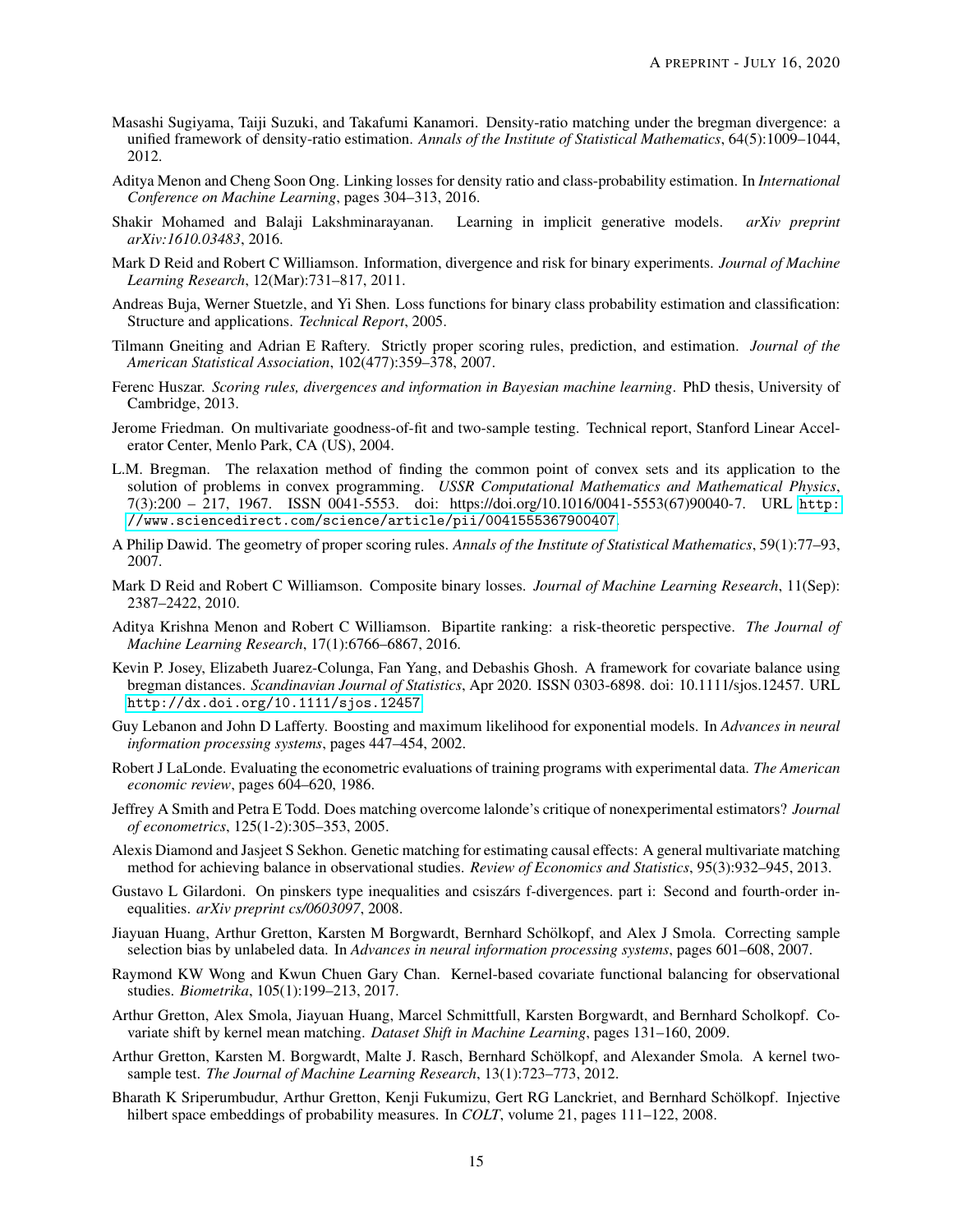- <span id="page-15-0"></span>Thorsten Joachims. A probabilistic analysis of the rocchio algorithm with tfidf for text categorization. In *Proceedings of the Fourteenth International Conference on Machine Learning*, pages 143–151. Morgan Kaufmann Publishers Inc., 1997.
- <span id="page-15-1"></span>Le Song. *Learning via Hilbert space embedding of distributions*. University of Sydney, 2008.
- <span id="page-15-2"></span>Bernhard Scholkopf and Alexander J Smola. *Learning with kernels: support vector machines, regularization, optimization, and beyond*. MIT press, 2001.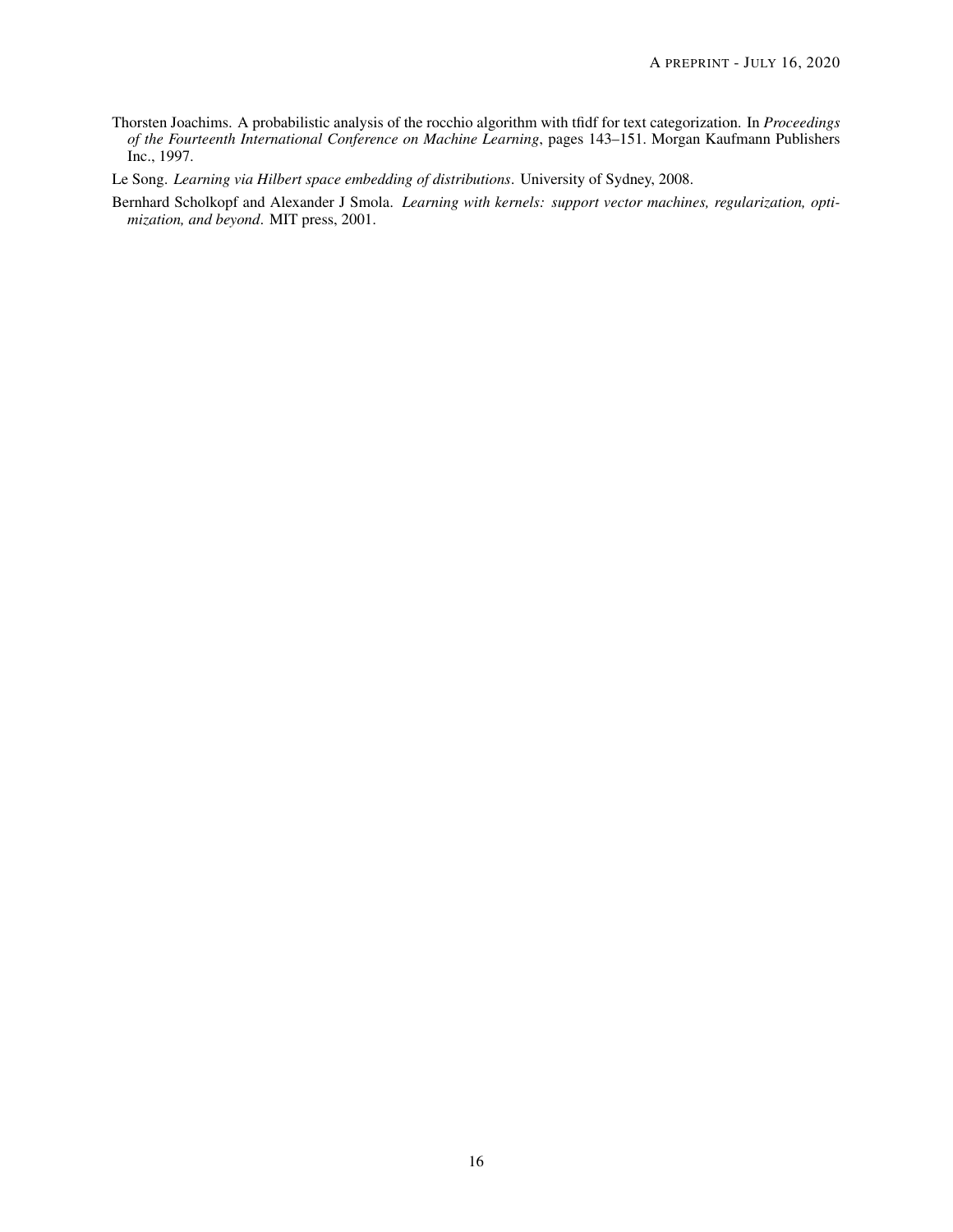# Appendix

## A Additional definitions

Before presenting our results, we first restate the definition of Bregman divergences, which we denote with  $B<sub>g</sub>$ . Throughout, the specific form of  $B<sub>q</sub>$  is a consequence of the choice of classifier.

**Definition 3** (Bregman divergence [\[Bregman, 1967\]](#page-14-8)). *Define the Bregman generator*,  $g : S \to \mathbb{R}$ , to be a convex, *differentiable function. The difference between the value of* g *at point* s *and the value of the first-order Taylor expansion of* g around point  $s_0$  evaluated at point s is given by  $B_g(s, s_0) \equiv g(s) - g(s_0) - \langle s - s_0, \nabla g(s_0) \rangle$ .

#### B Proofs of Propositions

We begin by bounding the difference between the estimated and true density ratio weights,  $|w(a, x) - \hat{w}(a, x)|$  in terms of the classifier regret by using a Pinsker-type inequality. This result will be used throughout in our technical proofs.

<span id="page-16-3"></span>**Lemma B.1.** *For any*  $(a, x)$ *, we have that*  $|w(a, x) - \hat{w}(a, x)| \leq \frac{2}{\sqrt{a}}$  $\frac{2}{g''(1)}\sqrt{\operatorname{reg}(\hat{\eta};\mathcal{D},\lambda)}.$ 

*Proof.* Following Appendix B of [Menon and Ong](#page-14-1) [\[2016\]](#page-14-1), let  $L : [0, 1] \rightarrow \mathbb{R}$  be a concave differentiable function which provides the conditional Bayes risk for the classifier loss, i.e.,

$$
\lambda_{-1}(p) = \underline{\mathbf{L}}(p) - p \cdot \underline{\mathbf{L}}'(p)
$$
 and  $\lambda_1(p) = \underline{\mathbf{L}}(p) + (1 - p) \cdot \underline{\mathbf{L}}'(p)$ 

Recall, that the risk for the classifier  $\hat{\eta}$  under loss  $\lambda$  is then

$$
2 \cdot \mathbb{L}(\hat{\eta}; \mathcal{D}, \lambda) = \mathbb{E}_{P} [\lambda_{1}(\hat{\eta}(a, \mathbf{x}))] + \mathbb{E}_{Q} [\lambda_{-1}(\hat{\eta}(a, \mathbf{x}))]
$$
  
=  $\mathbb{E}_{Q} [w(a, \mathbf{x}) \cdot \lambda_{1}(\hat{\eta}(a, \mathbf{x})) + \lambda_{-1}(\hat{\eta}(a, \mathbf{x}))]$ 

Let  $g(z) = -(1+z) \cdot L\left(\frac{z}{1+z}\right)$ . Since  $\hat{w} = \frac{\hat{\eta}}{1-\hat{\eta}},$  $\prime$ 

$$
g'(\hat{w}) = -(1 - \hat{\eta}) \cdot \underline{\mathbf{L}}'(\hat{\eta}) - \underline{\mathbf{L}}(\hat{\eta}) = -\lambda_1(\hat{\eta})
$$

$$
\hat{w} \cdot g'(\hat{w}) - g(\hat{w}) = \lambda_{-1}(\hat{\eta})
$$

Therefore, we can write

$$
2 \cdot \mathbb{L}(\hat{\eta}; \mathcal{D}, \lambda) = \mathbb{E}_{Q} \left[ -w \cdot g'(w) + \hat{w} \cdot g'(\hat{w}) - g(\hat{w}) \right]
$$

Then, by [Reid and Williamson](#page-14-3) [\[2011\]](#page-14-3), the Bayes risk for  $\lambda$  is then given as

<span id="page-16-2"></span><span id="page-16-1"></span>
$$
2 \cdot \mathbb{L}^*(\mathcal{D}, \lambda) = 2 \cdot \min_{\hat{\eta}} \mathbb{L}(\hat{\eta}; \mathcal{D}, \lambda)
$$

$$
= -I_g(P, Q)
$$

$$
= \mathbb{E}_Q[-g(w)],
$$

where  $I_q$  is an f-divergence with generator g. Thus, the regret can be written as

$$
2 \cdot \text{reg}(\hat{\eta}; \mathcal{D}, \lambda) = 2 \cdot \mathbb{L}(\hat{\eta}; \mathcal{D}, \lambda) - 2 \cdot \mathbb{L}^*(\mathcal{D}, \lambda)
$$
  
=  $\mathbb{E}_Q [-w \cdot g'(w) + \hat{w} \cdot g'(\hat{w}) - g(\hat{w}) + g(w)]$   
=  $\mathbb{E}_Q [B_g(w, \hat{w})]$  (4)

This, in turn, implies that the  $f$ -divergence,  $I_g$  can be written as

$$
I_g(P,Q) = -2 \cdot \mathbb{L}^*(\mathcal{D}, \lambda) = \mathbb{E}_Q \left[ B_g(w, \hat{w}) \right] - 2 \cdot \mathbb{L}(\hat{\eta}; \mathcal{D}, \lambda)
$$
 (5)

Under additional assumptions on  $g$ , the following theorem, due to [Gilardoni](#page-14-17) [\[2008\]](#page-14-17), provides a bound in terms of the total variation distance,  $V := V(P, Q)$ .

<span id="page-16-0"></span>Theorem B.1 (Pinsker type inequality for f-divergences.). *Suppose that the convex function* g *is differentiable up to order 3 at*  $u = 1$  *with*  $g''(1) > 0$ *. Let*  $D_g$  *denote the* f-divergence generated by g. Then,  $D_g \geq \frac{g''(1)}{2}$  $\frac{(1)}{2}V^2$ . *The constant*  $g''(1)$  $\frac{(1)}{2}$  is best possible.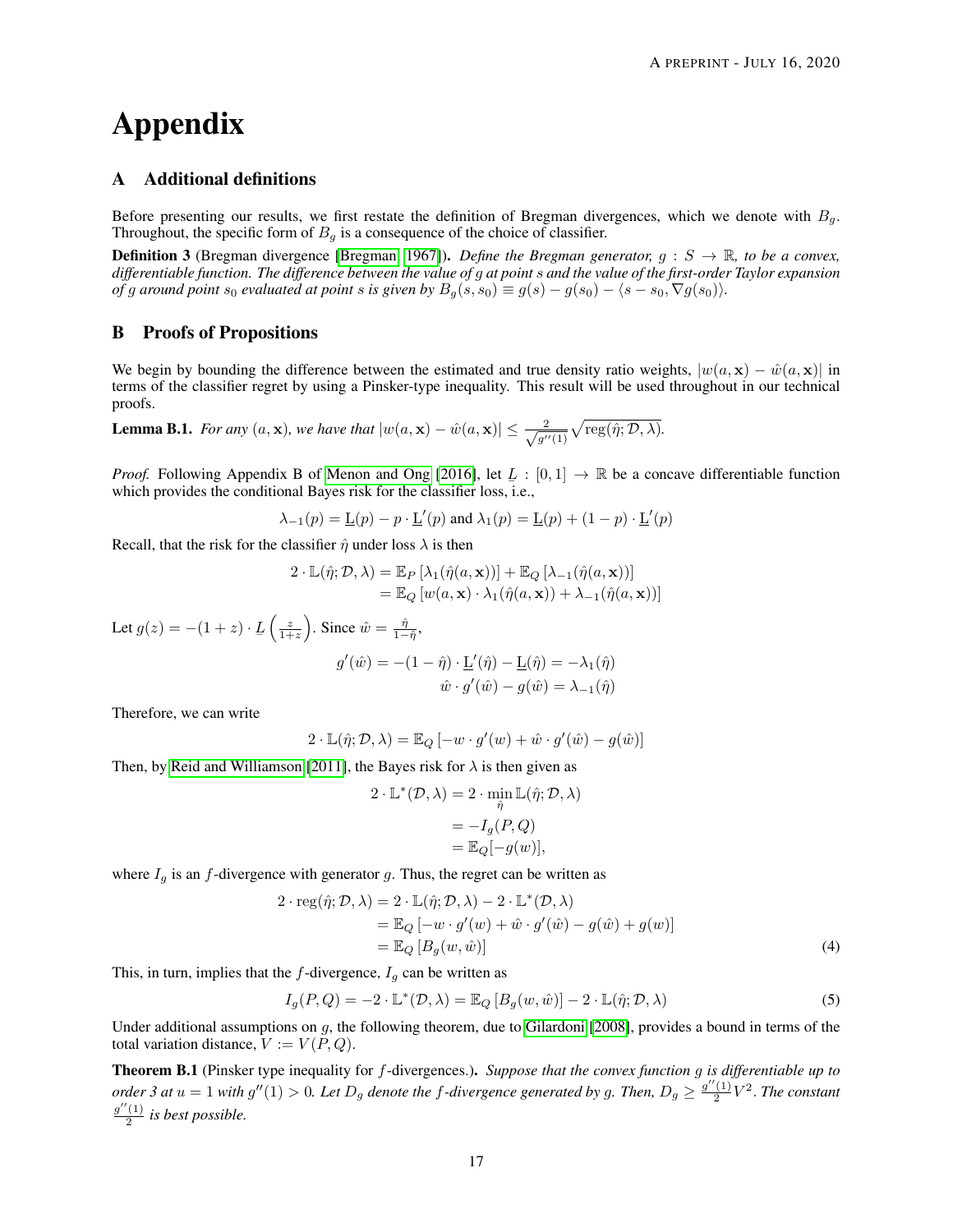.

| Divergence                       | $\boldsymbol{\mathit{u}}$                                         |     |        |
|----------------------------------|-------------------------------------------------------------------|-----|--------|
| Kullback-Leibler                 | $u\log(u)$                                                        |     |        |
| <b>Triangular Discrimination</b> | $(u-1)$<br>$u+1$                                                  |     | $-3/2$ |
| Jensen-Shannon                   | $\frac{u}{2} \log \frac{u}{u+1} - \frac{1}{2} \log \frac{u+1}{4}$ | 1/4 | $-3/8$ |
| <b>Jeffreys</b>                  | log(u)<br>$(u -$                                                  |     | -3     |
| Hellinger                        |                                                                   | 1/2 | $-3/4$ |
| Pearson $\mathcal{X}^2$          |                                                                   |     |        |

Applying Theorem [B.1](#page-16-0) to equation [\(5\)](#page-16-1) gives

$$
I_g(P,Q) = \mathbb{E}_Q [B_g(w, \hat{w})] - 2 \cdot \mathbb{L}(\hat{\eta}; \mathcal{D}, \lambda) \ge \frac{g''(1)}{2} V^2
$$

Therefore.

*.*

$$
V \leq \sqrt{\frac{2\left(\mathbb{E}_{Q}\left[B_{g}(w,\hat{w})\right] - 2 \cdot \mathbb{L}(\hat{\eta}; \mathcal{D}, \lambda)\right)}{g''(1)}}
$$
  

$$
\leq \sqrt{\frac{2}{g''(1)}} \mathbb{E}_{Q}\left[B_{g}(w,\hat{w})\right].
$$

This can be related directly to the classification problem considered in this paper with an application of equation [\(4\)](#page-16-2) as shown above, yielding

$$
V \leq \frac{2}{\sqrt{g''(1)}}\sqrt{\operatorname{reg}(\hat{\eta}; \mathcal{D}, \lambda)}
$$

Then, by definition of the total variation distance, this inequality holds for any  $|w(a, \mathbf{x}) - \hat{w}(a, \mathbf{x})|$ .  $\Box$ 

In the table below, we verify the conditions of the generator g required for [B.1](#page-16-0) corresponding to different  $f$ divergences:

**Proposition 4.1** (Bias of PW). Let  $\mathbb{E}_P$  and  $\mathbb{E}_Q$  denote the expectation under the distributions P and Q, respec*tively. The bias of the dose response function*  $\mathbb{E}_P[y\hat{w}]$  *with respect to*  $\mathbb{E}_Q[y]$  *is bounded by*  $|\mathbb{E}_Q[y] - \mathbb{E}_P[y\hat{w}]| \le$  $\mathbb{E}_P\left[\frac{2|y|}{\sqrt{y}}\right]$  $\frac{2|y|}{g''(1)}\sqrt{\text{reg}(\hat{\eta};\mathcal{D},\lambda)}\bigg]$ , where  $g(\cdot)$  is a Bregman generator.

*Proof.* Let  $w(a_i, \mathbf{x}_i) = \frac{p(a_i)p(\mathbf{x}_i)}{p(a_i, \mathbf{x}_i)}$  and  $\hat{w}(a(a_i, \mathbf{x}_i))$  be the empirical estimate of  $w(a_i, \mathbf{x}_i)$ .

$$
\mathbb{E}_{P}[y\hat{w}(a,\mathbf{x})] = \mathbb{E}_{P}[y_i(w(a_i,\mathbf{x}_i) + (\hat{w}(a_i,\mathbf{x}_i) - w(a_i,\mathbf{x}_i)))]
$$
  
\n
$$
= \mathbb{E}_{P}[y_iw(a_i,\mathbf{x}_i)] + \mathbb{E}_{P}[y_i(\hat{w}(a_i,\mathbf{x}_i) - w(a_i,\mathbf{x}_i))]
$$
  
\n
$$
= \mathbb{E}_{Q}[y_i] + \mathbb{E}_{P}[y_i(\hat{w}(a_i,\mathbf{x}_i) - w(a_i,\mathbf{x}_i))]
$$

By Lemma [B.1,](#page-16-3) the bias can then be written as

$$
\mathbb{E}_{P}\left[y_{i}(\hat{w}(a_{i}, \mathbf{x}_{i}) - w(a_{i}, \mathbf{x}_{i}))\right] \leq \mathbb{E}_{P}\left[\left|y_{i}\right|\left|\hat{w}(a_{i}, \mathbf{x}_{i}) - w(a_{i}, \mathbf{x}_{i})\right|\right] \leq \mathbb{E}_{P}\left[\left|y_{i}\right|\frac{2}{\sqrt{g''(1)}}\sqrt{\text{reg}(\hat{\eta}; \mathcal{D}, \lambda)}\right]
$$

**Proposition 4.2** (Variance). Let  $\mathbb{V}_Q[y]$  denote the variance of Y under the distribution q.  $\mathbb{V}_Q[y]$  is bounded by

$$
\mathbb{V}_Q[y] \le \frac{1}{n} \mathbb{E}_Q[y^2] + \frac{4}{n\sqrt{g''(1)}} \sqrt{\text{reg}(\hat{\eta}; \mathcal{D}, \lambda)} \mathbb{E}_P \left[ y^2 w + \frac{y^2}{\sqrt{g''(1)}} \sqrt{\text{reg}(\hat{\eta}; \mathcal{D}, \lambda)} \right]
$$

 $\Box$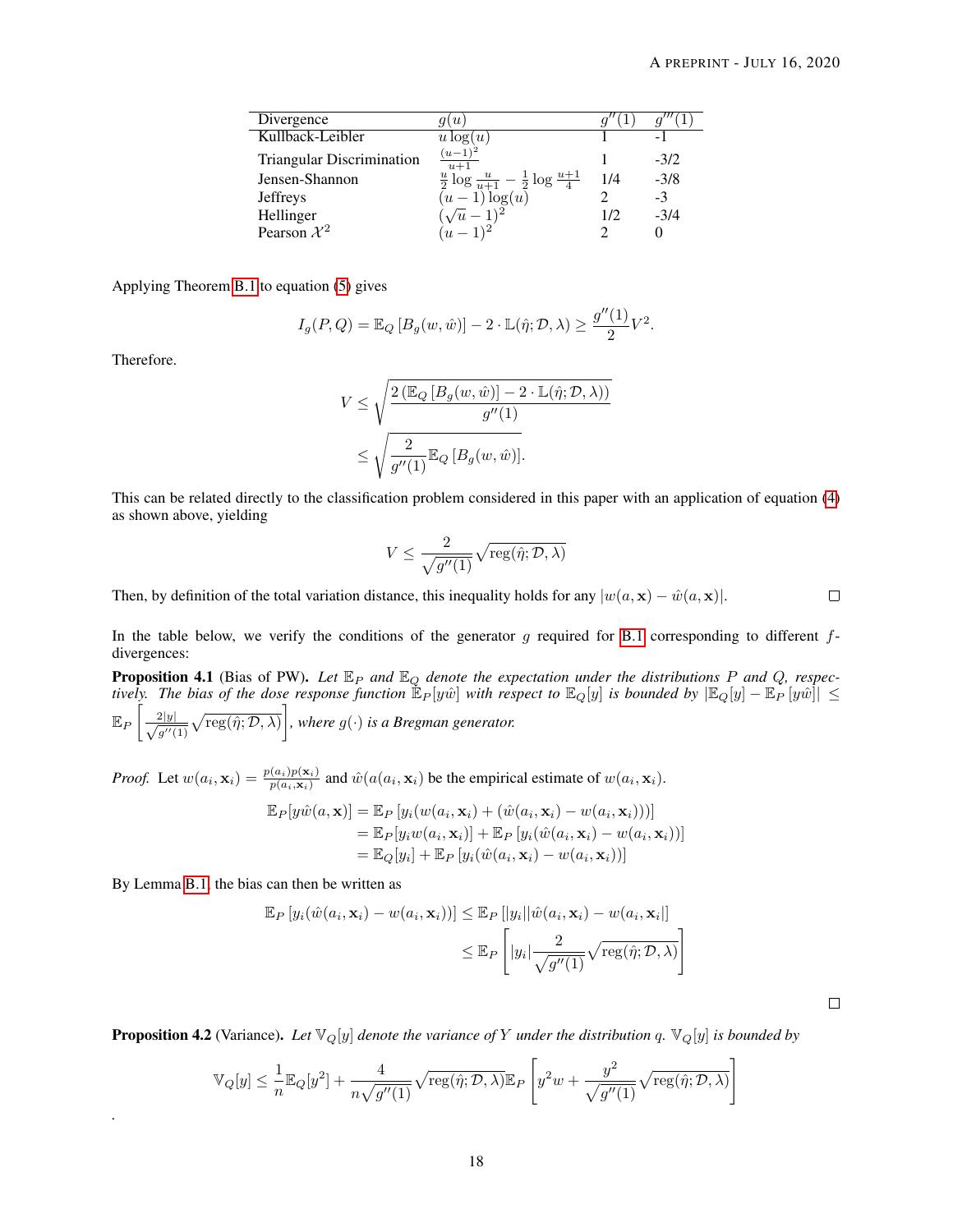*Proof.* The proofs follows via Lemma [B.1.](#page-16-3) We first note that a trivial upper bound for the variance is given by the second moment. We consider the second moment of the estimator given as

$$
\mathbb{E}_{P}\left[\left(y\hat{w}\right)^{2}\right] = \mathbb{E}_{P}\left[y^{2}\hat{w}^{2}\right]
$$
\n
$$
= \mathbb{E}_{P}\left[y^{2}(w + (\hat{w} - w))^{2}\right]
$$
\n
$$
= \mathbb{E}_{P}\left[y^{2}w^{2}\right] + \mathbb{E}_{P}\left[y^{2}\left(2w\left(\hat{w} - w\right) + (\hat{w} - w)^{2}\right)\right]
$$
\n
$$
\leq \mathbb{E}_{P}\left[y^{2}w^{2}\right] + \mathbb{E}_{P}\left[y^{2}\left(\frac{4w}{\sqrt{g''(1)}}\sqrt{\text{reg}(\hat{\eta}; \mathcal{D}, \lambda)} + \frac{4}{g''(1)}\text{reg}(\hat{\eta}; \mathcal{D}, \lambda)\right)\right]
$$
\n
$$
= \mathbb{E}_{P}\left[y^{2}w^{2}\right] + \frac{4}{\sqrt{g''(1)}}\sqrt{\text{reg}(\hat{\eta}; \mathcal{D}, \lambda)}\mathbb{E}_{P}\left[y^{2}\left(w + \frac{1}{\sqrt{g''(1)}}\sqrt{\text{reg}(\hat{\eta}; \mathcal{D}, \lambda)}\right)\right]
$$

Proposition 4.3 (Consistency). *Under Assumptions [A1](#page-1-2)[-A4,](#page-4-1) and bounded outcomes* y*, the permutation weighting dose-response estimator is consistent, i.e., as*  $n \longrightarrow \infty$ ,  $\mathbb{E}_P[y\hat{w}] \longrightarrow \mathbb{E}_Q[y]$ *.* 

*Proof.* From Propositions [4.1](#page-5-2) and [4.2,](#page-5-3) by minimizing an appropriate classifier loss, we can bound the bias and variance in terms of the classifier regret. Thus, under Assumption  $\overline{A4}$ , and given bounded y, the bias and variance tend to 0 as  $n \longrightarrow \infty$ .  $\Box$ 

**Proposition 4.4** (Minimizing Imbalance). *The*  $L_p$  *functional discrepancy between the observed data drawn from*  $p(\mathbf{a}, \mathbf{x})$  *and the proposed distribution*  $q(\mathbf{a}, \mathbf{x})$  *under permutation weighting is* 

$$
\left\|\mathbb{E}_{p(\mathbf{a},\mathbf{x})}\left[\phi(\mathbf{a}_i)\otimes\psi(\mathbf{x}_i)(\hat{w}(\mathbf{a}_i,\mathbf{x}_i)-w(\mathbf{a}_i,\mathbf{x}_i))\right]\right\|_p \leq \frac{2}{\sqrt{g''(1)}}\sqrt{\text{reg}(\hat{\eta};\mathcal{D},\lambda)}\left\|\mathbb{E}_{p(\mathbf{a},\mathbf{x})}\left[\phi(\mathbf{a}_i)\otimes\psi(\mathbf{x}_i)\right]\right\|_p
$$

*where*  $p \geq 0$ *.* 

*Proof.* We will focus on the case of attaining balance between a source distribution, P and a target distribution Q defined over a common support. Define  $w(a_i, x_i) = \frac{q(a_i, x_i)}{p(a_i, x_i)}$  and  $\hat{w}(a_i, x_i)$  be an estimate of w.

$$
\|\mathbb{E}_{P}[\phi(a_{i}) \otimes \psi(x_{i})\hat{w}(a_{i},x_{i})] - \mathbb{E}_{Q}[\phi(a_{i}) \otimes \psi(x_{i})\|_{p} \n= \left\|\mathbb{E}_{P}[\phi(a_{i}) \otimes \psi(x_{i})\hat{w}(a_{i},x_{i})] - \mathbb{E}_{P}\left[\phi(a_{i}) \otimes \psi(x_{i})\frac{q(a_{i},x_{i})}{p(a_{i},x_{i})}\right]\right\|_{p} \n= \left\|\sum_{i}^{N}\phi(a_{i}) \otimes \psi(x_{i})\hat{w}(a_{i},x_{i})p(a_{i},x_{i}) - \sum_{i}^{N}\phi(a_{i}) \otimes \psi(x_{i})\frac{q(a_{i},x_{i})}{p(a_{i},x_{i})}p(a_{i},x_{i})\right\|_{p} \n= \left\|\sum_{i}^{N}\phi(a_{i}) \otimes \psi(x_{i})p(a_{i},x_{i})\hat{w}(a_{i},x_{i}) - \phi(a_{i}) \otimes \psi(x_{i})q(a_{i},x_{i})\right\|_{p} \n= \left\|\sum_{i}^{N}\phi(a_{i}) \otimes \psi(x_{i})p(a_{i},x_{i})(w(a_{i},x_{i}) + (\hat{w}(a_{i},x_{i}) - w(a_{i},x_{i}))) - \phi(a_{i}) \otimes \psi(x_{i})q(a_{i},x_{i})\right\|_{p} \n= \left\|\sum_{i}^{N}\phi(a_{i}) \otimes \psi(x_{i})p(a_{i},x_{i})w(a_{i},x_{i}) + p(a_{i},x_{i})(\hat{w}(a_{i},x_{i}) - w(a_{i},x_{i}))) - \phi(a_{i}) \otimes \psi(x_{i})q(a_{i},x_{i})\right\|_{p} \n= \left\|\sum_{i}^{N}\phi(a_{i}) \otimes \psi(x_{i})q(a_{i},x_{i}) + \phi(a_{i}) \otimes \psi(x_{i})p(a_{i},x_{i})(\hat{w}(a_{i},x_{i}) - w(a_{i},x_{i}))) - \phi(a_{i}) \otimes \psi(x_{i})q(a_{i},x_{i})\right\|_{p} \n= \left\|\mathbb{E}_{P}[\phi(a_{i}) \otimes \psi(x_{i})p(a_{i},x_{i})(\hat{w}(a_{i},x_{i}) - w
$$

Then, by Lemma [B.1,](#page-16-3) the result follows.

 $\Box$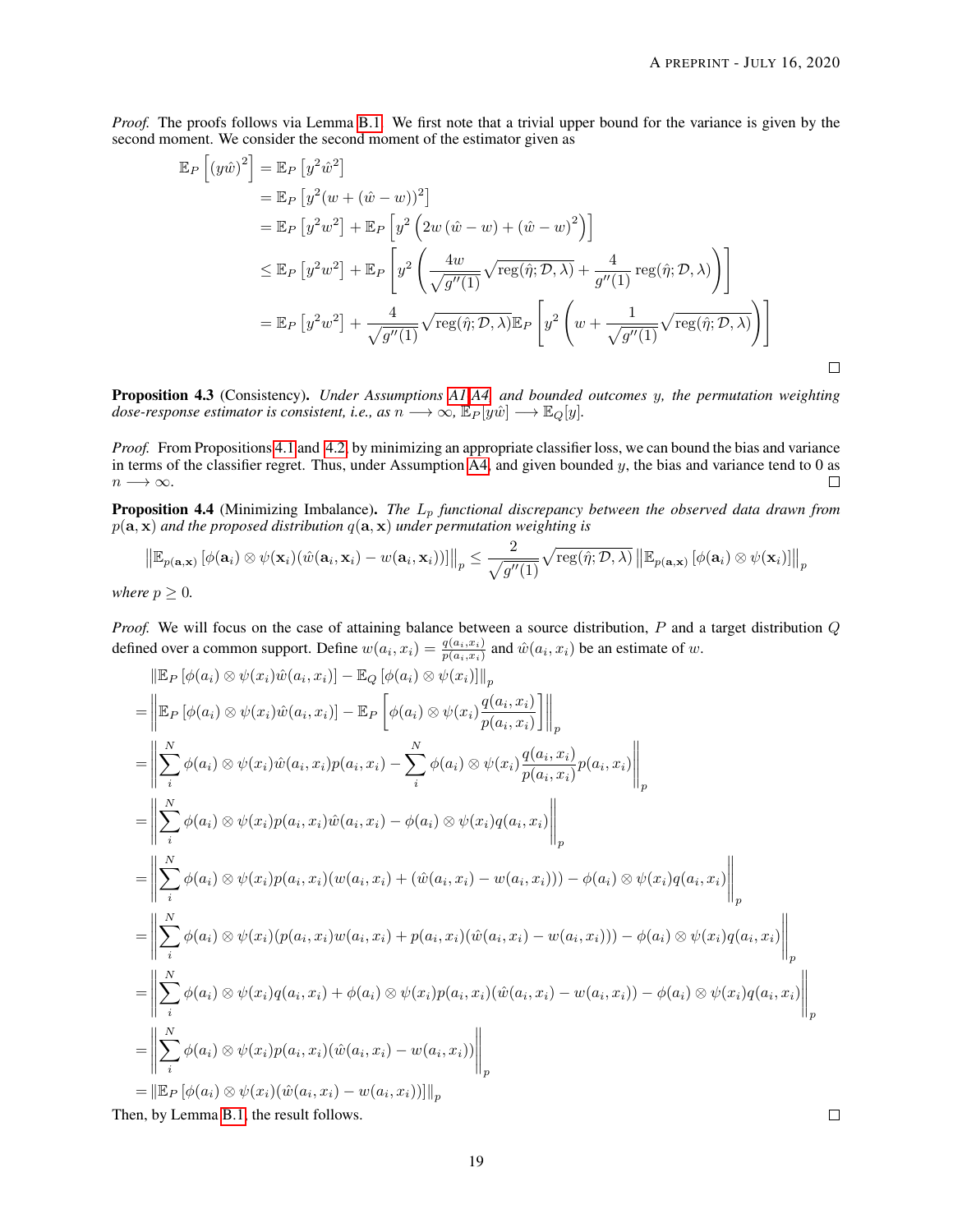# C Alternative Derivation of the Balance Conditions of Permutation Weighting with Logistic Regression

Given the prominence of mean balance within the weighting literature, we now provide additional focus on the mean balance condition of permutation weighting. Specifically, we derive the first order score condition for to allow for optimization via the generalized method of moments for permutation weighting using logistic regression and a feature specification of  $c \sim \logit(\beta_0 + \beta_1 a_i \mathbf{x_i} + \beta_2 x_i)$ , where  $\beta$  are the regression coefficients. We define the model as  $\pi_\beta(a,X)$  as a function that infers the probability that an instance,  $a_i, X_i$  belongs to the resampled data, denoted  $C=1$ or the original observed data, denoted as  $C = 0$ . In other words  $\pi_{\beta}(a_i, X_i) = p(C_i|a_i, X_i)$ . We assume that there are N total data instances, with  $\frac{1}{2}$  of the instances being the resampled data and  $\frac{1}{2}$  of the instances being the original data. Note that  $\pi_\beta(a_i, X_i)$  is a convex function and that its parameters  $\beta$ , denote as  $\pi'_\beta(a, X)$  is twice continuously differentiable as a consequence of using logistic loss (all strictly proper scoring rules obey these properties). We assume that we wish to maximize the log-likelihood of  $\pi_\beta$ 

$$
\hat{\beta}_{MLE} = \arg \max_{\beta \in \Theta} \sum_{i}^{N} C_i \log \left( \pi_{\beta}(X_i, a_i) \right) + (1 - C_i) \log \left( 1 - \pi_{\beta}(X_i, a_i) \right)
$$

which gives the following first order condition

$$
\sum_{i}^{N} s_{\beta}(C_i, a_i, X_i) = 0
$$
\n
$$
s_{\beta}(C_i, a_i, X_i) = \sum_{i}^{N} \frac{C_i \pi_{\beta}'(a_i, X_i)}{\pi_{\beta}(a_i, X_i)} - \frac{(1 - C_i)\pi_{\beta}'(a_i, X_i)}{1 - \pi_{\beta}(a_i, X_i)}
$$
\n
$$
= \sum_{i}^{N} \frac{C_i \pi_{\beta}'(a_i, X_i)}{\pi_{\beta}(a_i, X_i)} - \sum_{i}^{N} \frac{(1 - C_i)\pi_{\beta}'(a_i, X_i)}{1 - \pi_{\beta}(a_i, X_i)}
$$

Letting  $\tilde{\mathbf{x}} = [\mathbf{x}, a]$ 

$$
\pi' = \frac{\exp(\theta_{a,x}a_i\mathbf{x}_i + \theta_{\mathbf{x}_i}\mathbf{x}_i)}{\left(1 + \exp(\theta_{a,x}a_i\mathbf{x}_i + \theta_{\mathbf{x}_i}\mathbf{x}_i)\right)^2}\tilde{\mathbf{x}}_i
$$
\n(6)

The left-hand side may be rewritten as

$$
= \sum_{i}^{N} \frac{C_{i}\pi'_{\beta}(a_{i}, X_{i})}{\pi_{\beta}(a_{i}, X_{i})} = \sum_{i}^{N} \frac{C_{i} \frac{\exp(\theta_{a,x}a_{i}x_{i} + \theta_{x_{i}}x_{i})}{(1 + \exp(\theta_{a,x}a_{i}x_{i} + \theta_{x_{i}}x_{i}))^{2}} \tilde{\mathbf{x}}_{i}}{\frac{\exp(\theta_{a,x}a_{i}x_{i} + \theta_{x_{i}}x_{i})}{(1 + \exp(\theta_{a,x}a_{i}x_{i} + \theta_{x_{i}}x_{i}))}} = \sum_{i}^{N} \frac{C_{i}\tilde{\mathbf{x}}_{i}}{(1 + \exp(\theta_{a,x}a_{i}x_{i} + \theta_{x_{i}}x_{i}))}
$$

The right-hand side may be rewritten as:

$$
\sum_{i}^{N} \frac{(1 - C_i)\pi_{\beta}'(a_i, X_i)}{1 - \pi_{\beta}(a_i, X_i)} = \sum_{i}^{N} \frac{(1 - C_i)\frac{\exp(\theta_{a, \mathbf{x}}a_i\mathbf{x}_i + \theta_{\mathbf{x}_i}\mathbf{x}_i)}{(1 + \exp(\theta_{a, \mathbf{x}}a_i\mathbf{x}_i + \theta_{\mathbf{x}_i}\mathbf{x}_i))^2}\tilde{\mathbf{x}}_i}{1 - \frac{\exp(\theta_{a, \mathbf{x}}a_i\mathbf{x}_i + \theta_{\mathbf{x}_i}\mathbf{x}_i)}{(1 + \exp(\theta_{a, \mathbf{x}}a_i\mathbf{x}_i + \theta_{\mathbf{x}_i}\mathbf{x}_i))}}
$$
\n
$$
= \sum_{i}^{N} \frac{(1 - C_i)\frac{\exp(\theta_{a, \mathbf{x}}a_i\mathbf{x}_i + \theta_{\mathbf{x}_i}\mathbf{x}_i)}{(1 + \exp(\theta_{a, \mathbf{x}}a_i\mathbf{x}_i + \theta_{\mathbf{x}_i}\mathbf{x}_i))^2}\tilde{\mathbf{x}}_i}{\frac{1}{(1 + \exp(\theta_{a, \mathbf{x}}a_i\mathbf{x}_i + \theta_{\mathbf{x}_i}\mathbf{x}_i))}\tilde{\mathbf{x}}_i} = \sum_{i}^{N} (1 - C_i)\frac{\exp(\theta_{a, \mathbf{x}}a_i\mathbf{x}_i + \theta_{\mathbf{x}_i}\mathbf{x}_i)}{(1 + \exp(\theta_{a, \mathbf{x}}a_i\mathbf{x}_i + \theta_{\mathbf{x}_i}\mathbf{x}_i))}\tilde{\mathbf{x}}_i}
$$
\n
$$
= \sum_{i}^{N} \frac{(1 - C_i)\tilde{\mathbf{x}}_i}{(1 + \exp(-\theta_{a, \mathbf{x}}a_i\mathbf{x}_i - \theta_{\mathbf{x}_i}\mathbf{x}_i))}
$$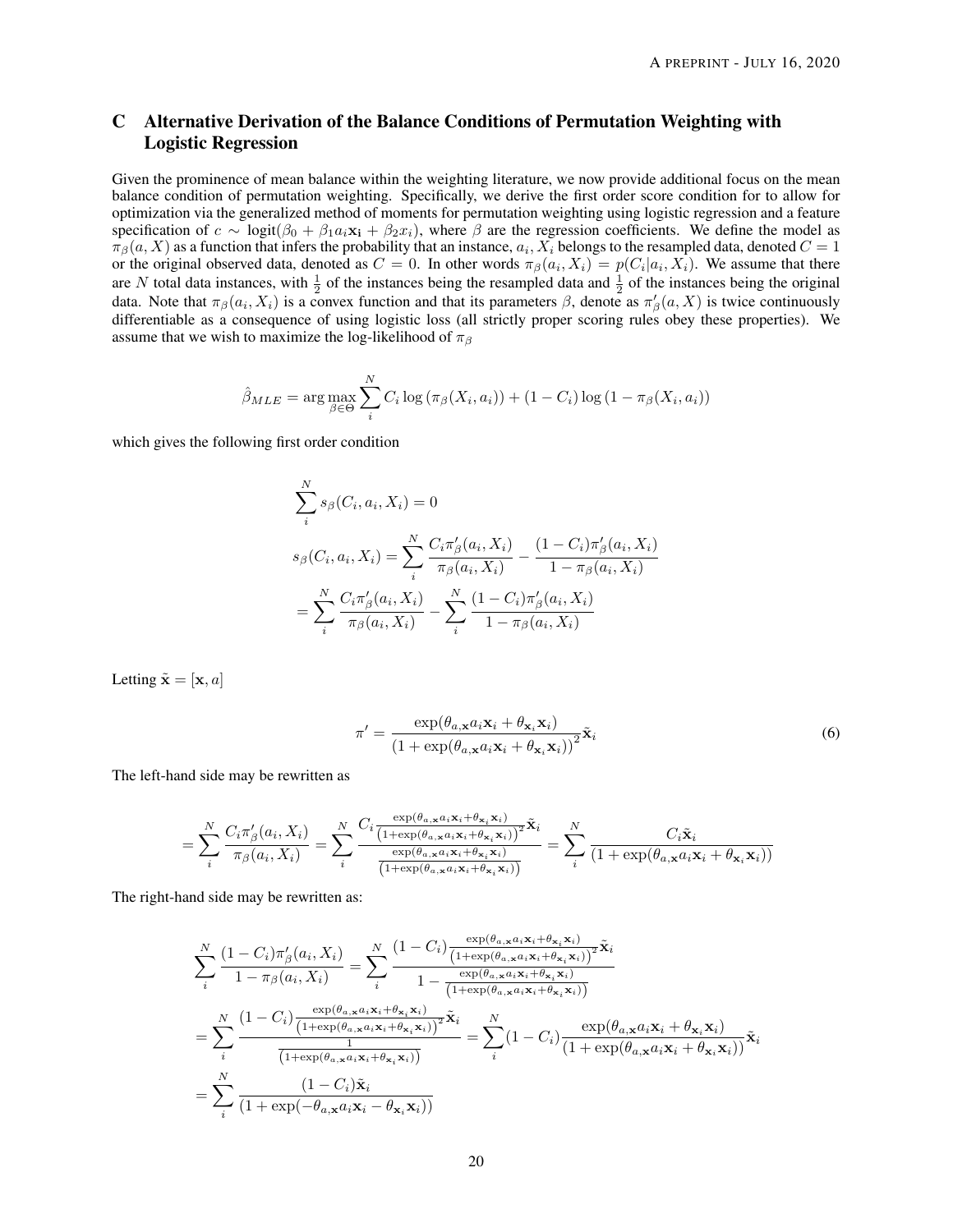Substituting both in we have the following score condition:

<span id="page-20-1"></span>
$$
0 = \sum_{i}^{N} \frac{C_{i}\tilde{\mathbf{x}}_{i}}{(1+\exp(\theta_{a,\mathbf{x}}a_{i}\mathbf{x}_{i}+\theta_{\mathbf{x}_{i}}\mathbf{x}_{i}))} - \sum_{i}^{N} \frac{(1-C_{i})\tilde{\mathbf{x}}_{i}}{(1+\exp(-\theta_{a,\mathbf{x}}a_{i}\mathbf{x}_{i}-\theta_{\mathbf{x}_{i}}\mathbf{x}_{i}))}
$$
(7)  

$$
= \sum_{i}^{N} \frac{C_{i}a_{i}\tilde{\mathbf{x}}_{i}}{(1+\exp(\theta_{a,\mathbf{x}}a_{i}\mathbf{x}_{i}+\theta_{\mathbf{x}_{i}}\mathbf{x}_{i}))} + \frac{C_{i}(1-a)\tilde{\mathbf{x}}_{i}}{(1+\theta_{\mathbf{x}_{i}}\mathbf{x}_{i})} - \frac{(1-C_{i})a_{i}\tilde{\mathbf{x}}_{i}}{(1+\exp(-\theta_{a,\mathbf{x}}a_{i}\mathbf{x}_{i}-\theta_{\mathbf{x}_{i}}\mathbf{x}_{i}))} + \frac{(1-C_{i})(1-a_{i})\tilde{\mathbf{x}}_{i}}{(1+\exp(-\theta_{\mathbf{x}_{i}}\mathbf{x}_{i}))}
$$

$$
= \sum_{i}^{N} \left(\frac{C_{i}a_{i}\tilde{\mathbf{x}}_{i}}{(1+\exp(\theta_{a,\mathbf{x}}a_{i}\mathbf{x}_{i}+\theta_{\mathbf{x}_{i}}\mathbf{x}_{i}))} - \frac{(1-C_{i})a_{i}\tilde{\mathbf{x}}_{i}}{(1+\exp(-\theta_{a,\mathbf{x}}a_{i}\mathbf{x}_{i}-\theta_{\mathbf{x}_{i}}\mathbf{x}_{i}))}\right) + \left(\frac{C_{i}(1-a)\tilde{\mathbf{x}}_{i}}{(1+\exp(\theta_{\mathbf{x}_{i}}\mathbf{x}_{i}))} - \frac{(1-C_{i})(1-a_{i})\tilde{\mathbf{x}}_{i}}{(1+\exp(-\theta_{\mathbf{x}_{i}}\mathbf{x}_{i}))}\right)
$$

$$
= \sum_{i}^{N} \left(\frac{C_{i}a_{i}\tilde{\mathbf{x}}_{i}}{(1+\exp(\theta_{a,\mathbf{x}}a_{i}\mathbf{x}_{i}+\theta_{\mathbf{x}_{i}}\mathbf{x}_{i}))} - \frac{(1-C_{i})a_{i}\tilde{\mathbf{x}}_{i}}{(1+\exp(-\theta_{a,\mathbf{x}}a_{i}\mathbf{x}_{i}-\theta_{\mathbf{x}_{i}}\mathbf{x}_{i
$$

A interpretation of the final term in equation [7](#page-20-1) is the difference in reweighted means between treatment and control and overall population. The case of balance, i.e., when both treatment and control are reweighted to the marginal mean of X, satisfies the score condition.

## D Connections to Existing Weighting Estimators

We now examine the connection between permutation and a number of covariate balancing estimators in the literature. In what follows, we first revisit the relationship with stabiized inverse propensity score weighting, look at score based estimates, i.e. estimators which can be estimated using the generalized method of moments with a particular focus on the covariate balancing propensity score [Imai and Ratkovic](#page-13-7) [\[2014\]](#page-13-7), then examine margin based estimators and their kernel extension, establishing an equivalence between permutation weighting and kernel mean matching [Huang et al.](#page-14-18) [\[2007\]](#page-14-18), kernel balancing [Hazlett](#page-13-15) [\[2016\]](#page-13-15), and Kernel based covariate functional balancing [Wong and Chan](#page-14-19) [\[2017\]](#page-14-19) and relate permutation to stabilized balancing weights [Zubizarreta](#page-13-8) [\[2015\]](#page-13-8).

#### D.1 Stabilized Inverse Propensity Score

Perhaps the most immediately evident equivalence is to the stabilized inverse propensity score (IPSW) [Robins](#page-13-20) [\[1997\]](#page-13-20). This relationship is addressed in the main text; it is included in this section for the benefit of completeness. Recall the definition of the stabilized propensity score weight is simply the marginal density of treatment divide by the conditional density of treatment given covariates, i.e.,  $\frac{p(a)}{p(a|x)}$ . Employing simply algebra we see that this quantity will be equivalent to permutation weights, i.e.  $\frac{p(a)p(x)}{p(a,x)}$ , under correct specification of the conditional density. The crucial difference between permutation weighting and IPSW comes under mis-specification. Permutation weighting will still seek balance with respect to the conditions implied by the classifier. IPSW, on the other hand, may fail to seek balance under mis-specification. This can result in substantial bias, as we have seen in the empirical results of the main text.

#### <span id="page-20-0"></span>D.2 Covariate Balancing Propensity Scores

We first note the score condition of the covariate balancing propensity score [Imai and Ratkovic](#page-13-7) [\[2014\]](#page-13-7):

$$
0 = \sum_{i}^{N} \frac{a_i \mathbf{x}_i}{(1 + \exp(-\theta_{\mathbf{x}_i} \mathbf{x}_i))} - \sum_{i}^{N} \frac{(1 - a_i) \mathbf{x}_i}{(1 + \exp(\theta_{\mathbf{x}_i} \mathbf{x}_i))}
$$
(8)

Recalling the derivation of the score condition for PW with logistic loss from equation [7](#page-20-1) provides a simple comparison:

$$
0 = \sum_{i}^{N} \left( \frac{C_i a_i \tilde{\mathbf{x}}_i}{\left(1 + \exp(\theta_{a, \mathbf{x}} a_i \mathbf{x}_i + \theta_{\mathbf{x}_i} \mathbf{x}_i)\right)} - \frac{(1 - C_i) a_i \tilde{\mathbf{x}}_i}{\left(1 + \exp(-\theta_{a, \mathbf{x}} a_i \mathbf{x}_i - \theta_{\mathbf{x}_i} \mathbf{x}_i)\right)} \right) + \left( \frac{C_i (1 - a_i) \tilde{\mathbf{x}}_i}{\exp\left(1 + \theta_{\mathbf{x}_i} \mathbf{x}_i\right)} - \frac{(1 - C_i)(1 - a_i) \tilde{\mathbf{x}}_i}{\left(1 + \exp(-\theta_{\mathbf{x}_i} \mathbf{x}_i)\right)} \right)
$$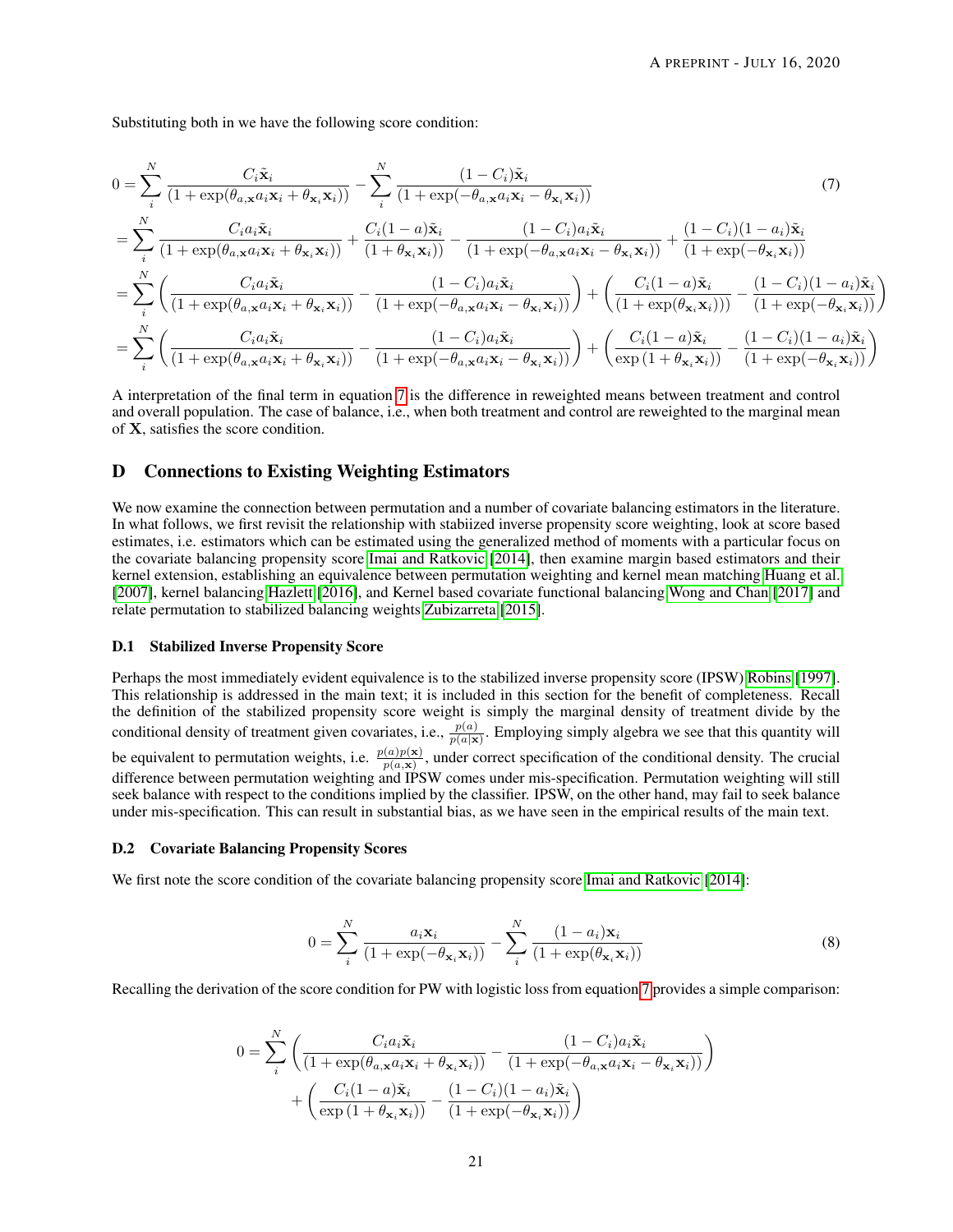Here we can see that both estimators are explicitly minimizing a balance condition, PW to the product, i.e. independent, distribution and CBPS between classes. In large samples these are equivalent conditions. However, an interesting interpretation emerges when we consider what happens in smaller samples. Permutation weighting will attempt to match the level of balance that exists in the empirical sample, which provides a data dependent regularization. This regularization likely explains the improvement of PW over CBPS in the case of the synthetic experiments involving mis-specification.

We note that a similar derivation yields the following for inverse propensity score weighting:

$$
0 = \sum_{i}^{N} \frac{a_i \mathbf{x}_i}{(1 + \exp(\theta_{\mathbf{x}_i} \mathbf{x}_i))} - \sum_{i}^{N} \frac{(1 - a_i) \mathbf{x}_i}{(1 + \exp(-\theta_{\mathbf{x}_i} \mathbf{x}_i))}
$$
(9)

Here we can see that balance is *not* directly optimized for, which explains much of the poor performance of inverse propensity score weighting in the synthetic experiments with a misspecified estimator.

#### D.3 Stabilized Balancing Weights, Kernel Mean Matching, and Kernel Balancing

We will now briefly introduce MMD, weighting methods predicated on MMD, e.g. [Huang et al.](#page-14-18) [\[2007\]](#page-14-18), [Gretton et al.](#page-14-20) [\[2009\]](#page-14-20), followed by a discussion of their connection to stabilized balancing weights [Zubizarreta](#page-13-8) [\[2015\]](#page-13-8).

The maximum mean discrepancy (MMD) [Gretton et al.](#page-14-21) [\[2012\]](#page-14-21), is a two-sample test that distinguishes between two candidate distributions by finding the maximum mean distance between the means of the two samples after transformation, i.e.,

<span id="page-21-0"></span>
$$
\sup_{f \in \mathcal{F}} \left( \mathbb{E}_{a \sim A} \left[ f(a) \right] - \mathbb{E}_{b \sim B} \left[ f(b) \right] \right) \tag{10}
$$

When  $\mathcal F$  is a reproducing kernel Hilbert space this can be estimated as the squared difference of their means in feature space. Letting  $\phi(\cdot)$  be a kernel associated with a random variable A and  $\psi(\cdot)$  be the kernel associated with random variable  $B$ , the finite sample estimate of equation [10](#page-21-0) is given as

$$
\text{MMD}(A, B) = \left\| \frac{1}{N} \sum_{i}^{N} \phi(a_i) - \frac{1}{M} \sum_{j}^{M} \psi(b_j) \right\|^2
$$

with N and M being the size of the samples drawn from A and B, respectively. The value of MMD reflects the maximum distance between these means There are a couple of points worth noting. First, if the kernel being used obeys certain properties, i.e is characteristic [Sriperumbudur et al.](#page-14-22) [\[2008\]](#page-14-22), the MMD is able to differentiate between two exponential-family distributions on an arbitrary number of moments [Gretton et al.](#page-14-21) [\[2012\]](#page-14-21). Second, when a linear kernel is employed this is value is simply the squared difference in means between the two groups.

MMD has been used throughout the literature as an objective for minimizing imbalance. Within the context of domain adaptation, [Huang et al.](#page-14-18) [\[2007\]](#page-14-18) introduce kernel mean matching (KMM) which defines an optimization procedure that seeks to find a set of weights such that the distance between the target and source distribution is minimized, specifically

<span id="page-21-1"></span>
$$
\min_{\beta} \left\| \frac{1}{N} \sum_{i}^{N} \beta(a_i) \phi(a_i) - \frac{1}{M} \sum_{j} \psi(b_j) \right\|^2
$$
\nSuch that

\n
$$
\beta(a) > 0, \sum_{i}^{N} \beta(a_i) = 1
$$
\n(11)

This procedure was later rediscovered for the task of balancing weights by [Hazlett](#page-13-15) [\[2016\]](#page-13-15). Somewhat surprisingly, the connection to permutation weighting can be easily obtained via results currently found in the literature. [Reid and](#page-14-3) [Williamson](#page-14-3) [\[2011\]](#page-14-3) relate a pessimistic MMD to the support vector machine (SVM), seeking to maximize the MMD by solving the SVM problem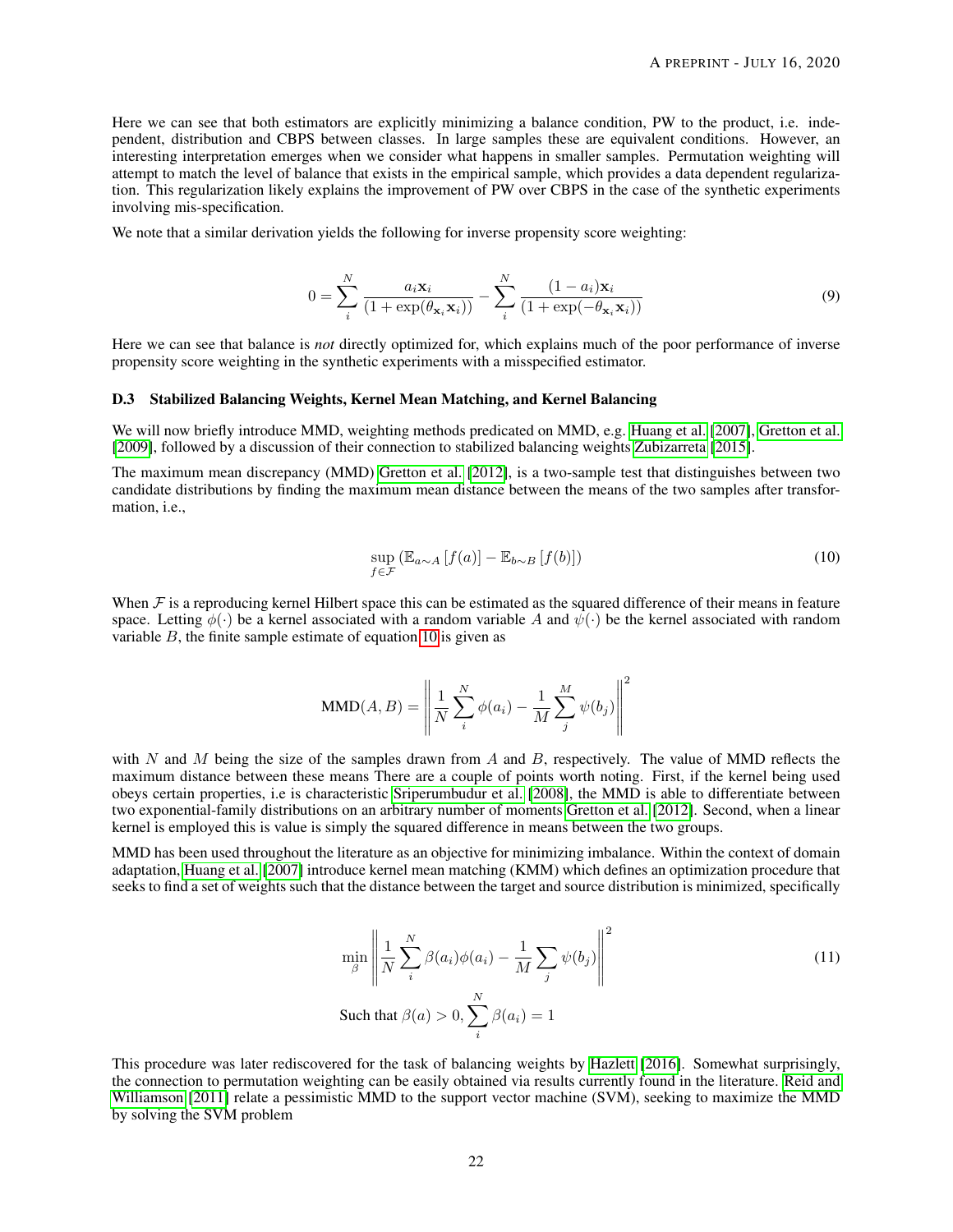$$
\min_{\alpha} \sum_{i}^{M} \sum_{j}^{M} \alpha_{i} \alpha_{j} c_{i} c_{j} k(x_{i}, x_{j})
$$
  
Such that  $\alpha \ge 0$   

$$
\sum_{i}^{m} \alpha_{i} y_{i} = \frac{m^{+} - m^{-}}{m}
$$
  

$$
\sum_{i}^{m} \alpha_{i} = 1
$$

where c indicates which dataset a sample has been drawn from and is coded  $\{-1, 1\}$ . [Bickel et al.](#page-13-14) [\[2007\]](#page-13-14) (Section 8) shows that solving the KMM objective is equivalent to solving the above SVM problem under the additional modification that the values of  $\alpha$  for are fixed to a constant for one class, producing a Rocchio-style approximation [Joachims](#page-15-0) [\[1997\]](#page-15-0) to the SVM. In both cases the final weighting is given directly by taking the value of the dual weights (α).

The aforementioned classifiers may be employed within the context of permutation weighting by considering the two samples to be the observed data with a target distribution of the resampled data (as we have assumed throughout). In order to use the dual weights directly the bootstrap procedure is replaced by an average over permutations. Alternatively the weight function may be used directly by considering  $\exp(w(\mathbf{x_i}, a_i))$  as in [Bickel et al.](#page-13-14) [\[2007\]](#page-13-14). The benefit of the latter approach is the ability to use cross validation for setting the hyper-parameters of the classifiers. Asymptotically, as the independence property is obeyed by the resampled data, permutation weighting and these procedures are equivalent in the binary treatment setting. To see why this is the case, consider the explicit form of permutation weighting under MMD loss:

$$
\sup_{f \in \mathcal{F}} \left( \mathbb{E}_{a,x \sim p(A)p(\mathbf{X})} \left[ f(a,x) \right] - \mathbb{E}_{a,x \sim p(A,\mathbf{X})} \left[ f(a,x) \right] \right)
$$

where we have again assumed that  $F$  is a reproducing kernel Hilbert space. This is precisely the Hilbert-Schmidt independence criterion [Gretton et al.](#page-13-16) [\[2005\]](#page-13-16), which was shown by [Song](#page-15-1) [\[2008\]](#page-15-1) to be equivalent to the maximum mean discrepancy between the two  $X$  samples associated with treatment and control, respectively, when  $A$  is binary. In the non-binary case the permutation weighting setup defines a novel kernel balancing estimator for general treatments.

Finally, we examine the relationship between permutation weighting and the stable balancing weights of [Zubizarreta](#page-13-8) [\[2015\]](#page-13-8). [Zubizarreta](#page-13-8) [\[2015\]](#page-13-8) defined the following quadratic program to infer what he refers to as stable balancing weights:

$$
\min_{w} \|\mathbf{w} - \overline{\mathbf{w}}\|_{2}^{2}
$$
  
Subject to  

$$
|\mathbf{w}^{T} X_{\text{control}_p} - \overline{\mathbf{X}}_{\text{test}_p}| < \delta, p = 1, ..., k
$$

$$
\sum_{w \geq 0} w = 1
$$

Intuitively this attempts to minimize the variance of the weights subject to constraints on marginal balance conditions. Comparing this to the kernel mean matching problem (equation [11\)](#page-21-1), we see that stable balancing weights emphasize uniform weights subject to a constraint of predetermined levels of marginal balance. Kernel mean matching on the other hand, seeks to minimize the maximum discrepancy between the two distributions. Minimizing the discrepancy rather than setting it to a fixed level is that it removes a large amount of possible human induced error in the form of additional hyperparameters. While the MMD approach does not have an explicit mechanism to reduce variance, an approximation can be applied by solving the SVM problem using a  $\nu$ -SVM [Scholkopf and Smola](#page-15-2) [\[2001\]](#page-15-2) which imposes an additional constraints that limits the size of individual weights.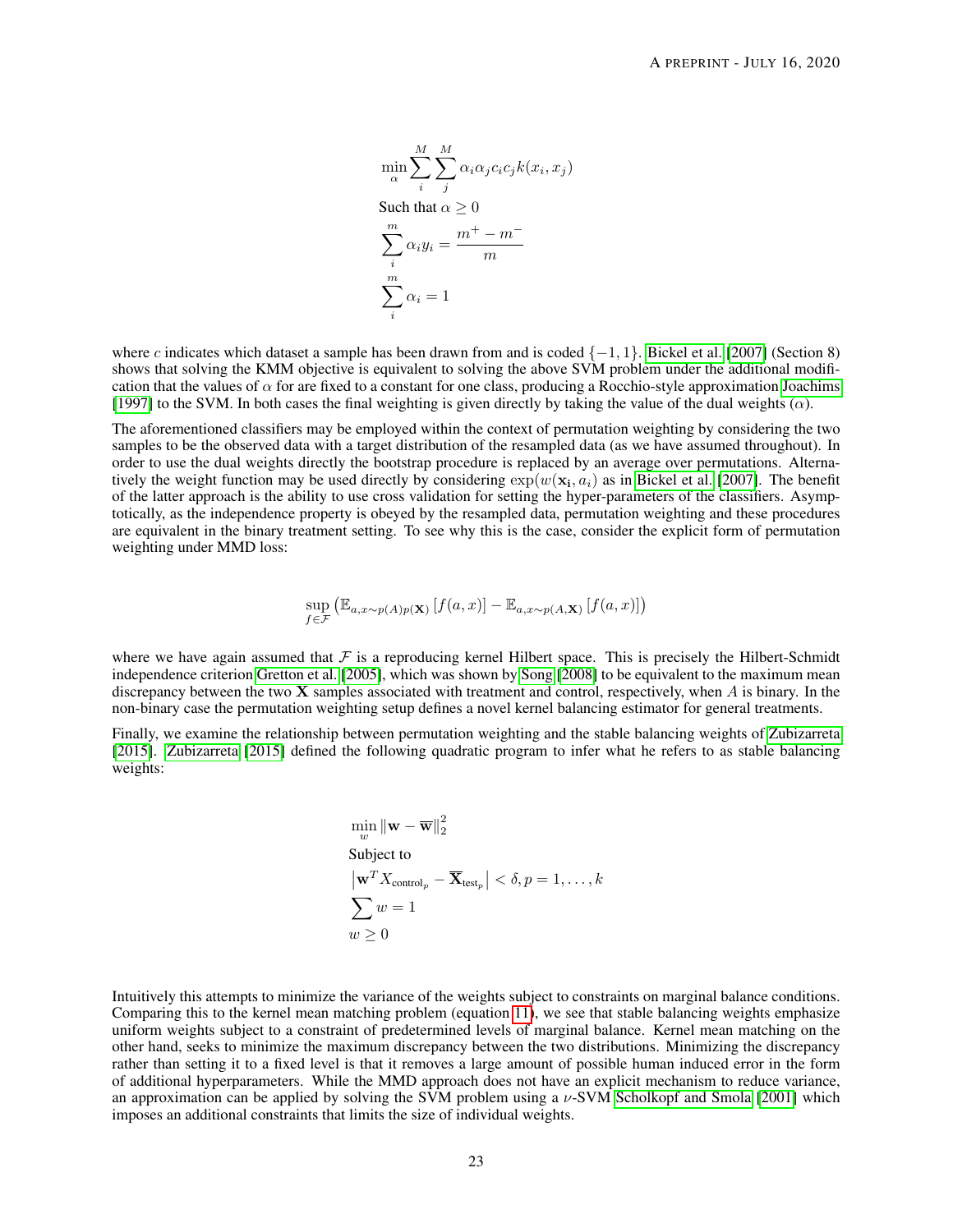<span id="page-23-1"></span>

Figure 7: Continuous Kang-Schafer simulation under correct specification of confounding variables. npcbps is nonparametric covariate balancing propensity scores [\[Fong et al., 2018\]](#page-13-9). ps is a normal-linear regression based propensity score model. PW-boosting is a permutation weighting model using a gradient boosted decision tree. PW-glm is a permutation weighting model using a logistic regression. Unweighted uses no weighting.

## <span id="page-23-0"></span>E Continuous Kang-Schafer Data Generating Process

The same basic setup can be extended to the continuous treatment case by replacing the Bernoulli treatment assignment with a continuous analogue. For the following simulations, we simulate treatment dosage as a linear function as in [\[Kang and Schafer, 2007\]](#page-13-22), but adding in standard normal noise. Finally, the dosage enters the outcome model through a logit function to introduce a small non-linearity in response to dose.

$$
X_k = \mathcal{N}(0, 1) \quad \forall k \in \{1, 2, 3, 4\}
$$

$$
\epsilon \sim \mathcal{N}(0, 1)
$$

$$
A | X = X_1 - 0.5X_2 + 0.25X_3 + 0.1X_4 + \epsilon
$$

$$
\mathbb{E}[Y | A, X] = 210 + \text{logit}(A) + 27.4X_1 + 13.7X_2 + 13.7X_3 + 13.7X_4
$$

$$
Y | A, X = \mathcal{N}(\mathbb{E}[Y | A, X], 1)
$$

Misspecification is handled identically to the binary case.

Figure [7](#page-23-1) shows the results when treatment is a linear function of the observed covariates. Propensity score weighting does quite well in terms of reducing bias (consistently with the lowest amount of bias out of all methods), but permutation weighting (particularly using a boosted model) does a better job of trading off bias and variance so as to reduce IRMSE (outperforming the normal-linear IPSW model by around 15% at  $n = 2000$ , for instance). Thus, even when the propensity score model is well specified, boosting is able to outperform it by more smartly regularizing (and, thereby, reducing variance). The level of regularization may be tuned rigorously using cross-validation.

In the case of misspecification, figure [8](#page-24-0) shows the learning curves of the various methods. Permutation weighting outperforms all methods at all examined sample sizes in both bias and accuracy. While PW with a logistic classifier has very similar levels of bias as does [Fong et al.](#page-13-9) [\[2018\]](#page-13-9), it does so with sufficiently lower variance that even at  $n = 500$  it reduces IRMSE by around 15%. The boosting model improves upon the linear model both in terms of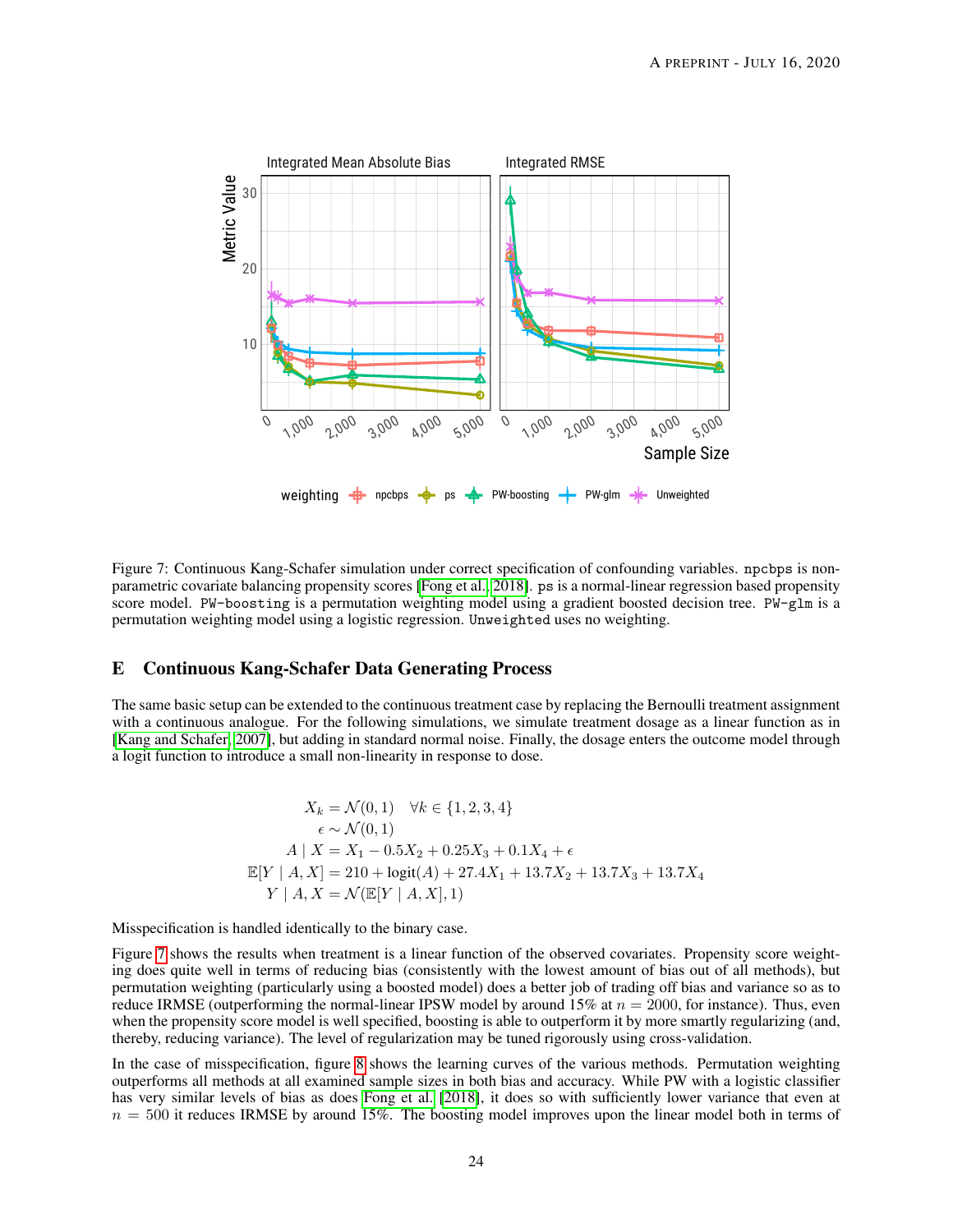<span id="page-24-0"></span>

Figure 8: Continuous Kang-Schafer simulation under misspecification of confounding variables. npcbps is nonparametric covariate balancing propensity scores [\[Fong et al., 2018\]](#page-13-9). ps is a normal-linear regression based propensity score model. PW-boosting is a permutation weighting model using a gradient boosted decision tree. PW-glm is a permutation weighting model using a logistic regression. Unweighted uses no weighting.

bias and IRMSE; at  $n = 2000$ , boosting provides estimates with around 40% lower IRMSE than does npCBPS. A useful point of comparison is that permutation weighting outperforms the current state of the art by around four times as much as the state of the art improves on no weighting whatsoever.

## F Doubly Robust Estimation

A straightforward estimator for the dose response function is given by the so-called 'direct method' (e.g. see Dudík [et al.](#page-13-5)  $[2011]$ ). For this method of estimation, the dose-response at a would be estimated as:

$$
\hat{Y}^{DM}(a) = \int_{\mathcal{X}} \mu(X, a) dX
$$

The direct method, then, trains a predictor which predicts  $\mathbb{E}[Y | X, a]$  with  $\mu(X, a)$  and then for each a, marginalizes over the covariate distribution  $X$ .

It's possible to improve on the direct method by incorporating a double robust estimator as in [Kennedy et al.](#page-13-18) [\[2016\]](#page-13-18):

$$
\hat{Y}_i^{DR}(a_i) = \frac{Y_i - \mu(X_i, a_i)}{\pi(a_i \mid X_i)} \cdot \int_{\mathcal{X}} \pi(a_i \mid X) dX + \hat{Y}^{DM}(a_i)
$$

This quantity provides unbiased estimates when either the propensity score model or the outcome model is correctly specified. We can further swap out the propensity scores in the simple doubly-robust estimators for those generated through PW or any other IPSW-like method as in:

$$
\hat{Y}_i^{DR-PW}(a_i, \boldsymbol{w}) = (Y_i - \mu(X_i, a_i))w_i + \hat{Y}^{DM}(a_i)
$$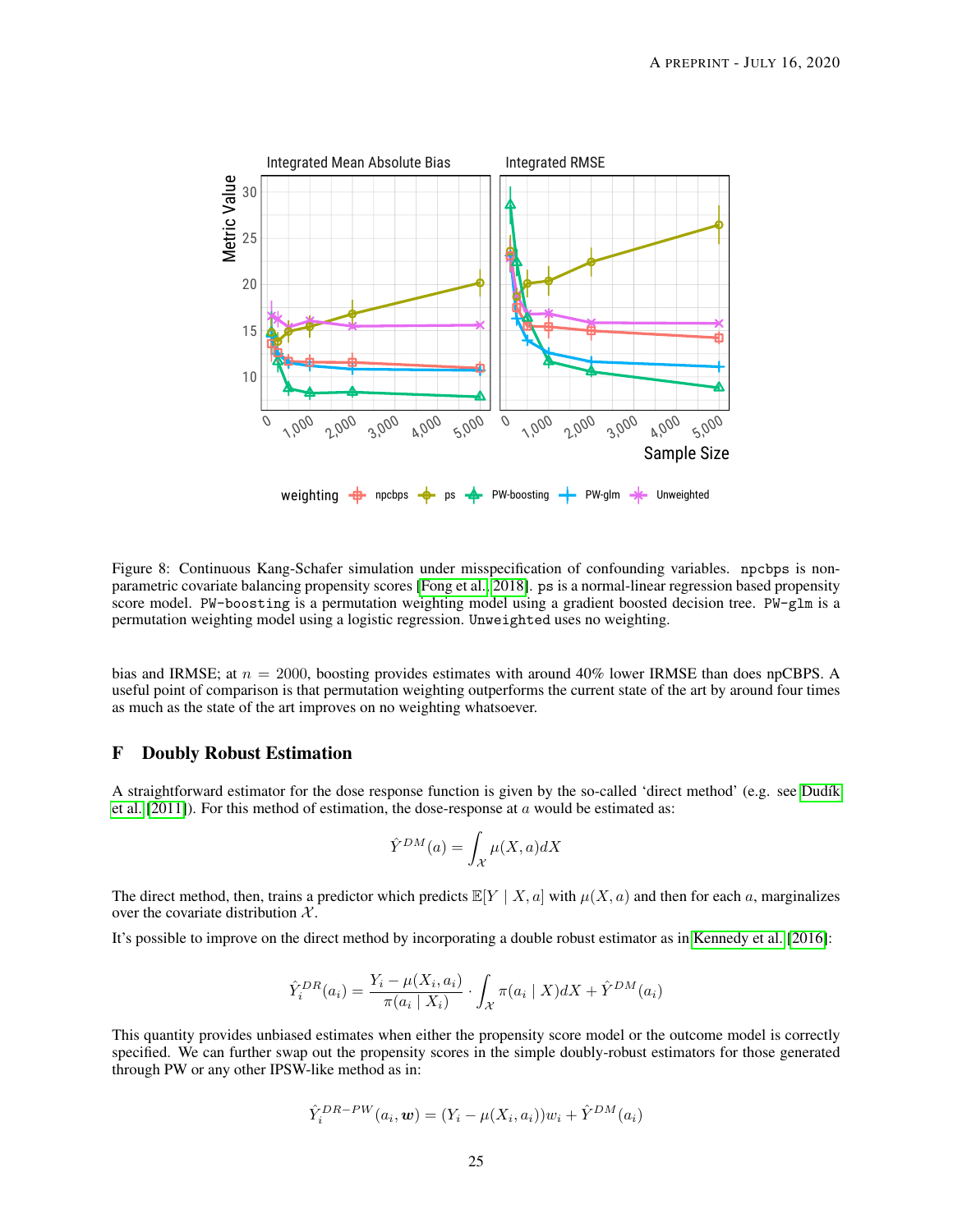<span id="page-25-1"></span>



That is, we can observe that the first term of the doubly-robust estimator is simply the IPSW, and replace it with any IPSW-like weight. Moreover, the use of case-weights in estimating  $\hat{Y}^{DM}(a)$  does nothing to dampen the consistency of the estimator (under our assumption of positivity), but with appropriate weights may do a better job of ensuring that accuracy is preferenced in areas of  $X$  where it is actually needed for the dose-response function. Thus, in practice, we apply case-weights when estimating a machine learning model for use in the direct method.

In order to actually estimate a dose-response function from data, it is necessary to additionally pass these estimates for each observation through a flexible function approximation method (such as a local kernel regression method) to estimate the curve of  $\mathbb{E}[Y(a)]$ . We will not dwell on this latter component, and interested readers may see [Kennedy](#page-13-18) [et al.](#page-13-18) [\[2016\]](#page-13-18) for more details.

# <span id="page-25-0"></span>G Extended Kang and Schafer (2007) simulation results

Figure [9](#page-25-1) shows the results of the binary model when the covariates are misspecified. In this figure, only the best performing methods are shown.

The following tables show IRMSE and Bias estimates (defined identically as in the main text) for all combinations of outcome estimation strategies (weighting only, direct method and doubly-robust), models (OLS and random forests) and weighting methods. Estimates of bias or IRMSE are followed by the standard error (estimated via non-parametric bootstrap).

#### G.1 Binary treatment – Kang and Schafer (2007)

| Well specified |            |       |                 |             |            |  |                          |
|----------------|------------|-------|-----------------|-------------|------------|--|--------------------------|
|                |            |       | $N = 2000$      |             |            |  |                          |
| Metric         | Unweighted | Logit | <b>Boosting</b> | <b>CBPS</b> | <b>SBW</b> |  | PW (Logit) PW (Boosting) |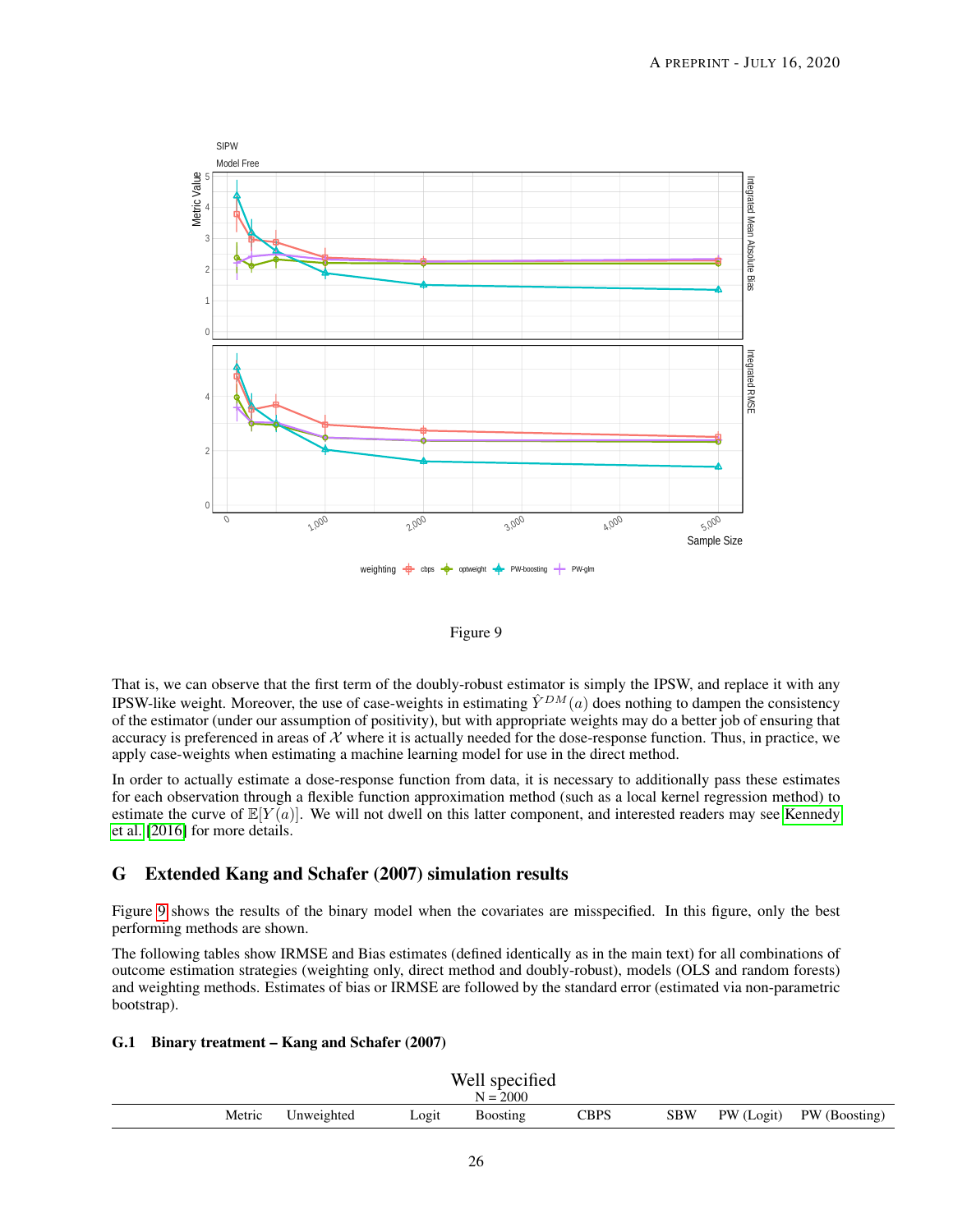| <b>IPSW</b>   |              |                 |                 |                 |                 |                 |                 |                 |
|---------------|--------------|-----------------|-----------------|-----------------|-----------------|-----------------|-----------------|-----------------|
| Model Free    | <b>Bias</b>  | $9.52 + 0.10$   | $0.45 + 0.07$   | $4.42 + 0.06$   | $0.08 + 0.04$   | $0.50 + 0.00$   | $0.67 + 0.03$   | $0.08 + 0.05$   |
|               | <b>IRMSE</b> | $9.55 \pm 0.10$ | $0.92 \pm 0.06$ | $4.46 \pm 0.06$ | $0.74 \pm 0.03$ | $0.50 \pm 0.00$ | $0.77 \pm 0.03$ | $0.52 \pm 0.06$ |
| Direct Method |              |                 |                 |                 |                 |                 |                 |                 |
| <b>OLS</b>    | <b>Bias</b>  | $0.50 \pm 0.00$ | $0.50 + 0.00$   | $0.49 \pm 0.00$ | $0.50 \pm 0.00$ | $0.50 + 0.00$   | $0.50 + 0.00$   | $0.50 + 0.00$   |
|               | <b>IRMSE</b> | $0.50 \pm 0.00$ | $0.50 + 0.00$   | $0.49 \pm 0.00$ | $0.50 + 0.00$   | $0.50 \pm 0.00$ | $0.50 \pm 0.00$ | $0.50 + 0.00$   |
| Random Forest | <b>Bias</b>  | $0.42 + 0.01$   | $0.03 + 0.01$   | $0.13 \pm 0.01$ | $0.06 + 0.02$   | $0.06 + 0.00$   | $0.03 + 0.01$   | $0.03 + 0.00$   |
|               | <b>IRMSE</b> | $0.44 + 0.02$   | $0.09 + 0.01$   | $0.15 + 0.01$   | $0.18 \pm 0.02$ | $0.16 + 0.01$   | $0.09 \pm 0.01$ | $0.08 \pm 0.01$ |
| Doubly Robust |              |                 |                 |                 |                 |                 |                 |                 |
| <b>OLS</b>    | <b>Bias</b>  | $0.50 + 0.00$   | $0.50 + 0.00$   | $0.49 \pm 0.00$ | $0.50 + 0.00$   | $0.50 + 0.00$   | $0.50 + 0.00$   | $0.50 \pm 0.00$ |
|               | <b>IRMSE</b> | $0.50 + 0.00$   | $0.50 + 0.00$   | $0.49 + 0.00$   | $0.50 + 0.00$   | $0.50 + 0.00$   | $0.50 + 0.00$   | $0.50 + 0.00$   |
| Random Forest | <b>Bias</b>  | $0.47 + 0.02$   | $0.18 + 0.01$   | $0.26 + 0.01$   | $0.18 \pm 0.01$ | $0.03 + 0.01$   | $0.19 + 0.01$   | $0.18 + 0.01$   |
|               | <b>IRMSE</b> | $0.50 + 0.02$   | $0.22 + 0.01$   | $0.28 + 0.02$   | $0.27 + 0.02$   | $0.16 + 0.01$   | $0.22 + 0.01$   | $0.21 \pm 0.01$ |

| Misspecified<br>$N = 2000$ |                                             |                                                       |                                                       |                                                       |                                                       |                                                       |                                                       |                                                       |
|----------------------------|---------------------------------------------|-------------------------------------------------------|-------------------------------------------------------|-------------------------------------------------------|-------------------------------------------------------|-------------------------------------------------------|-------------------------------------------------------|-------------------------------------------------------|
|                            | Metric                                      | Unweighted                                            | Logit                                                 | <b>Boosting</b>                                       | <b>CBPS</b>                                           | <b>SBW</b>                                            | PW (Logit)                                            | PW (Boosting)                                         |
| <b>IPSW</b>                |                                             |                                                       |                                                       |                                                       |                                                       |                                                       |                                                       |                                                       |
| Model Free                 | <b>Bias</b><br><b>IRMSE</b>                 | $9.66 \pm 0.12$<br>$9.68 \pm 0.13$                    | $5.87 \pm 0.71$<br>$8.04 \pm 1.27$                    | $4.72 \pm 0.06$<br>$4.75 \pm 0.07$                    | $2.28 \pm 0.08$<br>$2.74 \pm 0.08$                    | $2.22 \pm 0.06$<br>$2.38 \pm 0.05$                    | $2.27 \pm 0.06$<br>$2.38 \pm 0.07$                    | $1.52 \pm 0.05$<br>$1.62 \pm 0.06$                    |
| Direct Method              |                                             |                                                       |                                                       |                                                       |                                                       |                                                       |                                                       |                                                       |
| <b>OLS</b>                 | <b>Bias</b>                                 | $2.78 \pm 0.05$                                       | $2.66 \pm 0.08$                                       | $1.04 + 0.03$                                         | $2.69 \pm 0.09$                                       | $2.22 \pm 0.06$                                       | $2.14 \pm 0.05$                                       | $1.13 \pm 0.05$                                       |
| <b>Random Forest</b>       | <b>IRMSE</b><br><b>Bias</b><br><b>IRMSE</b> | $2.79 \pm 0.06$<br>$0.78 \pm 0.02$<br>$0.79 \pm 0.02$ | $2.71 \pm 0.08$<br>$0.25 \pm 0.01$<br>$0.27 \pm 0.01$ | $1.11 \pm 0.04$<br>$0.37 \pm 0.01$<br>$0.39 \pm 0.02$ | $2.75 \pm 0.10$<br>$0.29 \pm 0.01$<br>$0.33 \pm 0.01$ | $2.38 \pm 0.05$<br>$0.23 \pm 0.02$<br>$0.30 \pm 0.01$ | $2.19 \pm 0.06$<br>$0.24 \pm 0.01$<br>$0.27 \pm 0.01$ | $1.19 \pm 0.05$<br>$0.20 \pm 0.01$<br>$0.23 \pm 0.01$ |
| Doubly Robust              |                                             |                                                       |                                                       |                                                       |                                                       |                                                       |                                                       |                                                       |
| <b>OLS</b>                 | <b>Bias</b><br><b>IRMSE</b>                 | $2.78 \pm 0.05$<br>$2.79 \pm 0.06$                    | $2.66 + 0.08$<br>$2.71 + 0.08$                        | $1.04 + 0.03$<br>$1.11 + 0.04$                        | $2.69 \pm 0.09$<br>$2.75 \pm 0.10$                    | $2.22 + 0.06$<br>$2.38 \pm 0.05$                      | $2.14 \pm 0.05$<br>$2.19 + 0.06$                      | $1.13 \pm 0.05$<br>$1.19 \pm 0.05$                    |
| Random Forest              | <b>Bias</b><br><b>IRMSE</b>                 | $0.90 \pm 0.02$<br>$0.92 \pm 0.02$                    | $0.53 \pm 0.02$<br>$0.54 \pm 0.02$                    | $0.60 \pm 0.02$<br>$0.61 \pm 0.02$                    | $0.54 \pm 0.02$<br>$0.56 \pm 0.02$                    | $0.39 \pm 0.02$<br>$0.44 \pm 0.02$                    | $0.49 \pm 0.02$<br>$0.51 \pm 0.02$                    | $0.48 \pm 0.02$<br>$0.49 \pm 0.02$                    |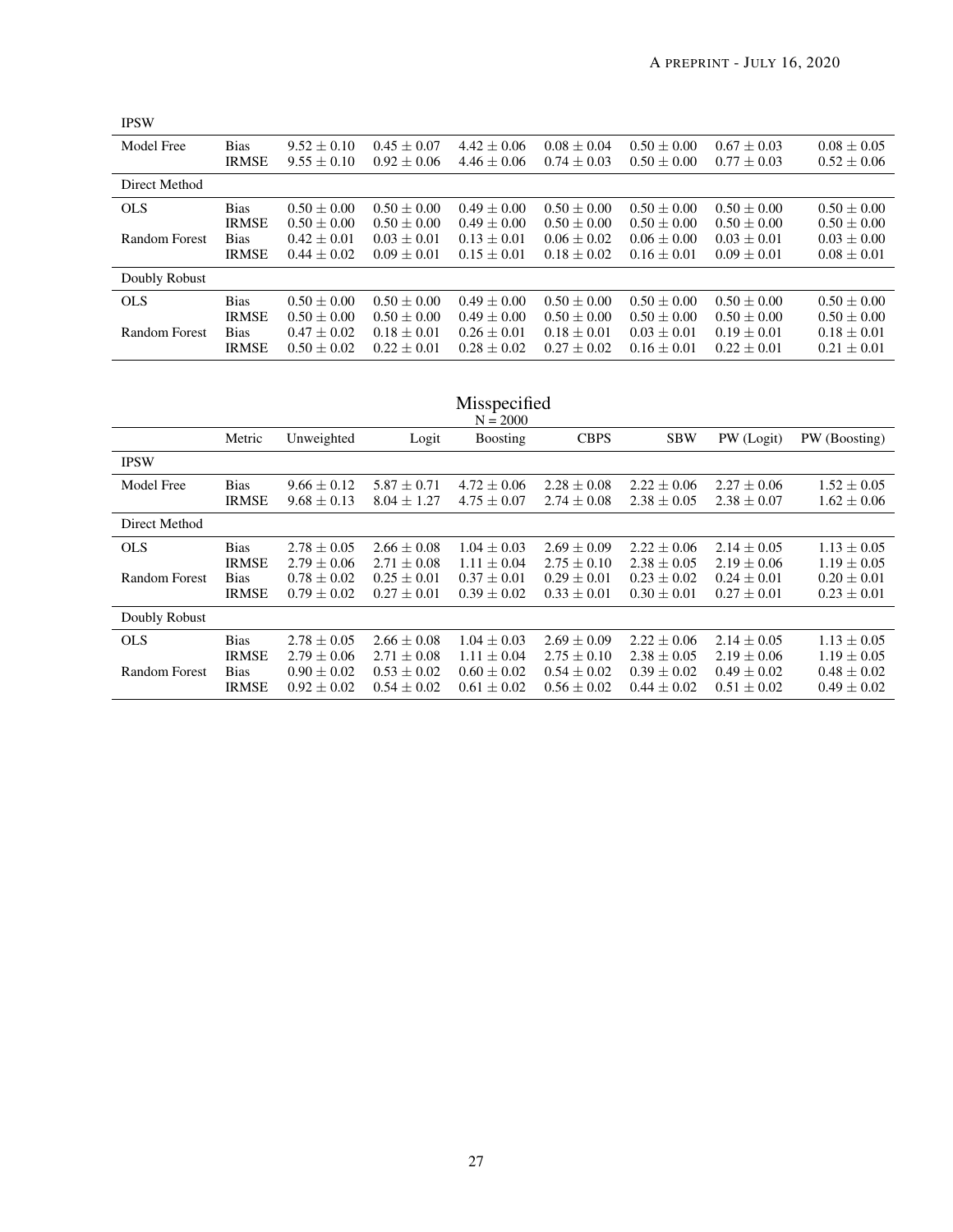# G.2 Continuous treatment – Kang and Schafer (2007)

| Well specified<br>$N = 2000$ |                                                            |                                                                                  |                                                                                  |                                                                                |                                                                                  |                                                                                  |  |  |
|------------------------------|------------------------------------------------------------|----------------------------------------------------------------------------------|----------------------------------------------------------------------------------|--------------------------------------------------------------------------------|----------------------------------------------------------------------------------|----------------------------------------------------------------------------------|--|--|
| model                        | Metric                                                     | Unweighted                                                                       | Normal-Linear                                                                    | npCBPS                                                                         | PW (Logit)                                                                       | PW (Boosting)                                                                    |  |  |
| <b>IPSW</b>                  |                                                            |                                                                                  |                                                                                  |                                                                                |                                                                                  |                                                                                  |  |  |
| Model Free                   | <b>Bias</b><br><b>IRMSE</b>                                | $15.750 + 0.114$<br>$16.142 \pm 0.114$                                           | $4.113 \pm 0.285$<br>$8.685 \pm 0.242$                                           | $7.996 \pm 0.377$<br>$11.445 + 0.191$                                          | $8.862 + 0.116$<br>$9.697 \pm 0.119$                                             | $6.021 \pm 0.149$<br>$7.576 \pm 0.143$                                           |  |  |
| Direct Method                |                                                            |                                                                                  |                                                                                  |                                                                                |                                                                                  |                                                                                  |  |  |
| <b>OLS</b><br>Random Forest  | <b>Bias</b><br><b>IRMSE</b><br><b>Bias</b><br><b>IRMSE</b> | $0.269 \pm 0.000$<br>$0.269 \pm 0.000$<br>$2.507 \pm 0.031$<br>$2.574 \pm 0.030$ | $0.269 \pm 0.000$<br>$0.284 + 0.003$<br>$1.171 \pm 0.019$<br>$1.229 \pm 0.021$   | $0.269 \pm 0.000$<br>$0.298 + 0.009$<br>$1.444 \pm 0.026$<br>$1.499 \pm 0.028$ | $0.269 \pm 0.000$<br>$0.270 + 0.000$<br>$1.302 \pm 0.014$<br>$1.339 \pm 0.015$   | $0.269 \pm 0.000$<br>$0.273 + 0.001$<br>$1.280 \pm 0.016$<br>$1.321 \pm 0.017$   |  |  |
| Doubly Robust                |                                                            |                                                                                  |                                                                                  |                                                                                |                                                                                  |                                                                                  |  |  |
| <b>OLS</b><br>Random Forest  | <b>Bias</b><br><b>IRMSE</b><br><b>Bias</b><br><b>IRMSE</b> | $0.249 \pm 0.001$<br>$0.272 \pm 0.002$<br>$2.620 \pm 0.033$<br>$2.711 \pm 0.031$ | $0.255 \pm 0.003$<br>$0.354 \pm 0.008$<br>$1.423 \pm 0.021$<br>$1.500 \pm 0.025$ | $0.259 + 0.002$<br>$0.372 \pm 0.017$<br>$1.719 \pm 0.027$<br>$1.797 \pm 0.029$ | $0.260 \pm 0.001$<br>$0.289 \pm 0.001$<br>$1.603 \pm 0.015$<br>$1.663 \pm 0.017$ | $0.257 \pm 0.002$<br>$0.304 \pm 0.003$<br>$1.560 \pm 0.017$<br>$1.624 \pm 0.019$ |  |  |

| Well specified |  |
|----------------|--|
| $N = 2000$     |  |

| Misspecified<br>$N = 2000$  |                                                            |                                                                                |                                                                                  |                                                                                |                                                                                |                                                                                |  |  |
|-----------------------------|------------------------------------------------------------|--------------------------------------------------------------------------------|----------------------------------------------------------------------------------|--------------------------------------------------------------------------------|--------------------------------------------------------------------------------|--------------------------------------------------------------------------------|--|--|
| model                       | Metric                                                     | Unweighted                                                                     | Normal-Linear                                                                    | npCBPS                                                                         | PW (Logit)                                                                     | PW (Boosting)                                                                  |  |  |
| <b>IPSW</b>                 |                                                            |                                                                                |                                                                                  |                                                                                |                                                                                |                                                                                |  |  |
| Model Free                  | <b>Bias</b><br><b>IRMSE</b>                                | $15.549 + 0.130$<br>$16.002 \pm 0.115$                                         | $16.810 + 0.526$<br>$23.581 \pm 0.881$                                           | $10.821 + 0.259$<br>$14.747 \pm 0.315$                                         | $10.810 + 0.126$<br>$11.637 \pm 0.143$                                         | $8.406 + 0.141$<br>$9.418 \pm 0.150$                                           |  |  |
| Direct Method               |                                                            |                                                                                |                                                                                  |                                                                                |                                                                                |                                                                                |  |  |
| <b>OLS</b><br>Random Forest | <b>Bias</b><br><b>IRMSE</b><br><b>Bias</b><br><b>IRMSE</b> | $0.269 + 0.000$<br>$0.269 \pm 0.000$<br>$3.221 \pm 0.034$<br>$3.273 \pm 0.032$ | $1.351 + 0.676$<br>$4.436 \pm 2.533$<br>$6.865 \pm 3.195$<br>$24.459 \pm 13.162$ | $0.551 + 0.195$<br>$1.687 \pm 0.178$<br>$2.601 \pm 0.051$<br>$2.685 \pm 0.056$ | $2.539 + 0.043$<br>$2.549 \pm 0.049$<br>$2.544 \pm 0.036$<br>$2.600 \pm 0.038$ | $1.276 + 0.053$<br>$1.323 \pm 0.051$<br>$2.725 \pm 0.056$<br>$2.811 \pm 0.059$ |  |  |
| Doubly Robust               |                                                            |                                                                                |                                                                                  |                                                                                |                                                                                |                                                                                |  |  |
| <b>OLS</b><br>Random Forest | <b>Bias</b><br><b>IRMSE</b><br><b>Bias</b><br><b>IRMSE</b> | $2.450 + 0.050$<br>$2.879 \pm 0.061$<br>$3.427 + 0.034$<br>$3.503 \pm 0.033$   | $1.709 + 0.461$<br>$6.012 \pm 1.929$<br>$6.922 + 3.121$<br>$24.528 \pm 13.104$   | $1.326 + 0.105$<br>$3.922 \pm 0.211$<br>$2.896 + 0.051$<br>$2.994 \pm 0.056$   | $2.382 + 0.044$<br>$2.692 \pm 0.045$<br>$2.840 + 0.037$<br>$2.918 \pm 0.039$   | $1.306 \pm 0.059$<br>$2.285 \pm 0.047$<br>$3.027 + 0.056$<br>$3.130 \pm 0.059$ |  |  |

# <span id="page-27-0"></span>H Extended LaLonde simulation results

Figure [10](#page-28-0) provides additional results for the LaLonde data generating process. In these results, we show bias and accuracy for a weighting-only model (replicated from the main body), a direct-method model (incorporating case-weights generated by the various methods) and a [\[Kennedy et al., 2016\]](#page-13-18) style double robust estimator. In these plots, a linear propensity score model is left off of the plots as it performs so much more poorly that the x-axis is greatly skewed.